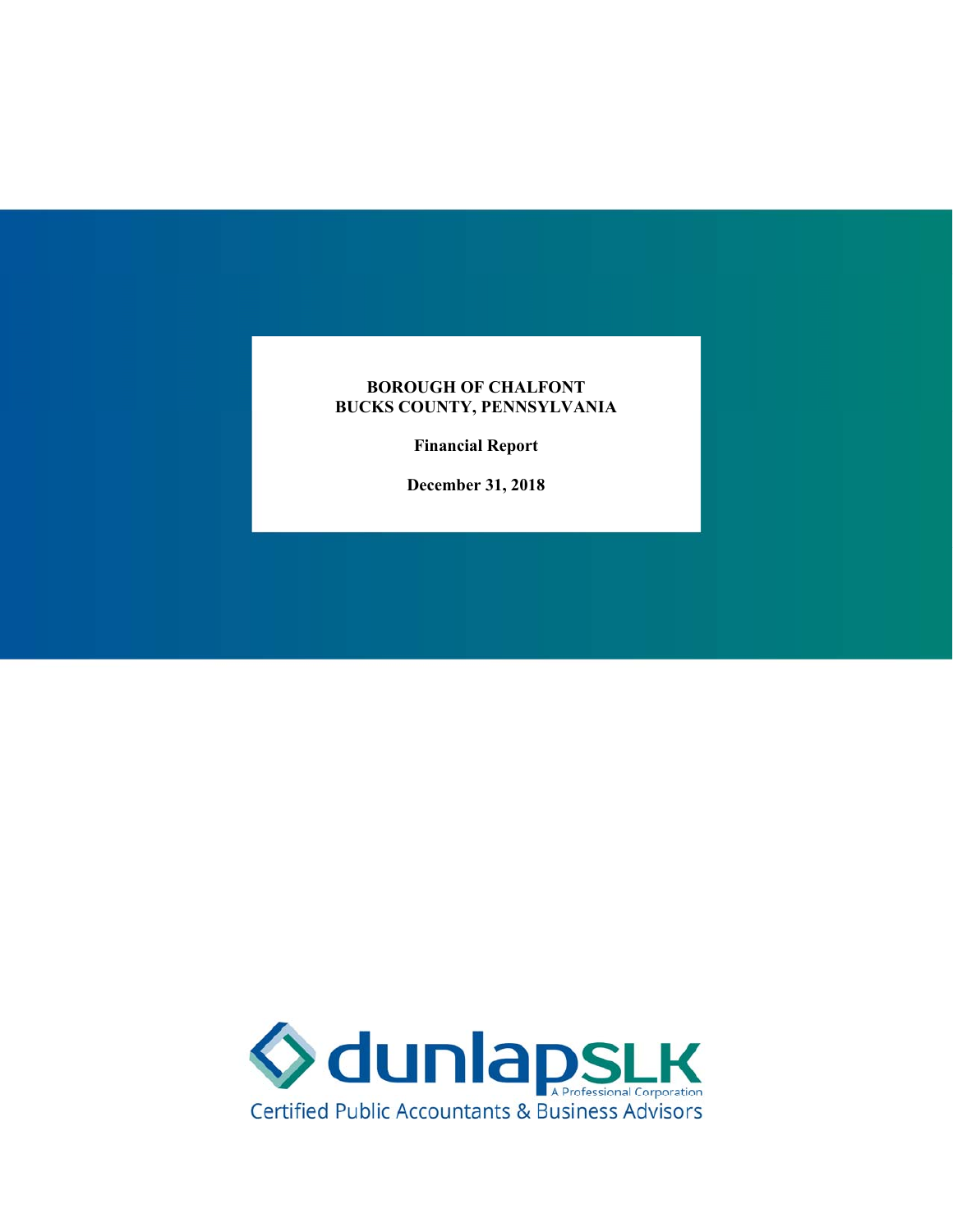# **BOROUGH OF CHALFONT BUCKS COUNTY, PENNSYLVANIA**

#### **Contents**

|                                                                                                            | Page     |
|------------------------------------------------------------------------------------------------------------|----------|
| <b>Independent Auditor's Report</b>                                                                        | $1 - 2$  |
| Management's Discussion and Analysis (Unaudited)                                                           | $3 - 12$ |
| <b>Basic Financial Statements</b>                                                                          |          |
| Government-wide Financial Statements                                                                       |          |
| <b>Statement of Net Position</b>                                                                           | 13       |
| <b>Statement of Activities</b>                                                                             | 14       |
| <b>Fund Financial Statements</b>                                                                           |          |
| Balance Sheet - Governmental Funds                                                                         | 15       |
| Reconciliation of Total Governmental Fund Balances to<br>Net Position of Governmental Activities           | 16       |
| Statement of Revenues, Expenditures, and Changes in Fund Balances -<br>Governmental Funds                  | 17       |
| Reconciliation of the Net Changes in Fund Balances of<br>Governmental Funds to the Statement of Activities | 18       |
| <b>Statement of Fiduciary Net Position - Pension Trust Funds</b>                                           | 19       |
| Statement of Changes in Fiduciary Net Position - Pension Trust Funds                                       | 20       |
| <b>Notes to Financial Statements</b>                                                                       | 21-47    |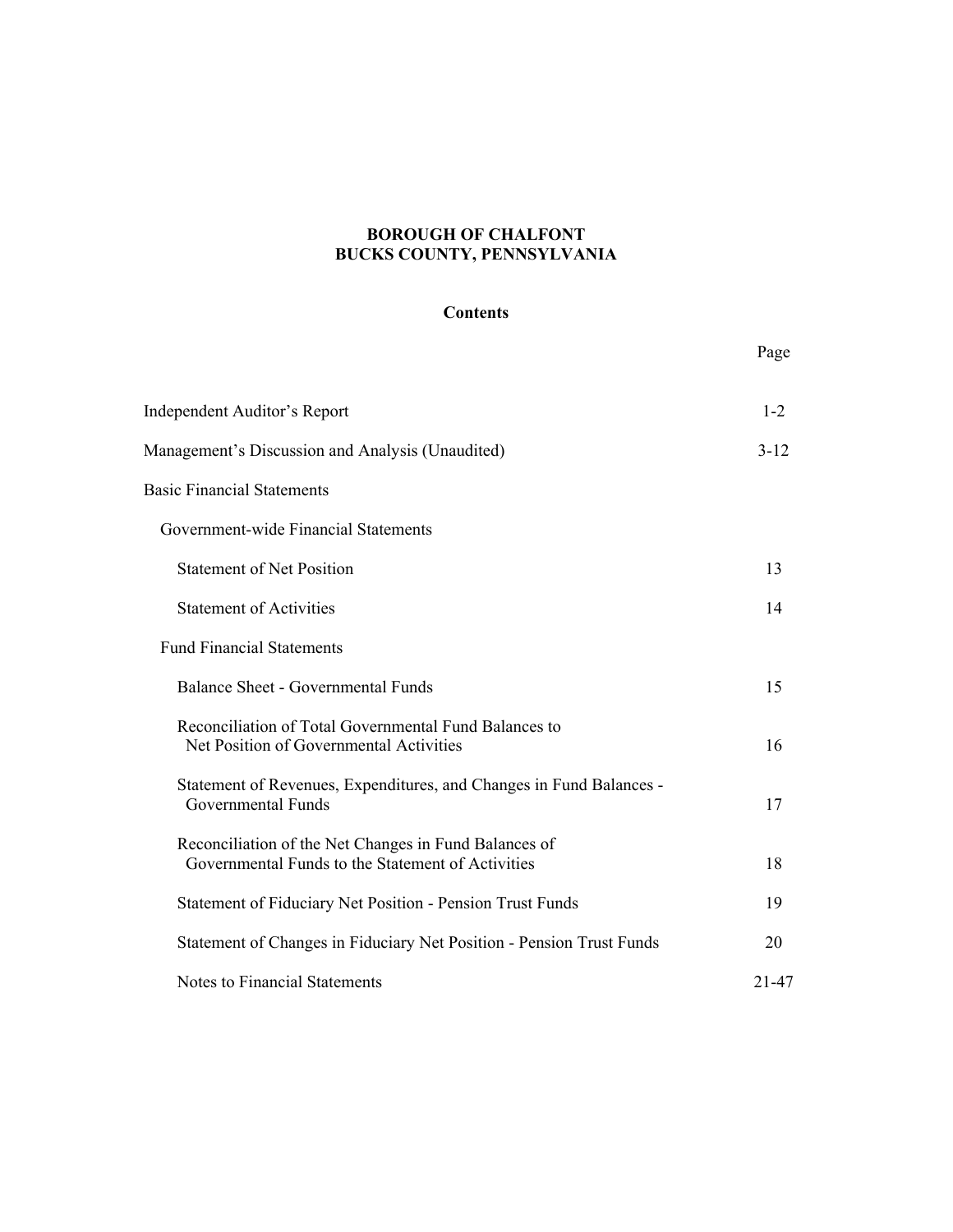# **BOROUGH OF CHALFONT BUCKS COUNTY, PENNSYLVANIA**

## **Contents**

|                                                                                                             | Page  |
|-------------------------------------------------------------------------------------------------------------|-------|
| Required Supplementary Information (Unaudited)                                                              |       |
| Schedule of Revenues, Expenditures, and Changes in Fund Balances -<br>Budget and Actual - General Fund      | 48    |
| Notes to Schedules of Budget to Actual Comparison                                                           | 49    |
| Other Supplementary Information                                                                             |       |
| Combining Balance Sheet - Nonmajor Governmental Funds                                                       | 50-51 |
| Combining Schedule of Revenues, Expenditures, and Changes in<br>Fund Balances - Nonmajor Governmental Funds | 52-53 |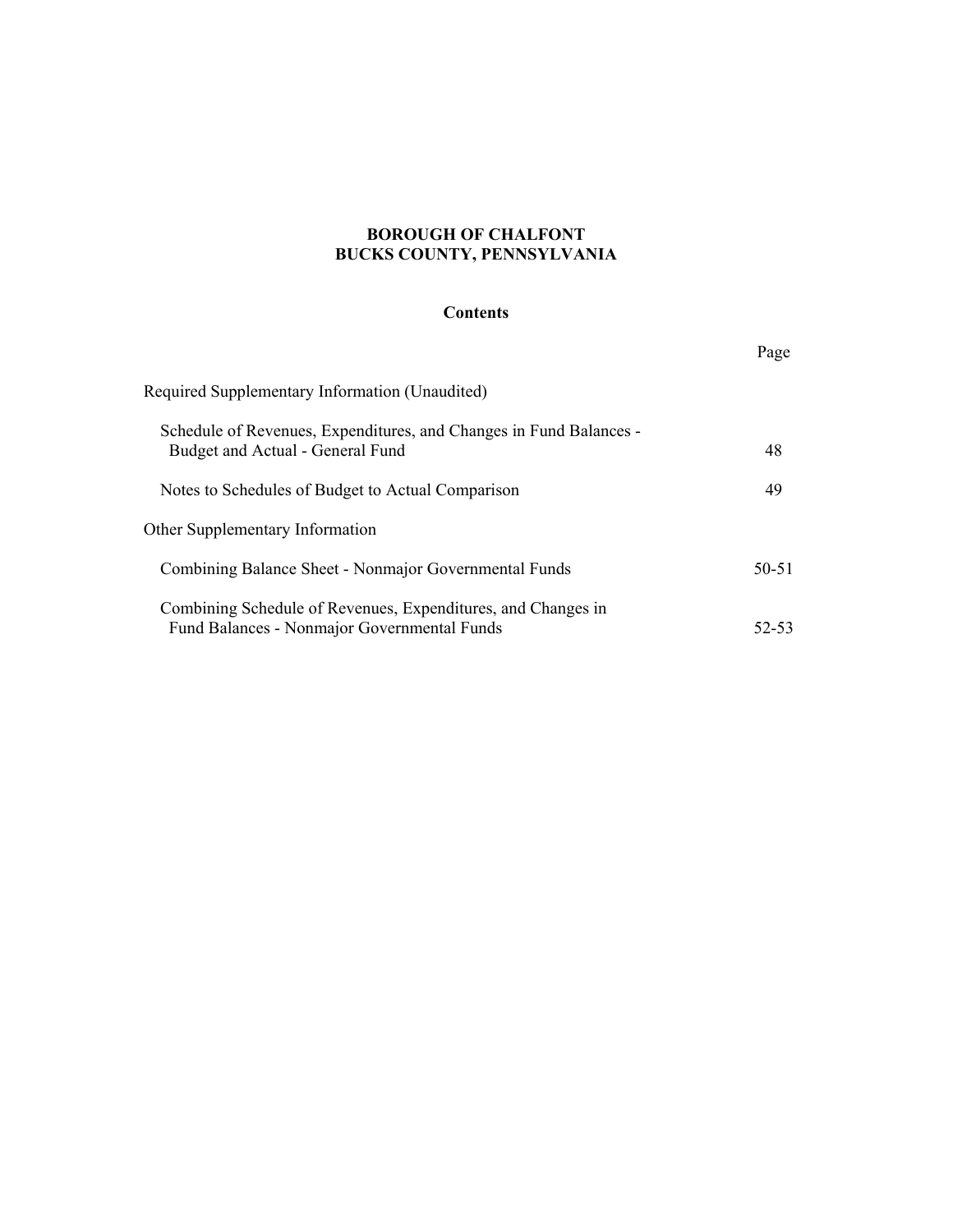

## **Independent Auditor's Report**

To the Borough Council Borough of Chalfont Chalfont, Pennsylvania

#### **Report on the Financial Statements**

We have audited the accompanying financial statements of the governmental activities, each major fund, and the aggregate remaining fund information of the Borough of Chalfont, Bucks County, Pennsylvania, as of December 31, 2018, and for the year then ended, and the related notes to the financial statements, which collectively comprise the basic financial statements of the Borough's primary government as listed in the table of contents.

#### **Management's Responsibility for the Financial Statements**

The Borough's management is responsible for the preparation and fair presentation of these financial statements in accordance with accounting principles generally accepted in the United States of America; this includes the design, implementation, and maintenance of internal control relevant to the preparation and fair presentation of financial statements that are free from material misstatement, whether due to fraud or error.

#### **Auditor's Responsibility**

Our responsibility is to express opinions on these financial statements based on our audit. We conducted our audit in accordance with auditing standards generally accepted in the United States of America. Those standards require that we plan and perform the audit to obtain reasonable assurance about whether the financial statements are free from material misstatement.

An audit involves performing procedures to obtain audit evidence about the amounts and disclosures in the financial statements. The procedures selected depend on the auditor's judgment, including the assessment of the risks of material misstatement of the financial statements, whether due to fraud or error. In making those risk assessments, the auditor considers internal control relevant to the entity's preparation and fair presentation of the financial statements in order to design audit procedures that are appropriate in the circumstances, but not for the purpose of expressing an opinion on the effectiveness of the entity's internal control. Accordingly, we express no such opinion. An audit also includes evaluating the appropriateness of accounting policies used and the reasonableness of significant accounting estimates made by management, as well as evaluating the overall presentation of the financial statements.

We believe that the audit evidence we have obtained is sufficient and appropriate to provide a basis for our audit opinions.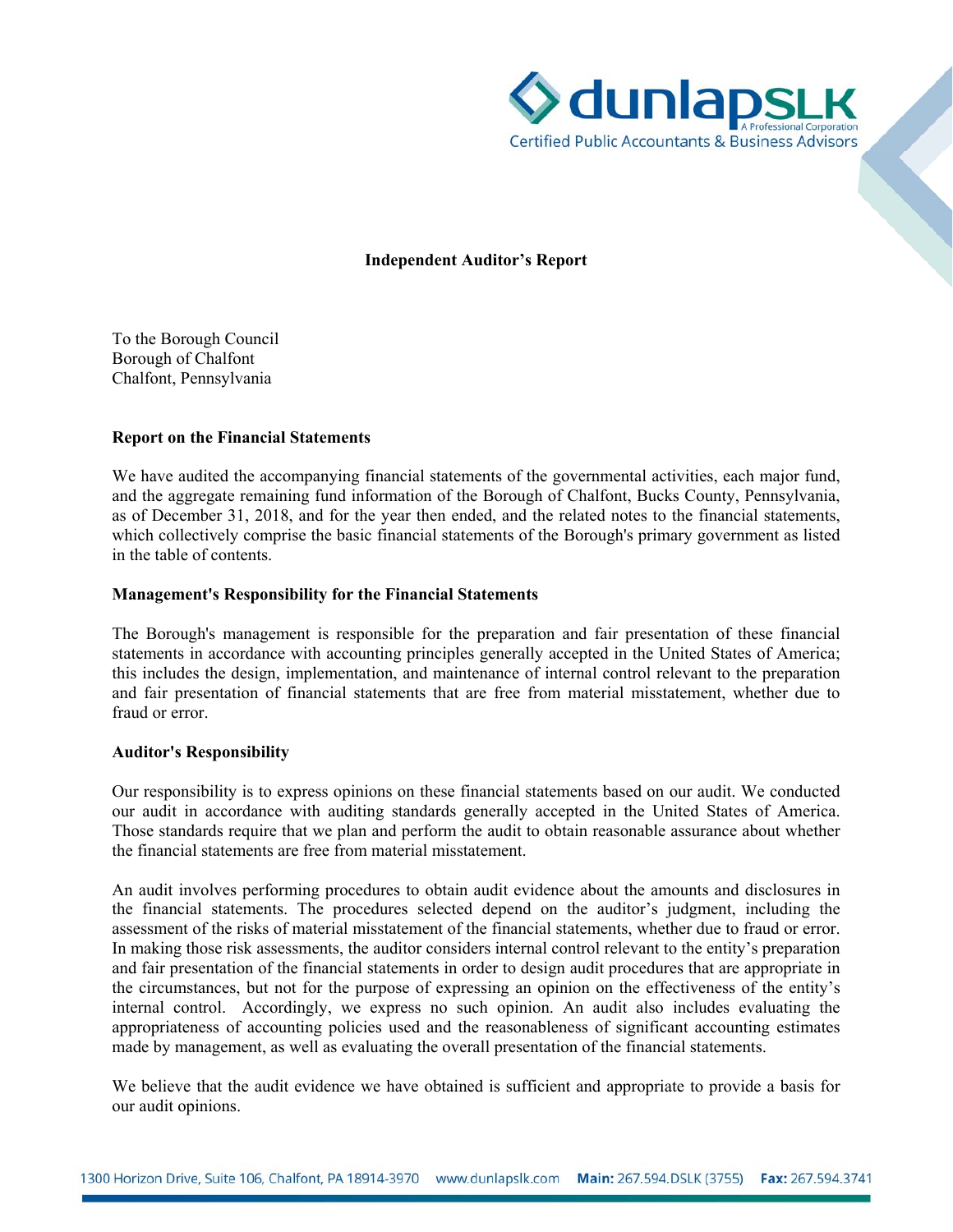#### **Opinion**

In our opinion, the financial statements referred to above present fairly, in all material respects, the financial position of the governmental activities, each major fund, and the aggregate remaining fund information of the Borough of Chalfont, Bucks County, Pennsylvania, as of December 31, 2018, and the respective changes in financial position for the year then ended, in conformity with accounting principles generally accepted in the United States of America.

### **Other Matters**

#### *Required Supplementary Information*

Accounting principles generally accepted in the United States of America require that the management's discussion and analysis and other required information on pages 3 through 12 and 48 and 49 be presented to supplement the basic financial statements. Such information, although not a part of the basic financial statements, is required by the Governmental Accounting Standards Board, who considers it to be an essential part of financial reporting for placing the basic financial statements in an appropriate operational, economic, or historical context. We have applied certain limited procedures to the required supplementary information in accordance with auditing standards generally accepted in the United States of America, which consisted of inquiries of management about the methods of preparing the information and comparing the information for consistency with management's responses to our inquires, the basic financial statements, and other knowledge we obtained during our audit of the basic financial statements. We do not express an opinion or provide any assurance on the information because the limited procedures do not provide us with evidence sufficient to express an opinion or provide any assurance.

#### *Other Supplementary Information*

Our audit was conducted for the purpose of forming opinions on the financial statements that collectively comprise the Borough's basic financial statements. The combining and individual nonmajor fund financial statements are presented for purposes of additional analysis and are not a required part of the basic financial statements. The combining and individual nonmajor fund financial statements are the responsibility of management and were derived from and related directly to the underlying accounting and other records used to prepare the financial statements. The information has been subjected to the auditing procedures applied in the audit of the financial statements and certain additional procedures, including comparing and reconciling such information directly to the underlying accounting and other records used to prepare the financial statements or to the financial statements themselves, and other additional procedures in accordance with auditing standards generally accepted in the United States of America. In our opinion, the information is fairly stated in all material respects in relation to the financial statements as a whole.

*DunlapSLK, P.C.* 

Chalfont, Pa. March 13, 2019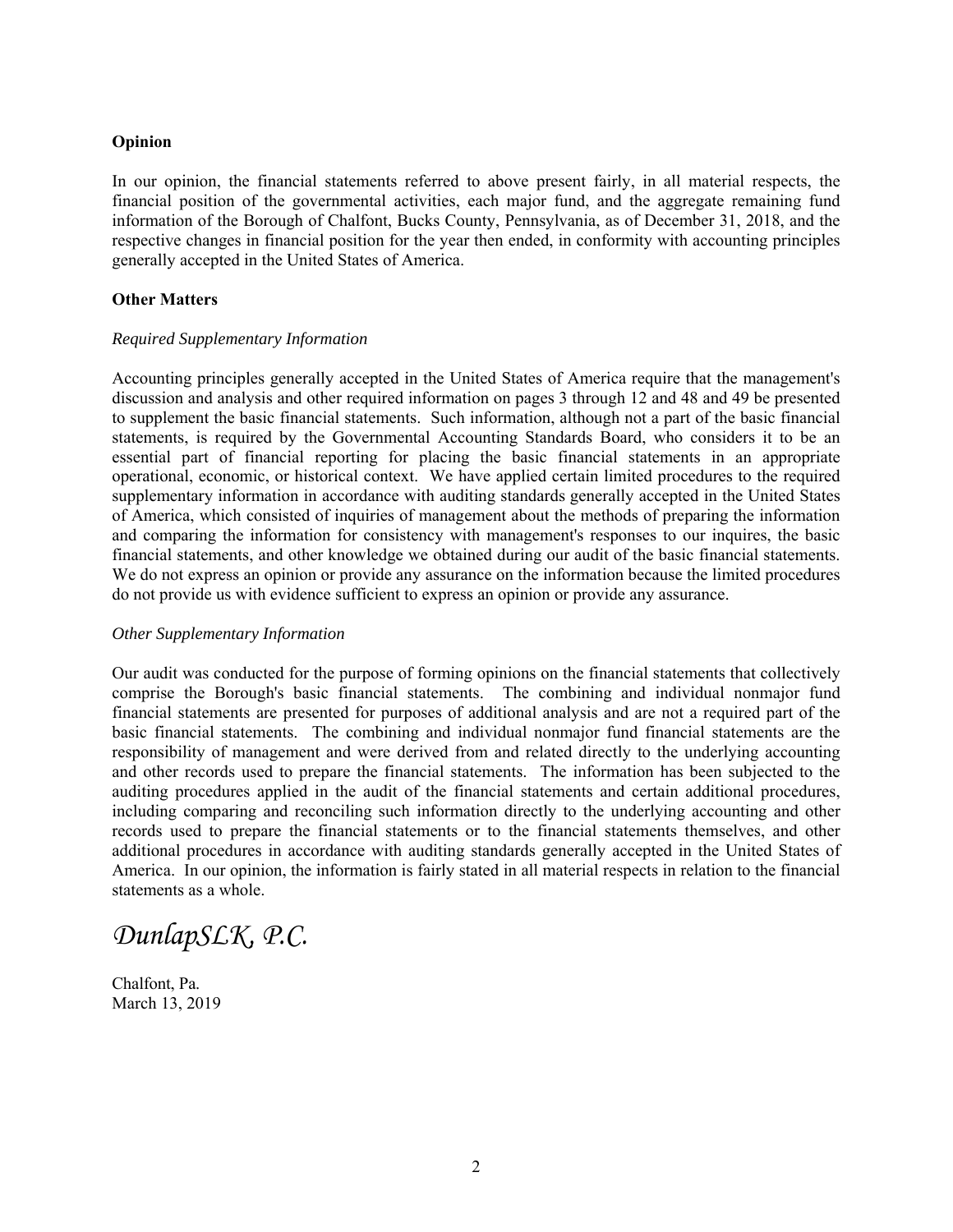Our discussion and analysis of Chalfont Borough's financial performance provides an overview of the Borough's financial activities for the year ended December 31, 2018. Please read it in conjunction with the Borough's financial statements, which begin on page 13.

## **FINANCIAL HIGHLIGHTS**

- Chalfont Borough's net position increased \$679,395, as a result of this year's operations.
- The total cost of all Chalfont Borough's programs for the year ended December 31, 2018, was \$3,009,370 compared to \$2,708,679 for 2017.

#### **USING THIS REPORT**

This report consists of a series of financial statements. The Statement of Net Position and the Statement of Activities on pages 13-14 provide information about the activities of Chalfont Borough as a whole and present a longer-term view of the Borough's finances. Fund financial statements start on page 15. For governmental activities, these statements tell how the Borough's services were financed in the short-term as well as what remains for future spending. Fund financial statements also report Chalfont Borough's operations in more detail than the government-wide statements by providing information about the Borough's major funds. The remaining statements provide financial information about activities for which the Borough acts solely as a trustee or agent for the benefit of those outside the government.

#### **Reporting on Chalfont Borough as a Whole**

The Statement of Net Position and Statement of Activities report information about the Borough as a whole and about its activities in a way that helps answer the question of whether or not the Borough is better or worse off as a result of the year's activities. These statements include all assets and deferred outflows, and liabilities and deferred inflows using the accrual basis of accounting, which is similar to the accounting used by most private sector companies. All of the current year's revenues and expenses are taken into account regardless of when cash is received or paid. These statements report the Borough's net position and changes in them. The Borough's net position (the difference between assets and deferred outflows, and liabilities and deferred inflows) provide a measurement of the Borough's financial health, or financial position. Over time, increases or decreases in net position are an indicator of whether the Borough's financial health is improving or deteriorating.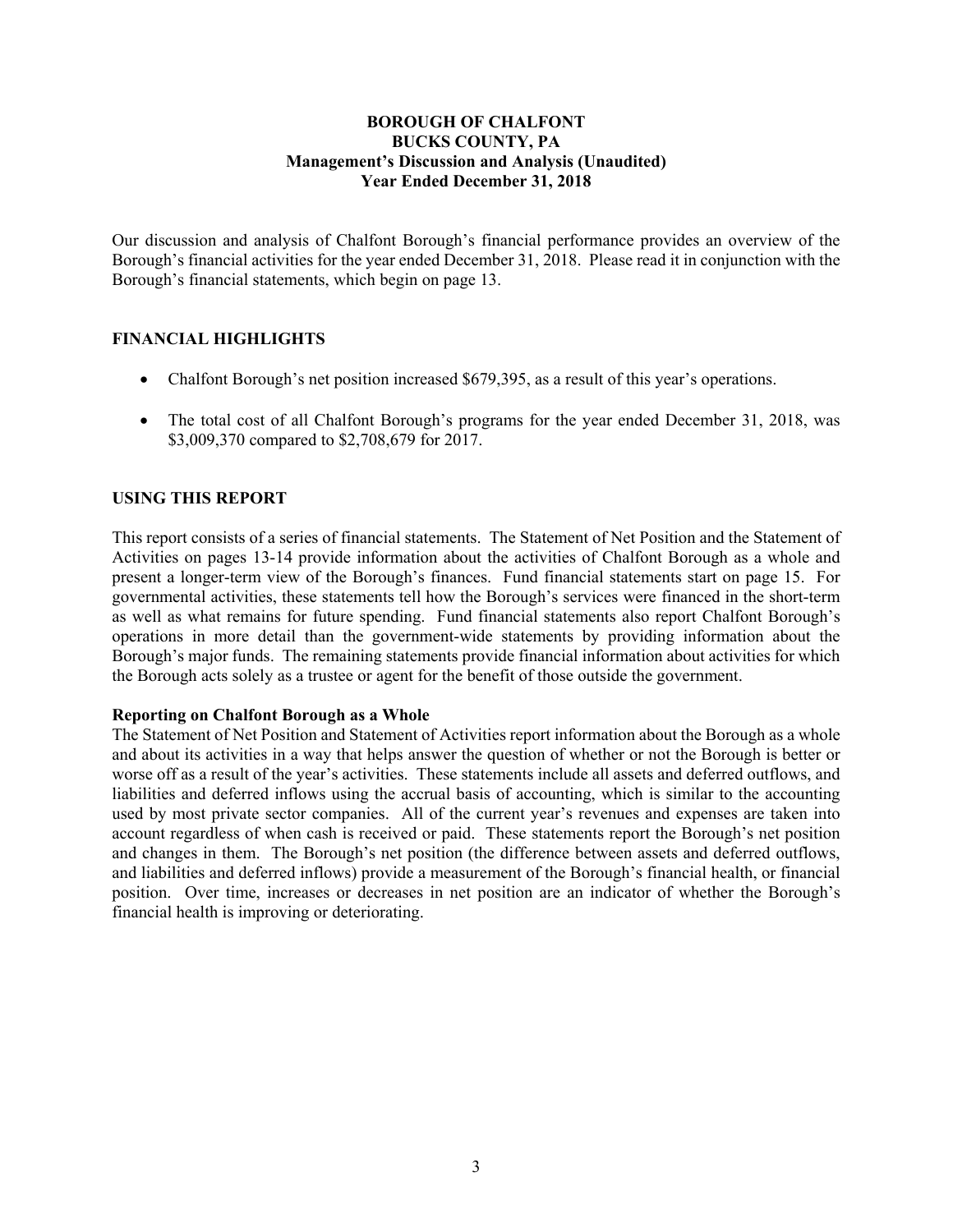## **USING THIS REPORT** (Continued)

#### **Reporting Significant Funds**

The fund financial statements begin on page 15 and provide detailed information about the most significant funds, not Chalfont Borough as a whole. Some funds are required to be established by State law. However, the Borough Council established many other funds to help it control or manage money for particular purposes or to show that it is meeting legal responsibilities for using certain taxes, grant, and other money.

Chalfont Borough's basic services are reported in governmental funds, which focus on how money flows in and out of those funds and the balances left at year-end that are available for spending. These funds are reported using the modified accrual basis of accounting, which measures cash and all other financial assets that can be converted to cash. The governmental fund statements provide a detailed short-term view of the Borough's general government operations and the basic services it provides. Governmental fund information helps to determine whether there are more or fewer financial resources that can be spent in the near future to finance the Borough programs. The relationship (or differences) between governmental activities (reported in the Statement of Net Position and the Statement of Activities) and governmental funds are described in a reconciliation at the end of fund financial statements.

#### **The Borough as a Trustee**

Chalfont Borough is the trustee, or fiduciary, for its employees' pension plans. It is also responsible for escrow deposits received from developers, businesses, and individuals for legal and engineering fees. All of the Borough's fiduciary activities are reported in separate Statements of Fiduciary Net Position and Changes in Fiduciary Net Position on pages 19 and 20. These activities are excluded from the Borough's other financial statements because the Borough cannot use these assets to finance its operations. Chalfont Borough is responsible for ensuring that the assets reported in these funds are used for their intended purposes.

## **THE BOROUGH AS A WHOLE**

The Statement of Net Position provides an overview of Chalfont Borough's assets, deferred outflows, liabilities, deferred inflows, and net position. Over time, this statement will provide a good indicator of the Borough's fiscal health.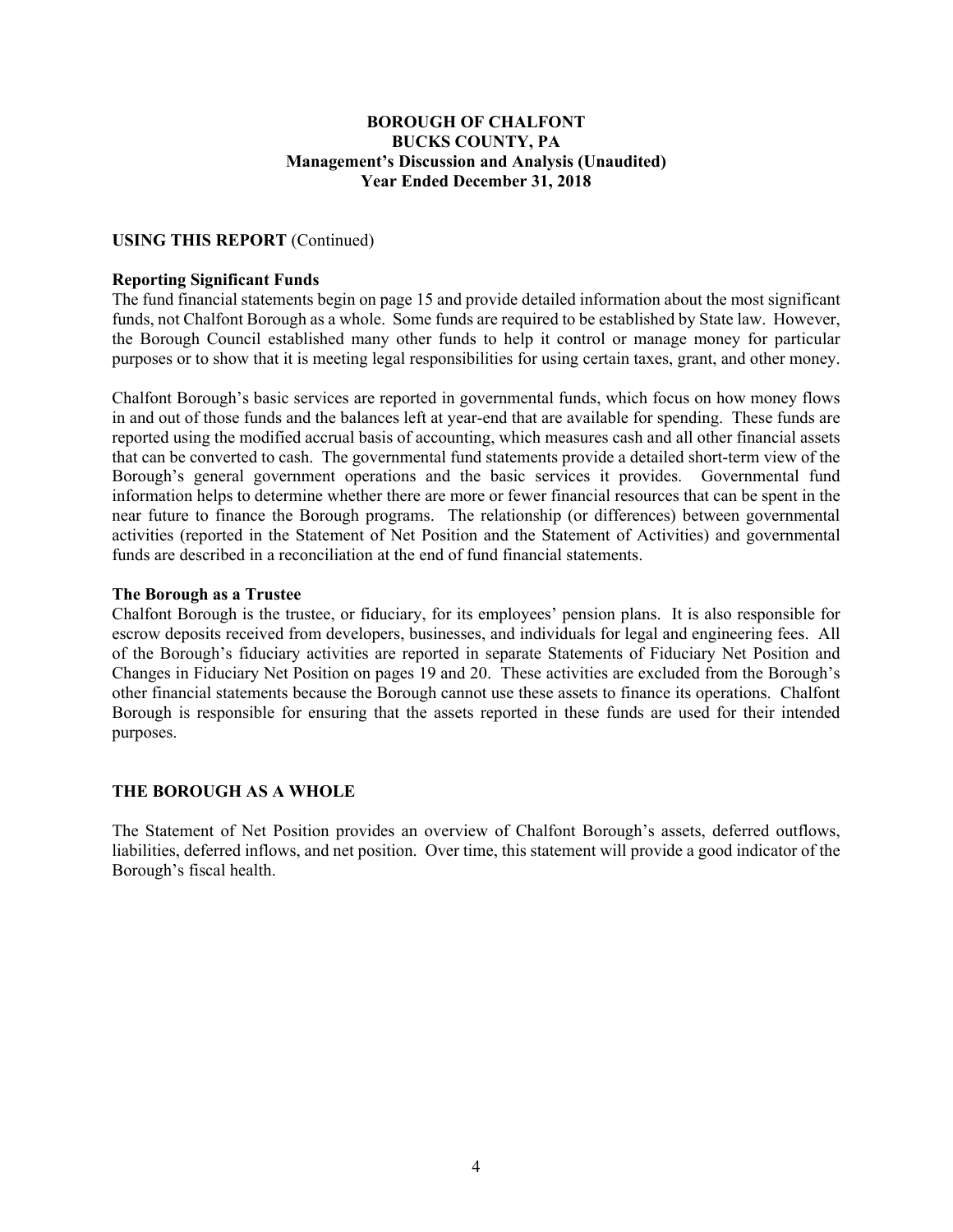# **THE BOROUGH AS A WHOLE** (Continued)

| тет і омион                     |              |              |               |            |  |  |  |  |
|---------------------------------|--------------|--------------|---------------|------------|--|--|--|--|
| Account                         | 2018         | 2017         | \$ Change     | $%$ Change |  |  |  |  |
| Capital Assets                  | \$7,801,072  | \$6,803,297  | 997,775<br>S. | 14.67      |  |  |  |  |
| <b>Current and Other Assets</b> | 6,493,572    | 6,122,407    | 371,165       | 6.06       |  |  |  |  |
| <b>Total Assets</b>             | 14,294,644   | 12,925,704   | 1,368,940     | 10.59      |  |  |  |  |
| Long-Term Liabilities           | 1,465,093    | 657,729      | 807,364       | 122.75     |  |  |  |  |
| Other Liabilities               | 269,648      | 390,641      | (120, 993)    | (30.97)    |  |  |  |  |
| <b>Total Liabilities</b>        | 1,734,741    | 1,048,370    | 686,371       | 65.47      |  |  |  |  |
| Net Deferred (Inflows)/Outflows | 6,827        | 10,001       | (3,174)       |            |  |  |  |  |
| <b>Net Position</b>             |              |              |               |            |  |  |  |  |
| Invested in Capital Assets,     |              |              |               |            |  |  |  |  |
| Net of Related Debt             | 6,450,979    | 6,270,959    | 180,020       | 2.87       |  |  |  |  |
| Restricted                      | 4,528,563    | 4,794,879    | (266, 316)    | (5.55)     |  |  |  |  |
| Unrestricted                    | 1,587,188    | 821,497      | 765,691       | 93.21      |  |  |  |  |
| <b>Total Net Position</b>       | \$12,566,730 | \$11,887,335 | 679,395       | 5.72       |  |  |  |  |

#### **Table 1 Net Position**

The total net position of the Borough shown above is approximately \$12.6 million. Net position increased by 5.72% in 2018.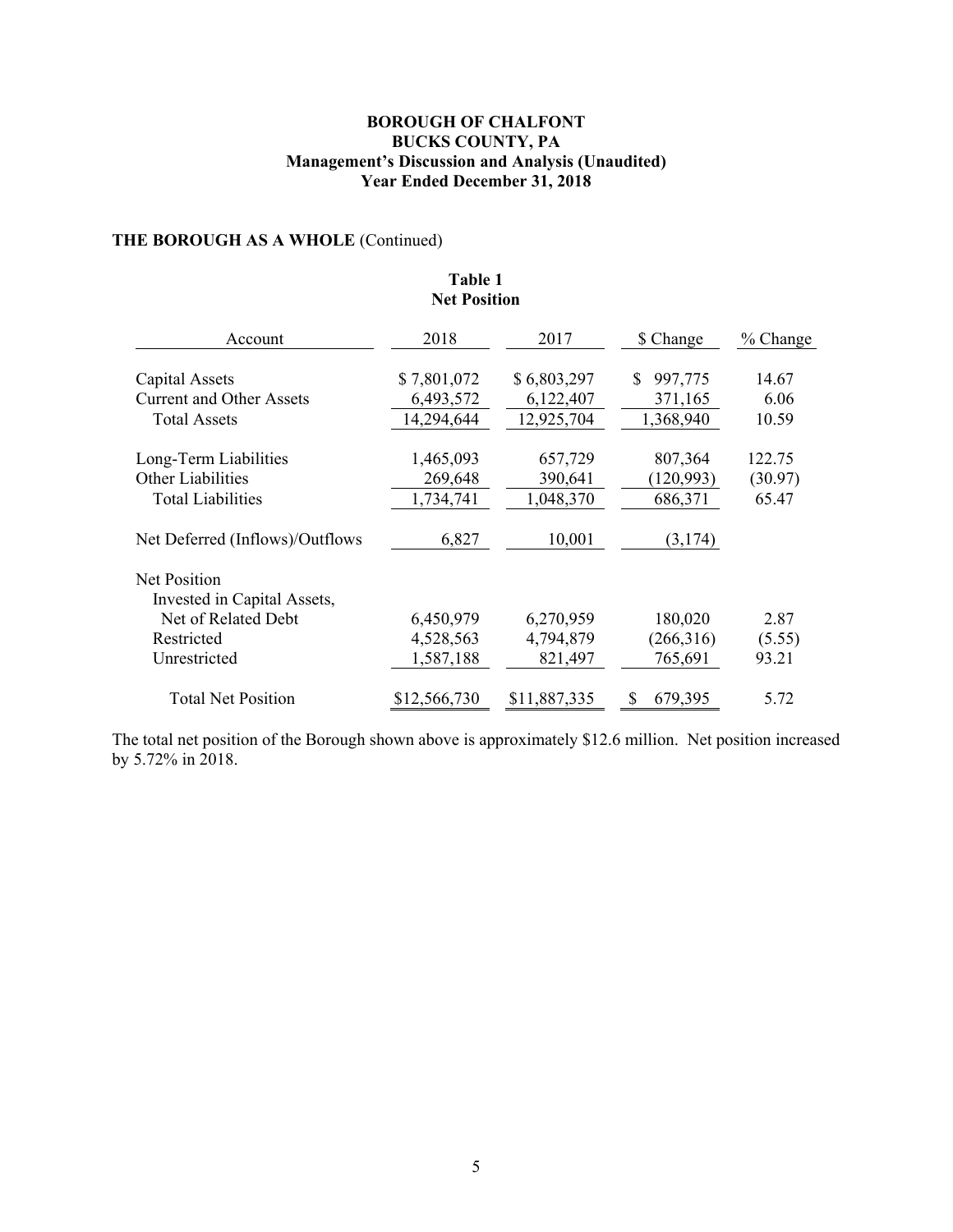**Table 2** 

# **THE BOROUGH AS A WHOLE** (Continued)

| <b>Change in Net Position</b>     |    |                           |    |                |    |            |         |  |            |
|-----------------------------------|----|---------------------------|----|----------------|----|------------|---------|--|------------|
| Account                           |    | 2018<br>2017<br>\$ Change |    |                |    |            |         |  | $%$ Change |
| <b>Program Revenues</b>           |    |                           |    |                |    |            |         |  |            |
| <b>General Government</b>         | \$ | 135,859                   | \$ | 138,851        | \$ | (2,992)    | (2.15)  |  |            |
| Police                            |    | 17,871                    |    | 13,120         |    | 4,751      | 36.21   |  |            |
| Fire                              |    | 32,846                    |    | 29,963         |    | 2,883      | 9.62    |  |            |
| Code Enforcement                  |    | 179,753                   |    | 75,635         |    | 104,118    | 137.66  |  |            |
| Highway Maintenance               |    | 141,988                   |    | 153,842        |    | (11, 854)  | (7.71)  |  |            |
| Traffic Signals & Street Lighting |    | 3,789                     |    | $\theta$       |    | 3,789      | 0.00    |  |            |
| Parks and Recreation              |    | 27,123                    |    | 184,522        |    | (157,399)  | (85.30) |  |            |
| <b>Community Development</b>      |    | 995,594                   |    | $\overline{0}$ |    | 995,594    | 0.00    |  |            |
| <b>General Revenues</b>           |    |                           |    |                |    |            |         |  |            |
| <b>Real Estate Taxes</b>          |    | 903,772                   |    | 827,703        |    | 76,069     | 9.19    |  |            |
| <b>Transfer Taxes</b>             |    | 193,946                   |    | 110,259        |    | 83,687     | 75.90   |  |            |
| <b>Earned Income Taxes</b>        |    | 782,400                   |    | 760,978        |    | 21,422     | 2.82    |  |            |
| Local Services Tax                |    | 48,942                    |    | 41,877         |    | 7,065      | 16.87   |  |            |
| <b>Interest and Rents</b>         |    | 222,609                   |    | 366,749        |    | (144, 140) | (39.30) |  |            |
| Miscellaneous                     |    | 2,273                     |    | 14,024         |    | (11, 751)  | (83.79) |  |            |
| <b>Total Revenues (Forwarded)</b> |    | \$3,688,765               |    | \$2,717,523    | \$ | 971,242    | 35.74   |  |            |

(Table 2 continues on the next page.)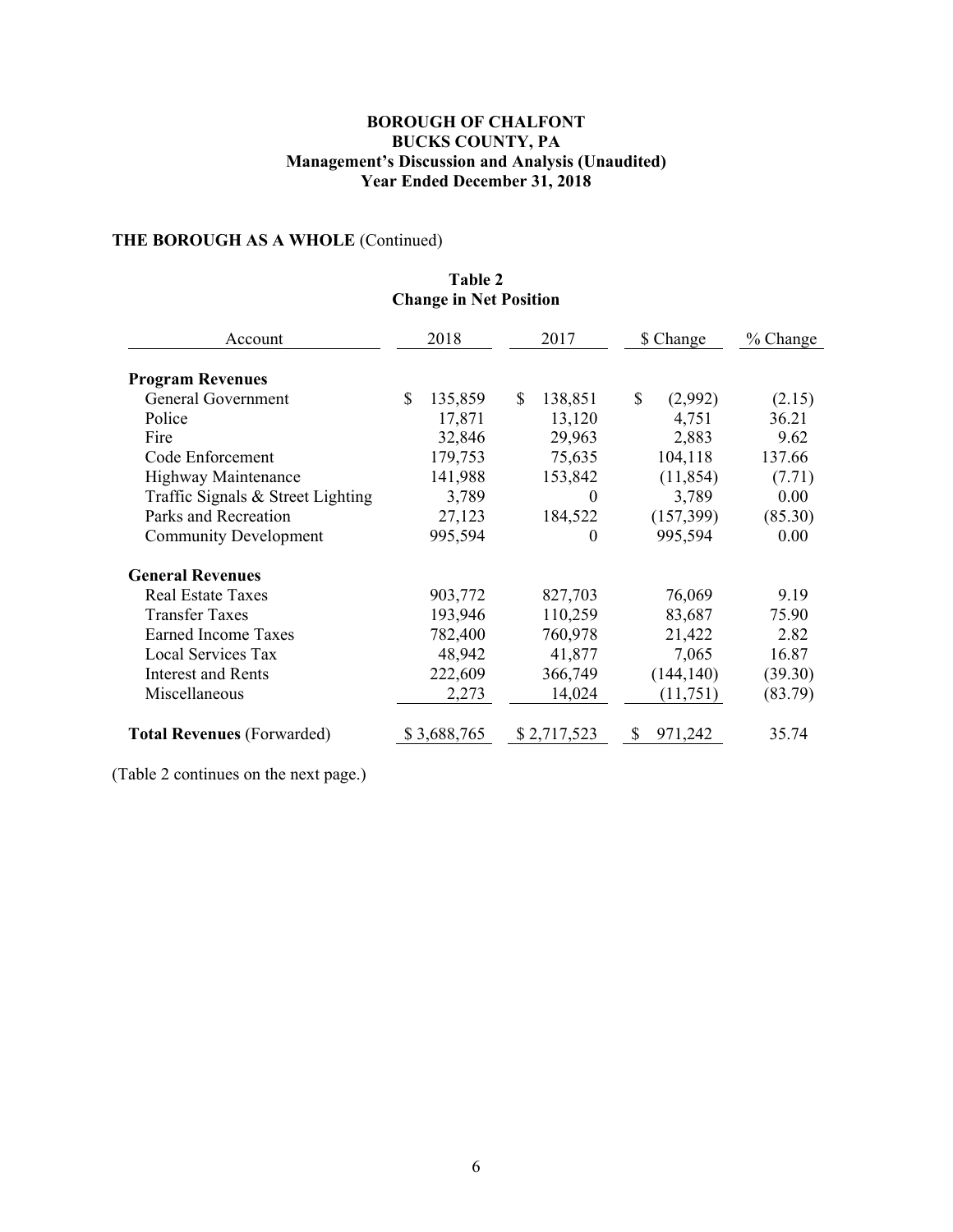# **THE BOROUGH AS A WHOLE** (Continued)

## **Table 2 Change in Net Position**

| Account                            | 2018             | 2017             | \$ Change        | % Change |
|------------------------------------|------------------|------------------|------------------|----------|
| <b>Total Revenues (Forwarded)</b>  | \$3,688,765      | \$2,717,523      | \$<br>971,242    | 35.74    |
| <b>Program Expenses</b>            |                  |                  |                  |          |
| Legislative                        | 8,947            | 10,631           | (1,684)          | (15.84)  |
| Executive                          | 325,885          | 322,035          | 3,850            | 1.20     |
| Finance and Tax Collection         | 132,169          | 127,153          | 5,016            | 3.94     |
| Professional Services              | 145,726          | 137,343          | 8,383            | 6.10     |
| <b>General Government</b>          | 334,735          | 312,418          | 22,317           | 7.14     |
| Police                             | 1,050,313        | 996,885          | 53,428           | 5.36     |
| Fire                               | 149,548          | 138,001          | 11,547           | 8.37     |
| Code Enforcement                   | 58,251           | 50,209           | 8,042            | 16.02    |
| <b>Highway Maintenance</b>         | 621,031          | 437,077          | 183,954          | 42.09    |
| Snow and Ice Removal               | 46,921           | 23,219           | 23,702           | 102.08   |
| Traffic Signals & Street Lighting  | 14,041           | 24,163           | (10, 122)        | (41.89)  |
| Parks and Recreation               | 118,694          | 129,545          | (10, 857)        | (8.38)   |
| <b>Community Development</b>       | 3,109            | $\boldsymbol{0}$ | 3,109            | 0.00     |
| <b>Total Expenses</b>              | 3,009,370        | 2,708,679        | 300,691          | 11.10    |
| <b>Excess before other sources</b> | 679,395          | 8,844            | 670,551          | 7,581.99 |
| Special Items                      | $\boldsymbol{0}$ | $\boldsymbol{0}$ | $\boldsymbol{0}$ | 0.00     |
| <b>Changes in Net Position</b>     | \$<br>679,395    | \$<br>8,844      | (670, 551)<br>\$ | 7,581.99 |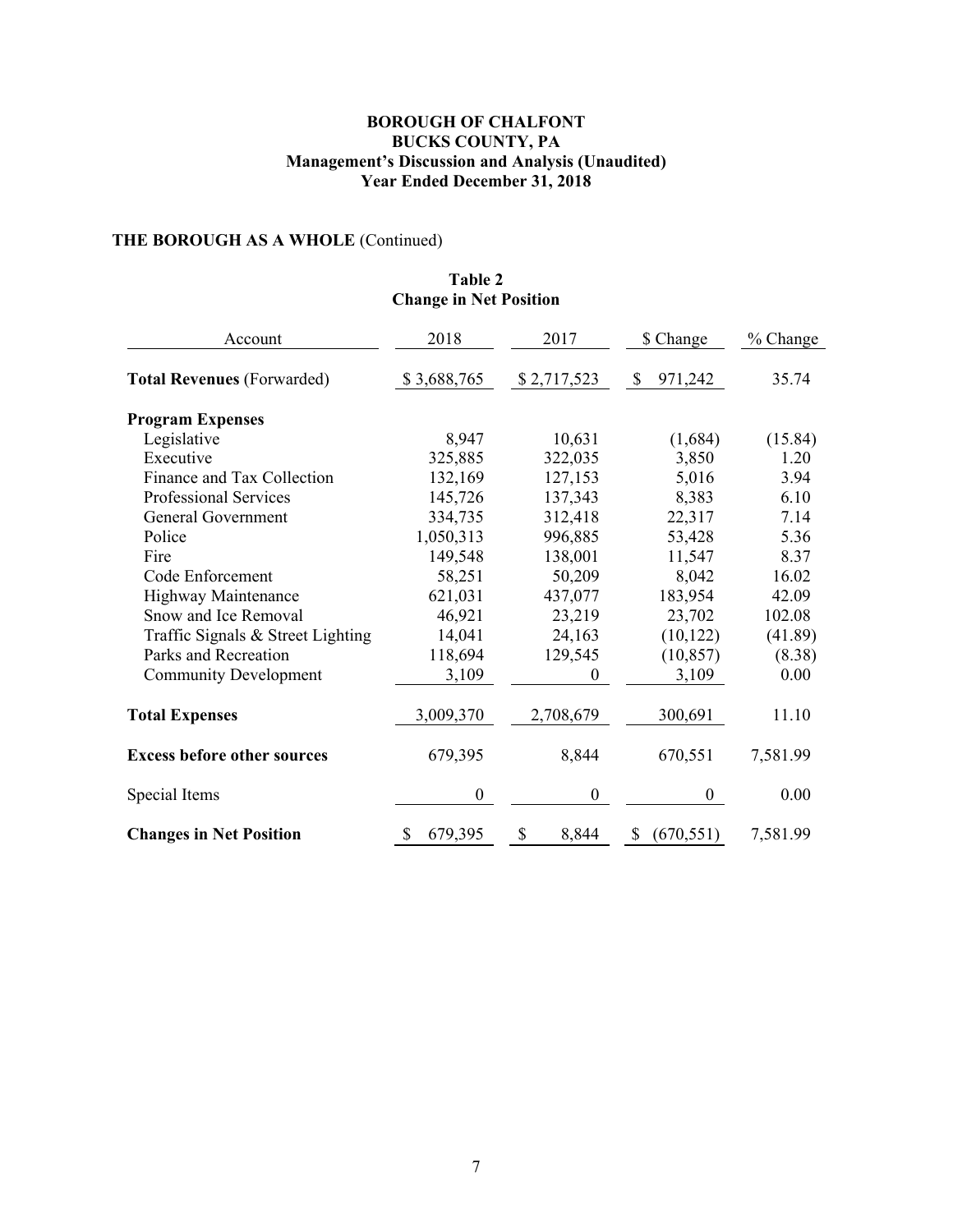## **THE BOROUGH AS A WHOLE** (Continued)

## **Revenue Overview**

In 2018, the general millage increased by 1.25 from 15.25 to 16.50, while the fire tax at 1.25 mills and the ambulance at 0.50 mills remained unchanged. Total revenues increased 35.74% or \$971,242 from the prior year. This increase in revenue is due to the fact that the Borough received large grant last year, there was a large increase in building permits and transfer taxes from new development, and an increase in Earned Income Taxes.





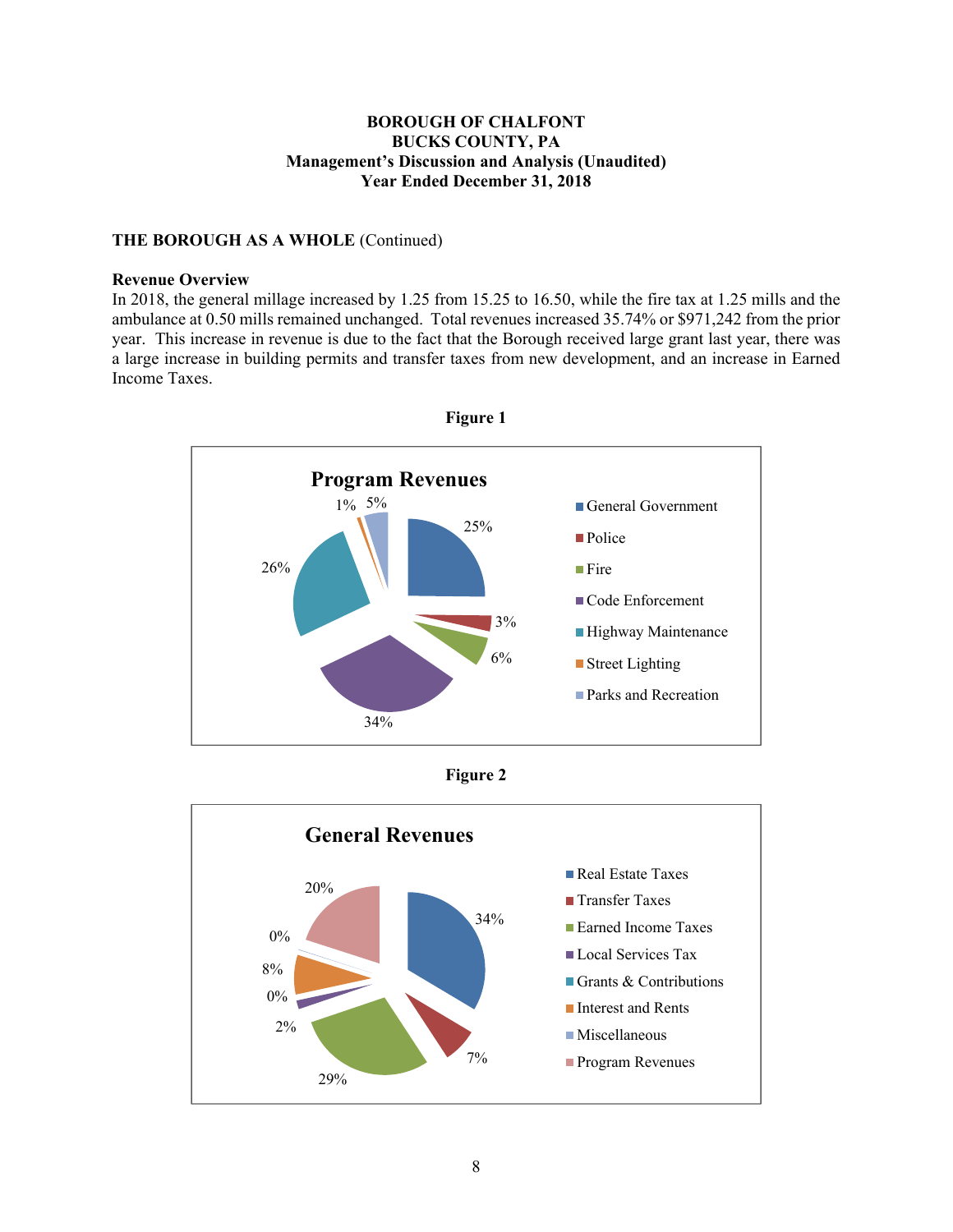## **THE BOROUGH AS A WHOLE** (Continued)

#### **Expense Overview**

Total expenses in all categories were \$3,009,370. The largest areas of expense were Police and General Government. Expenses increased \$300,691 or 11.10% from the prior year.



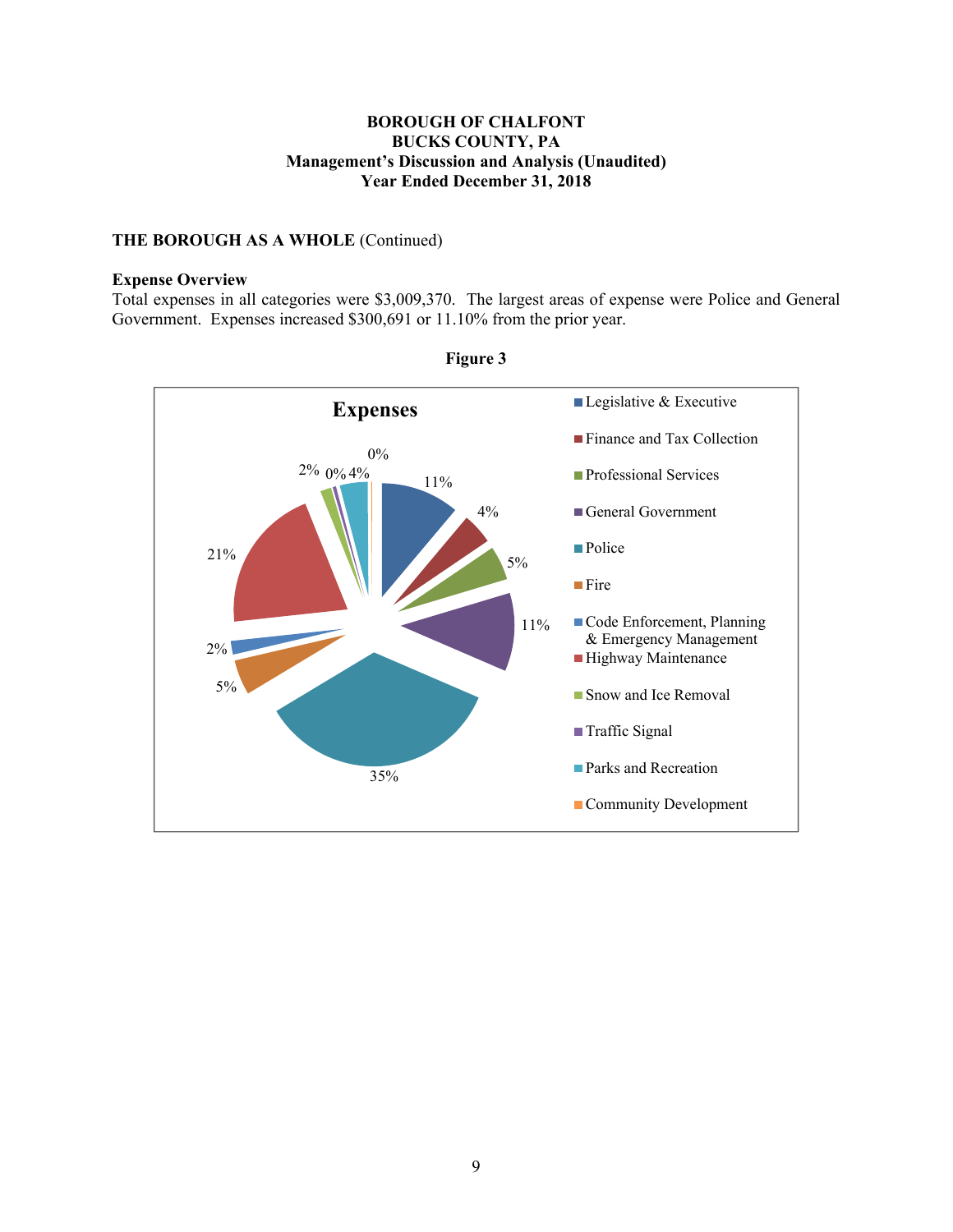## **ITEMS OF GENERAL INTEREST**

#### **Water**

Residents and businesses of the Borough are served by Aqua Pennsylvania.

#### **Waste Water**

Residents and businesses of the Borough are principally served by the Chalfont New Britain Township Joint Sewer Authority (CNBTJSA) and on-lot sewage disposal systems. The Council appoints three members of the six-member Board of the CNBTJSA. The CNBTJSA operates as a separate business entity. The Borough has no financial or management control of the sewer authorities other than that noted above.

#### **Sanitation**

In March 2018, the Borough contracted with Advanced Disposal to provide for trash pickup for Chalfont Borough residents. The contract has a June 1<sup>st</sup> renewal date and Advance Disposal bills and collects for this service. In 2018, the standard contract rate was \$229.32 per household per year. Household trash is picked up once a week on Friday. Residents may dispose of six bags of trash and yard waste per pick up, plus one bulk item per week. The recycling pickup day is every Friday, plus there are one spring and three fall leaf collection days.

#### **Fire and Ambulance**

Residents and businesses of the Borough are served by the Chalfont Fire Company, Dublin Fire Company, Warrington Fire Company, Doylestown Fire Company, and Hilltown Fire Company in designated districts. There are mutual aid agreements and central dispatching throughout the area. The Chalfont Ambulance separated from the Chalfont Fire Company several years ago and is now called Chalfont Emergency Medical Services (EMS). The EMS provides ambulance services, as do Central Bucks Ambulance, Warrington Ambulance, VMSC, and Hilltown QRS. Chalfont Fire Company receives 1.25 mills Fire Protection Tax, and Chalfont EMS receives .50 mills for protection services. Additionally, Council approved distributing 25% of Local Services Tax receipts to the EMS and 25% to the Chalfont Fire Company. The Borough had no other financial or management control of the fire companies or ambulance services.

## **Public Facilities**

The Borough owns eight neighborhood parks along with scattered open space parcels. The Borough municipal building is located at 40 North Main Street and houses both administration and some police operations. The original building was built in 1925, with an addition built in 1997, and is generally in good condition. The public works department is located at 500 North Main Street and has several serviceable garages and storage buildings. The Borough also owns 101 N. Main Street, which was purchased in 2014 and redeveloped in 2018 to construct a parking lot and commercial space.

#### **Police Services**

Effective March 28, 2016, the Borough joined with two neighboring municipalities to form the Central Bucks Regional Police Department (CBRPD). The CBRPD provides local police services to all participating municipalities and is located at 57 W. Court Street, Doylestown, PA 18901. The costs to operate the CBRPD are funded by contributions from each municipality. The percentage share from each is based on total population, average number of calls and crimes, and total road miles. The Borough contributed \$1,044,820 for 2018.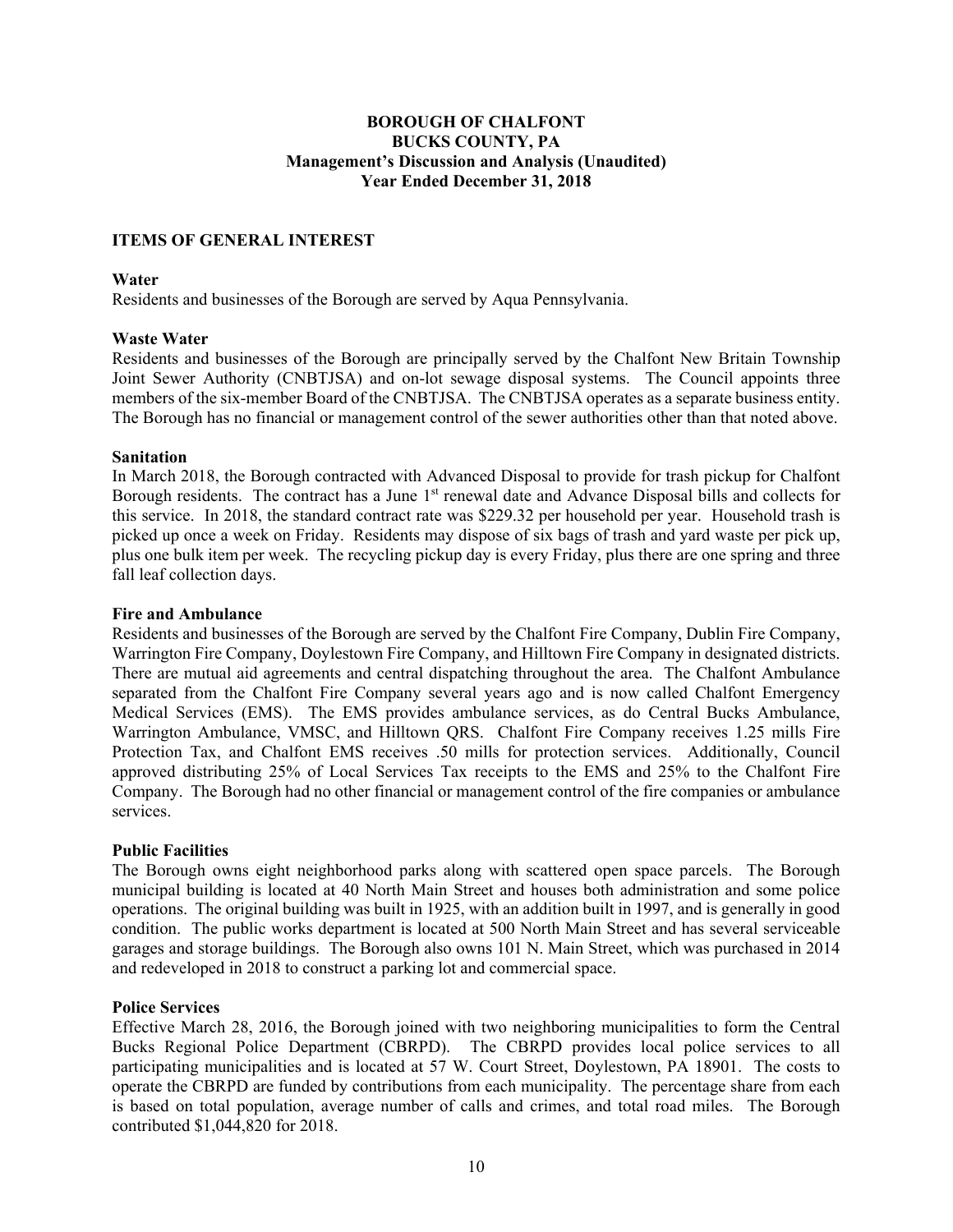## **ANALYSIS OF INDIVIDUAL FUNDS**

### **Capital Reserve Fund**

This fund was set up a number of years ago to account for funds set aside for capital projects. In 2001, the Borough sold its water department to Philadelphia Suburban Water, now called Aqua Pennsylvania. The proceeds of approximately \$4.2 million were put into this fund to be used for capital improvements. Currently the Borough is using the interest from this money to help balance the budget.

## **Other Funds**

This category includes Fire Tax, Liquid Fuels, Recreation, and Equipment Funds. Each of these funds had routine and unremarkable results during 2018.

#### **Pension Plans**

Effective March 28, 2016 Chalfont Borough Police Department merged with Central Bucks Regional Police Department (CBRPD) and on June 30, 2016 all Police Pension Plan assets were transferred to the CBRPD Police Pension Plan. Fulltime Non-Uniform Borough employees participate in Non-Uniformed Defined Contribution Pension Plan. The Borough's pension investments advisor is CBIZ InR. The Borough also furnishes an IRS Section 457 deferred compensation retirement plan to its employees. Seven current employees participate in the plan.

## **CAPITAL ASSETS AND DEBT ADMINISTRATION**

The Borough has \$6,450,979 invested in Capital Assets, Net of Related Debt. Infrastructure assets acquired prior to January 1, 2004, and the related accumulated depreciation and depreciation expense are not included in this report.

## **Discussion of Future Plans**

The Borough plans and conducts a reconstruction streets program every other year. The next scheduled project is the repaving of Westview Avenue in 2019 and Patriot Drive and Independence Way during 2020. In 2018, due to Aqua PA water main replacement projects, additional road reconstruction projects were done on Hellberg, Marian, Peace Valley, Pleasant, Swartz and Valley View.

Additionally, the Borough has received approval on several grant projects from federal, state and local government units. The Delaware Valley Regional Planning Commission (DVRPC) awarded a Transportation and Community Development Initiative (TCDI) Grant that will fund a feasibility study for shared parking principles along N. Main Street from Butler Avenue to Sunset Avenue. The feasibility study will have a goal of property owner participation and explore potential parking scenarios in the study area, all with a goal of revitalization in our Borough Core. This project has begun in 2019 and will likely be completed in 2020.

The Department of Conservation & Natural Resources (DCNR) will fund fifty percent of a new playground at Chestnut Street Park, and an upgrade to the walking trail existing in the park. The trails will be repaved and widened to ten-foot trails and the playground will include a tot lot with poured in place surfacing and a larger playground for five to twelve year olds with traditional wood fiber surfacing. This project has begun in 2019 and will likely be completed in 2020.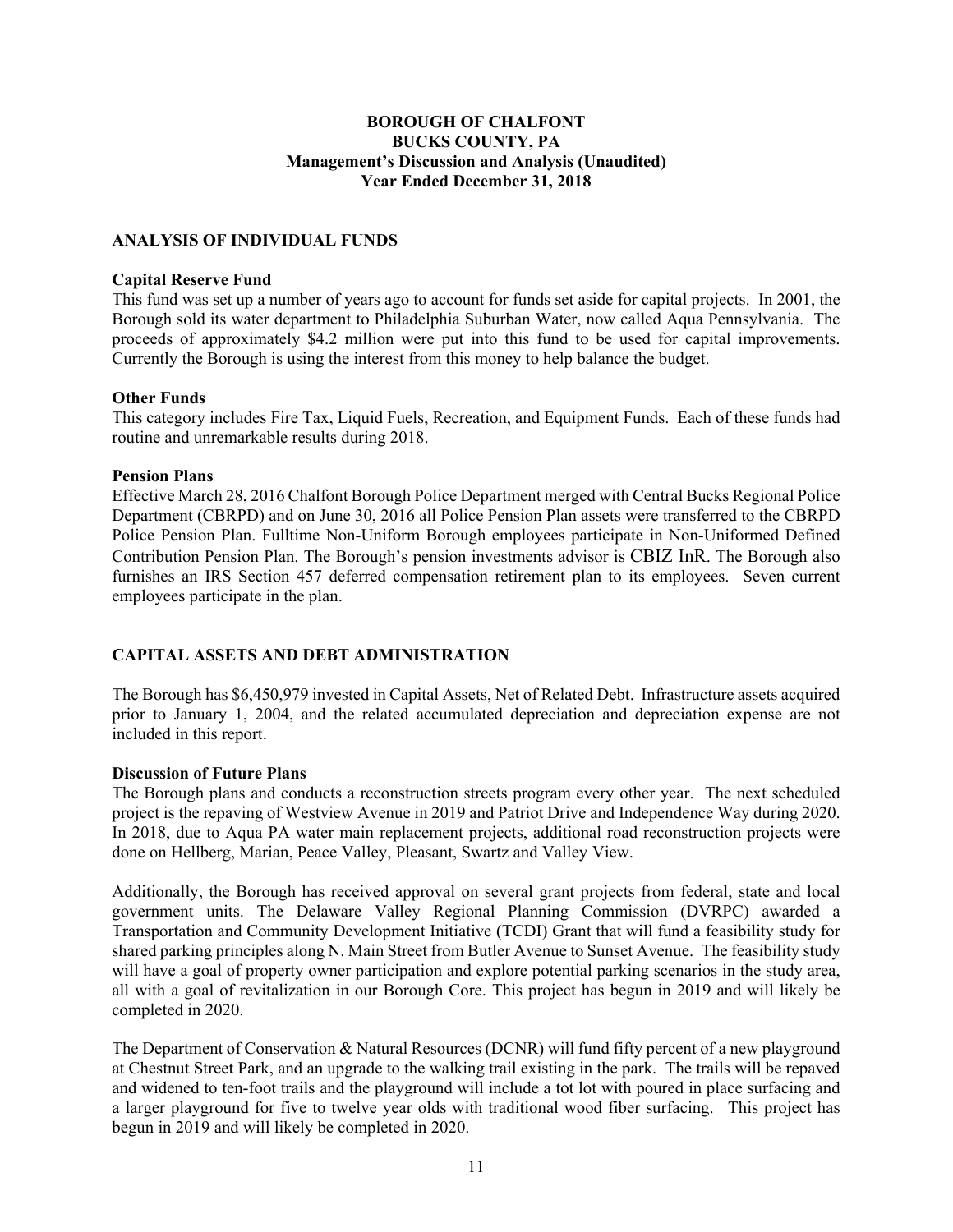## **CAPITAL ASSETS AND DEBT ADMINISTRATION** (Continued)

#### **Discussion of Future Plans** (Continued)

The Borough is a member of the Central Bucks Regional Police Department. The Department plans a move to a new, remodeled building in 2020. The expense for this project will be split between member municipalities.

While specific sites have to be finalized, it is expected that additional open space land will be acquired or controlled under the land preservation programs and development agreements. In certain cases, donors of conservation easements or land can receive personal income tax credits for the value of their donation. The Borough will pursue such donations in the coming years, in addition to its other preservation efforts.

## **CONTACTING THE BOROUGH'S FINANCIAL MANAGEMENT TEAM**

This Management Discussion and Analysis is intended to provide our citizens, taxpayers, customers, investors and creditors with a general, plain English overview of important financial matters. For questions on the Discussion and Analysis, please contact Borough Manager/Borough Treasurer, Sandra Zadell at 215- 822-7295, extension 201.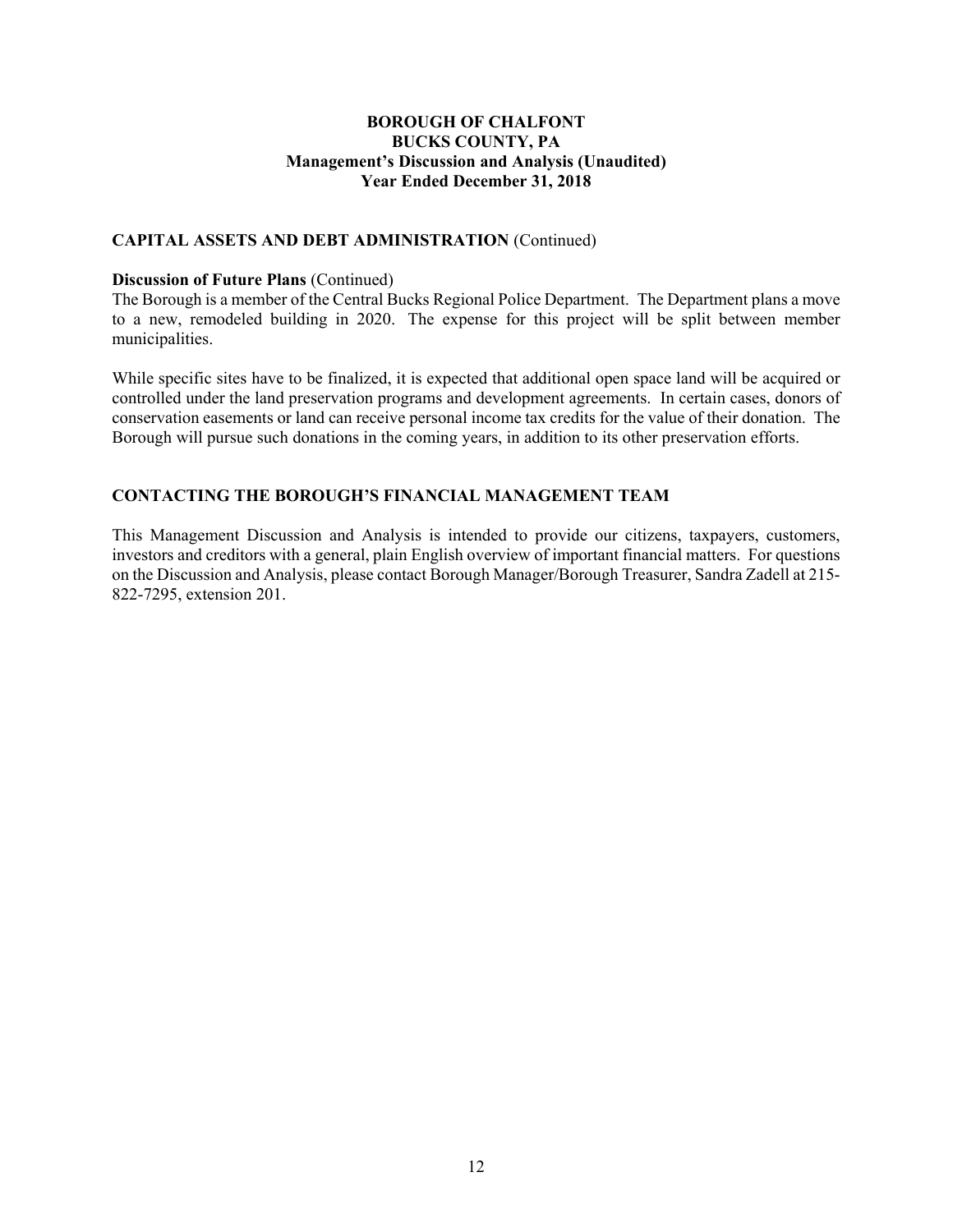# **BOROUGH OF CHALFONT BUCKS COUNTY, PA Statement of Net Position December 31, 2018**

### **Assets**

| <b>Current Assets</b>                               |               |
|-----------------------------------------------------|---------------|
| Cash                                                | \$<br>959,861 |
| Investments                                         | 4,150,374     |
| <b>Grants and Other Receivables</b>                 | 1,083,097     |
| <b>Taxes Receivable</b>                             | 300,240       |
| <b>Total Current Assets</b>                         | 6,493,572     |
| <b>Noncurrent Assets</b>                            |               |
| Net Capital Assets                                  | 7,801,072     |
| <b>Total Assets</b>                                 | 14,294,644    |
| <b>Deferred Outflows of Resources</b>               |               |
| Accumulated Decrease in Value of Hedging Derivative | 9,082         |
| <b>Liabilities</b>                                  |               |
| <b>Current Liabilities</b>                          |               |
| Current Portion of General Obligation Notes Payable | 78,997        |
| Accounts Payable and Accrued Expenses               | 136,655       |
| <b>Escrow Deposits</b>                              | 53,996        |
| <b>Total Current Liabilities</b>                    | 269,648       |
| Noncurrent Liabilities                              |               |
| General Obligation Notes Payable                    | 1,271,096     |
| Permit Deposit                                      | 172,180       |
| Accrued Compensated Absences and Severance Pay      | 12,735        |
| Fair Value of Interest Rate Swap                    | 9,082         |
| <b>Total Noncurrent Liabilities</b>                 | 1,465,093     |
| <b>Total Liabilities</b>                            | 1,734,741     |
| <b>Deferred Inflows of Resources</b>                |               |
| Deferred Rental Receipts                            | 2,255         |
| <b>Net Position</b>                                 |               |
| Invested in Capital Assets, Net of Related Debt     | 6,450,979     |
| Restricted for                                      |               |
| Capital Projects                                    | 4,234,153     |
| Other Purposes                                      | 294,410       |
| Unrestricted                                        | 1,587,188     |
| <b>Total Net Position</b>                           | \$12,566,730  |

See Notes to Financial Statements.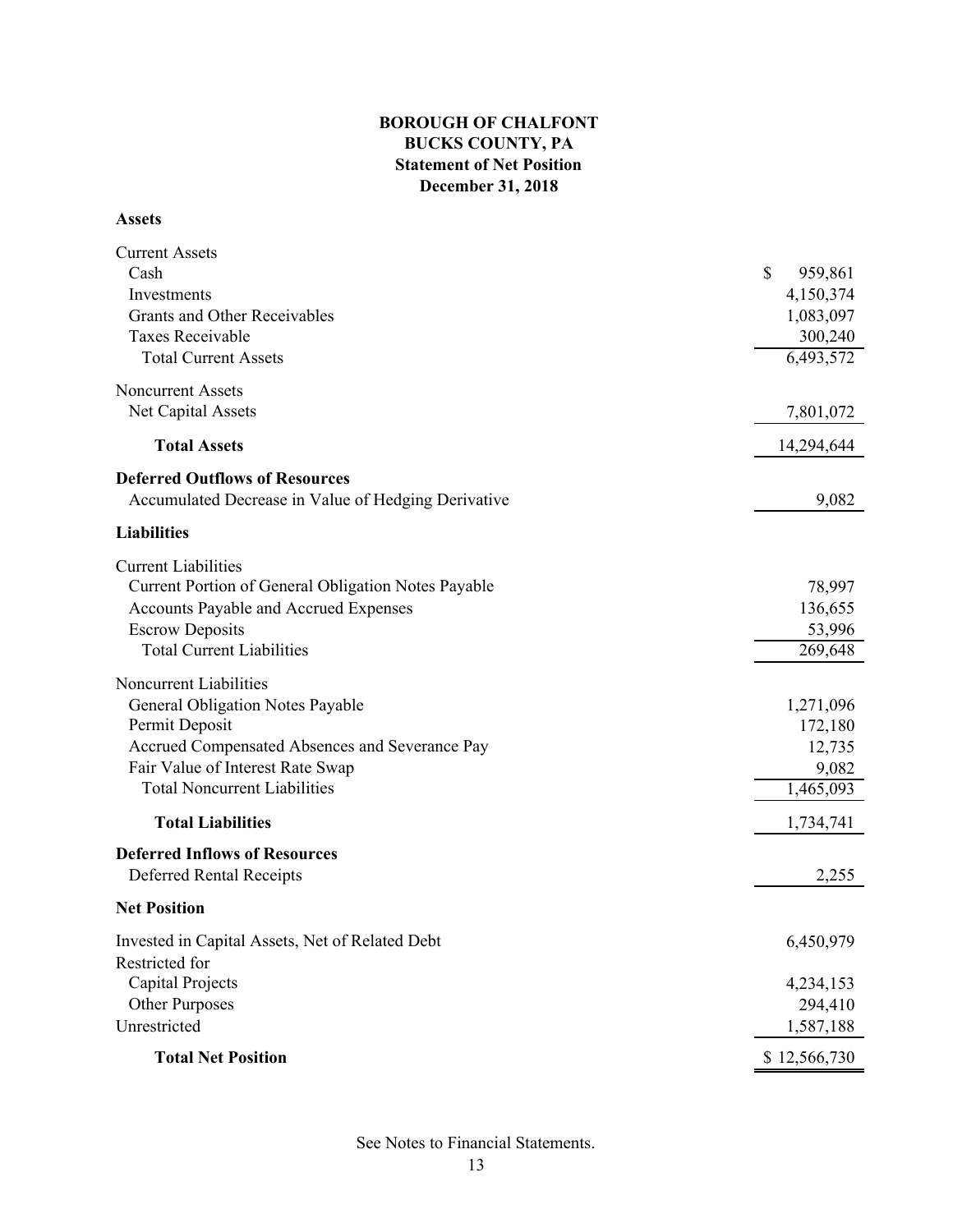# **BOROUGH OF CHALFONT BUCKS COUNTY, PA Statement of Activities Year Ended December 31, 2018**

|                                      |               |             |                         |    | Program Revenue                          |                                        | Net (Expense)<br>Revenue and<br>Changes in<br>Net Assets |
|--------------------------------------|---------------|-------------|-------------------------|----|------------------------------------------|----------------------------------------|----------------------------------------------------------|
| Functions/Programs                   |               | Expenses    | Charges for<br>Services |    | Operating<br>Grants and<br>Contributions | Capital Grants<br>and<br>Contributions | Governmental<br>Activities                               |
| <b>Governmental Activities</b>       |               |             |                         |    |                                          |                                        |                                                          |
| <b>General Government</b>            |               |             |                         |    |                                          |                                        |                                                          |
| Legislative                          | $\mathsf{\$}$ | 8,947       | \$<br>$\boldsymbol{0}$  | \$ | $\boldsymbol{0}$                         | \$<br>$\boldsymbol{0}$                 | \$<br>(8,947)                                            |
| Executive                            |               | 325,885     | $\theta$                |    | $\theta$                                 | $\boldsymbol{0}$                       | (325, 885)                                               |
| Finance and Tax Collection           |               | 132,169     | 21,299                  |    | $\theta$                                 | 0                                      | (110, 870)                                               |
| Professional Services                |               | 145,726     | $\theta$                |    | $\theta$                                 | $\mathbf{0}$                           | (145, 726)                                               |
| <b>General Government</b>            |               | 334,735     | 92,666                  |    | 21,894                                   | $\boldsymbol{0}$                       | (220, 175)                                               |
| Public Safety                        |               |             |                         |    |                                          |                                        |                                                          |
| Police                               |               | 1,050,313   | 17,871                  |    | $\theta$                                 | $\mathbf{0}$                           | (1,032,442)                                              |
| Fire                                 |               | 149,548     | 5,880                   |    | 26,966                                   | $\mathbf{0}$                           | (116,702)                                                |
| Code, Planning and Zoning            |               | 58,251      | 179,753                 |    | $\overline{0}$                           | $\boldsymbol{0}$                       | 121,502                                                  |
| Highways                             |               |             |                         |    |                                          |                                        |                                                          |
| Highway Maintenance                  |               | 621,031     | $\theta$                |    | 141,988                                  | $\mathbf{0}$                           | (479, 043)                                               |
| Snow and Ice Removal                 |               | 46,921      | $\theta$                |    | $\theta$                                 | $\theta$                               | (46, 921)                                                |
| Traffic Signals and Street Lighting  |               | 14,041      | 3,789                   |    | $\theta$                                 | $\theta$                               | (10, 252)                                                |
| Parks and Recreation                 |               | 118,694     | $\boldsymbol{0}$        |    | 27,123                                   | 0                                      | (91, 571)                                                |
| <b>Community Development</b>         |               | 3,109       | $\theta$                |    | $\theta$                                 | 995,594                                | 992,485                                                  |
| <b>Total Governmental Activities</b> |               | \$3,009,370 | \$<br>321,258           | S  | 217,971                                  | \$<br>995,594                          | (1,474,547)                                              |
|                                      |               |             |                         |    |                                          |                                        |                                                          |

| General Revenues                |              |
|---------------------------------|--------------|
| Real Estate Taxes               | 903,772      |
| Real Estate Transfer Taxes      | 193,946      |
| Earned Income Taxes             | 782,400      |
| Local Services Taxes            | 48,942       |
| Investment Income and Rents     | 222,609      |
| Miscellaneous                   | 2,273        |
| <b>Total General Revenues</b>   | 2,153,942    |
| Change in Net Position          | 679,395      |
| Net Position, Beginning of Year | 11,887,335   |
| Net Position, End of Year       | \$12,566,730 |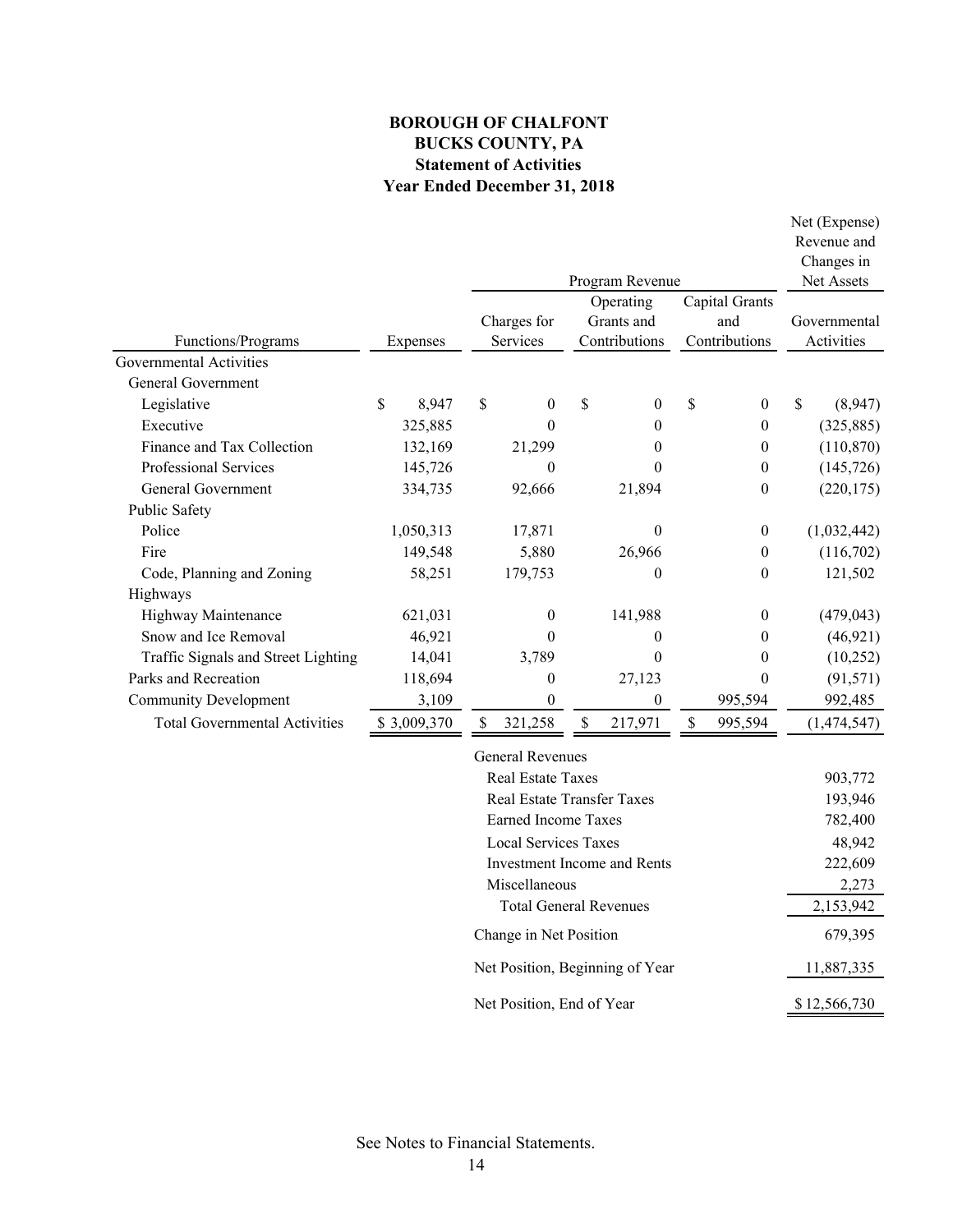# **BOROUGH OF CHALFONT BUCKS COUNTY, PA Balance Sheet Governmental Funds December 31, 2018**

|                                            |             | General Fund     | Capital<br>Reserve Fund |                  | Nonmajor<br>Governmental<br>Funds | Total<br>Governmental<br>Funds |              |  |
|--------------------------------------------|-------------|------------------|-------------------------|------------------|-----------------------------------|--------------------------------|--------------|--|
| <b>Assets</b>                              |             |                  |                         |                  |                                   |                                |              |  |
| Cash                                       | \$          | 582,342          | $\mathbb{S}$            | $\boldsymbol{0}$ | \$<br>377,519                     | \$                             | 959,861      |  |
| Investments                                |             | $\boldsymbol{0}$ |                         | 4,150,374        | $\boldsymbol{0}$                  |                                | 4,150,374    |  |
| <b>Grants and Other Receivables</b>        |             | 87,503           |                         | $\boldsymbol{0}$ | $\boldsymbol{0}$                  |                                | 87,503       |  |
| <b>Taxes Receivable</b>                    |             | 298,475          |                         | $\boldsymbol{0}$ | 1,765                             |                                | 300,240      |  |
| Due from (to) Other Funds                  |             | 1,095            |                         | (1, 139)         | 44                                |                                | $\mathbf{0}$ |  |
| <b>Total Assets</b>                        |             | 969,415          | \$4,149,235             |                  | \$379,328                         |                                | \$5,497,978  |  |
| <b>Liabilities and Fund Balances</b>       |             |                  |                         |                  |                                   |                                |              |  |
| Liabilities                                |             |                  |                         |                  |                                   |                                |              |  |
| <b>Accounts Payable</b>                    | $\mathbf S$ | 118,114          | \$                      | $\boldsymbol{0}$ | \$<br>$\boldsymbol{0}$            | \$                             | 118,114      |  |
| Accrued Wages and Payroll Withholdings     |             | 18,541           |                         | $\boldsymbol{0}$ | $\boldsymbol{0}$                  |                                | 18,541       |  |
| <b>Escrow Deposits</b>                     |             | 53,996           |                         | $\boldsymbol{0}$ | $\boldsymbol{0}$                  |                                | 53,996       |  |
| <b>Total Liabilities</b>                   |             | 190,651          |                         | $\overline{0}$   | $\overline{0}$                    |                                | 190,651      |  |
| Deferred Inflows of Resources              |             |                  |                         |                  |                                   |                                |              |  |
| Deferred Tax Receipts                      |             | 157,431          |                         | $\boldsymbol{0}$ | 1,725                             |                                | 159,156      |  |
| <b>Fund Balances</b>                       |             |                  |                         |                  |                                   |                                |              |  |
| Restricted                                 |             | $\boldsymbol{0}$ |                         | $\boldsymbol{0}$ | 83,271                            |                                | 83,271       |  |
| Committed                                  |             | $\boldsymbol{0}$ |                         | 4,149,235        | 294,332                           |                                | 4,443,567    |  |
| Unassigned                                 |             | 621,333          |                         | $\boldsymbol{0}$ | $\boldsymbol{0}$                  |                                | 621,333      |  |
| <b>Total Fund Balances</b>                 |             | 621,333          |                         | 4,149,235        | 377,603                           |                                | 5,148,171    |  |
| <b>Total Liabilities and Fund Balances</b> | \$          | 969,415          | \$4,149,235             |                  | \$<br>379,328                     |                                | \$5,497,978  |  |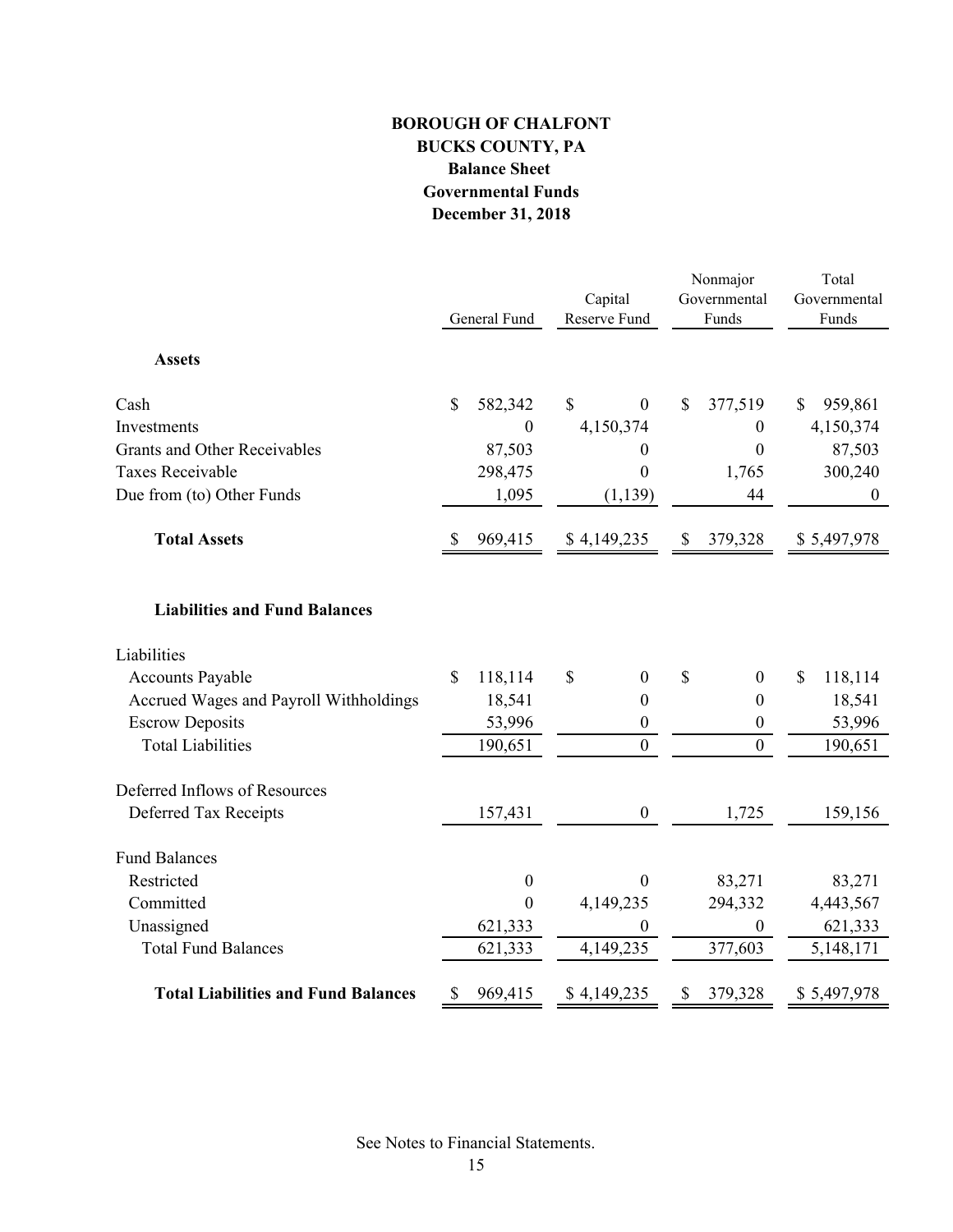# **Net Position of Governmental Activities BOROUGH OF CHALFONT BUCKS COUNTY, PA Reconciliation of Total Governmental Fund Balances to December 31, 2018**

| <b>Total Governmental Fund Balances</b>                                                                                                                             | \$. | 5, 148, 171  |
|---------------------------------------------------------------------------------------------------------------------------------------------------------------------|-----|--------------|
| Amounts Reported for Governmental Activities in the Statement of Net Assets Are<br><b>Different Because</b>                                                         |     |              |
| Capital Assets Used in Governmental Activities Are Not Financial Resources, and<br>Therefore Not Reported in Funds, Net of Accumulated Depreciation of \$3,202,666. |     | 7,801,072    |
| Other Long-Term Assets Are Not Available to Pay Current Period Expenditures, and<br>Therefore Are Deferred in the Funds.                                            |     |              |
| <b>Taxes Receivable</b>                                                                                                                                             |     | 156,901      |
| <b>Grants and Other Receivables</b>                                                                                                                                 |     | 995,594      |
| Deferred Outflows of Resources Are Not Available in the Current Period                                                                                              |     |              |
| Accumulated Decrease in the Fair Value of Interest Rate Swap                                                                                                        |     | 9,082        |
| Long-Term Liabilities Are Not Due and Payable in the Current Period, and Therefore<br>Are Not Reported in the Funds.                                                |     |              |
| <b>General Obligation Notes Payable</b>                                                                                                                             |     | (1,350,093)  |
| Accrued Compensated Absences and Severance Pay                                                                                                                      |     | (12, 735)    |
| Permit Deposit                                                                                                                                                      |     | (172, 180)   |
| Fair Value of Interest Rate Swap                                                                                                                                    |     | (9,082)      |
| Net Position of Governmental Activities                                                                                                                             |     | \$12,566,730 |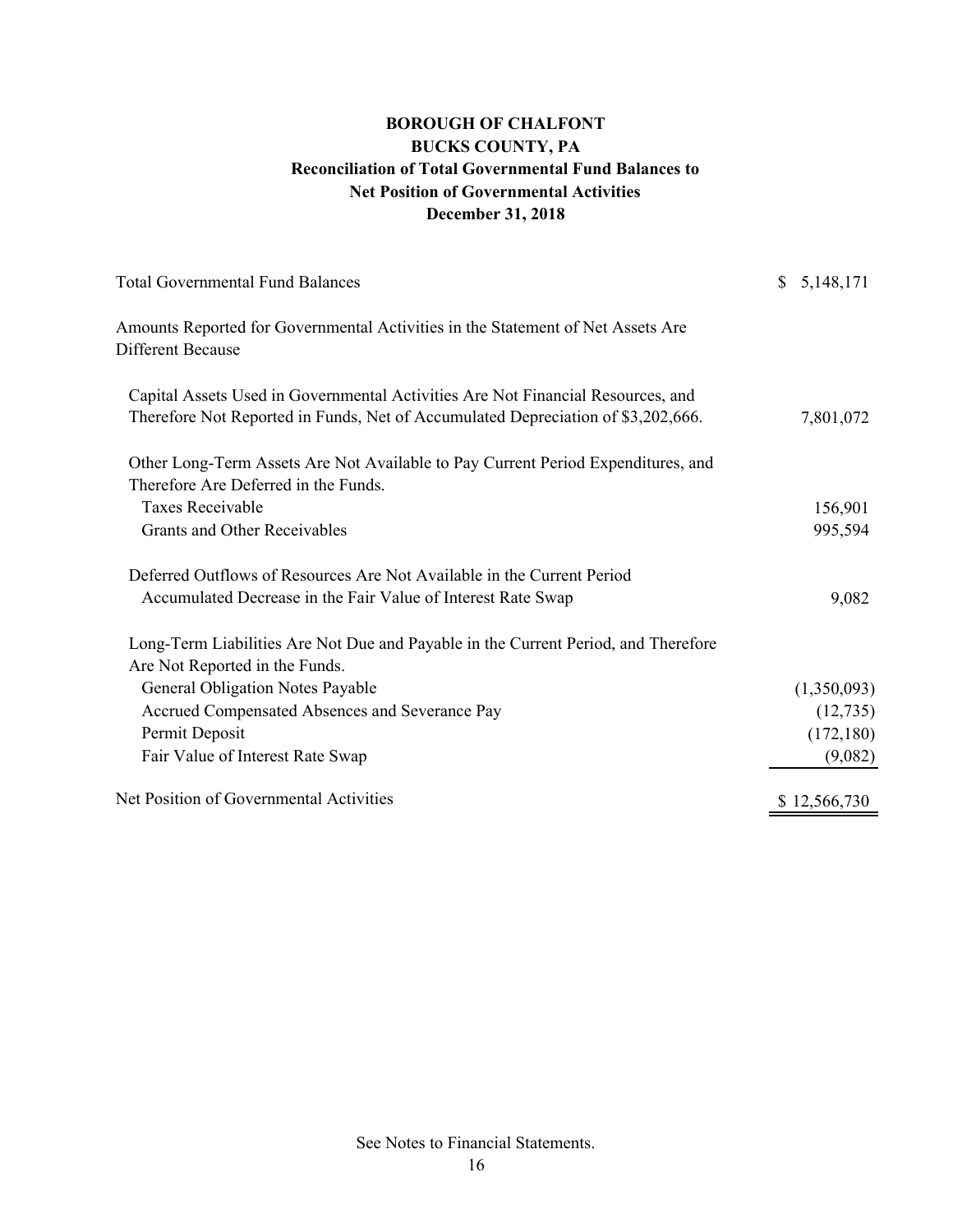# **BOROUGH OF CHALFONT BUCKS COUNTY, PA Statement of Revenues, Expenditures, and Changes in Fund Balances Governmental Funds Year Ended December 31, 2018**

|                                                   | General Fund  | Capital<br>Reserve Fund | Nonmajor<br>Governmental<br>Funds | Total<br>Governmental<br>Funds |  |
|---------------------------------------------------|---------------|-------------------------|-----------------------------------|--------------------------------|--|
| <b>Revenues</b>                                   |               |                         |                                   |                                |  |
| Taxes                                             | \$1,858,164   | \$<br>$\theta$          | \$<br>86,629                      | \$<br>1,944,793                |  |
| Intergovernmental                                 | 62,274        | $\boldsymbol{0}$        | 128,629                           | 190,903                        |  |
| Fines, Licenses and Permits                       | 110,537       | $\overline{0}$          | $\boldsymbol{0}$                  | 110,537                        |  |
| Charges for Services                              | 210,721       | $\boldsymbol{0}$        | $\boldsymbol{0}$                  | 210,721                        |  |
| <b>Investment Income and Rents</b>                | 230,736       | (9,288)                 | 1,161                             | 222,609                        |  |
| Miscellaneous                                     | 2,273         | $\boldsymbol{0}$        | 27,068                            | 29,341                         |  |
| <b>Total Revenues</b>                             | 2,474,705     | (9, 288)                | 243,487                           | 2,708,904                      |  |
| <b>Expenditures</b>                               |               |                         |                                   |                                |  |
| General Government                                | 686,654       | $\boldsymbol{0}$        | $\boldsymbol{0}$                  | 686,654                        |  |
| <b>Public Safety</b>                              | 1,165,271     | $\boldsymbol{0}$        | 87,301                            | 1,252,572                      |  |
| Public Works                                      | 430,599       | $\boldsymbol{0}$        | 116,303                           | 546,902                        |  |
| Parks and Recreation                              | 422           | $\overline{0}$          | 26,390                            | 26,812                         |  |
| Debt Service - Principal                          | 12,000        | $\boldsymbol{0}$        | 70,245                            | 82,245                         |  |
| Debt Service - Interest                           | 10,897        | $\boldsymbol{0}$        | 7,239                             | 18,136                         |  |
| Capital Expenditures                              | 1,320,695     | $\boldsymbol{0}$        | 118,070                           | 1,438,765                      |  |
| Miscellaneous Governmental                        | 41,528        | $\boldsymbol{0}$        | $\theta$                          | 41,528                         |  |
| <b>Total Expenditures</b>                         | 3,668,066     | $\mathbf{0}$            | 425,548                           | 4,093,614                      |  |
| Excess (Deficiency) of Revenues Over Expenditures |               |                         |                                   |                                |  |
| Before Other Financing Sources (Uses)             | (1, 193, 361) | (9, 288)                | (182,061)                         | (1,384,710)                    |  |
| Other Financing Sources (Uses)                    |               |                         |                                   |                                |  |
| Proceeds from Issuance of Long-Term Notes         | 900,000       | $\boldsymbol{0}$        | $\boldsymbol{0}$                  | 900,000                        |  |
| Debt Issuance Costs                               | (6,300)       | $\theta$                | $\theta$                          | (6,300)                        |  |
| Transfers In (Out)                                | 75,000        | (120,000)               | 45,000                            | $\overline{0}$                 |  |
| Total Other Financing Sources (Uses)              | 968,700       | (120,000)               | 45,000                            | 893,700                        |  |
| Net Change in Fund Balances                       | (224, 661)    | (129, 288)              | (137,061)                         | (491, 010)                     |  |
| <b>Fund Balances</b>                              |               |                         |                                   |                                |  |
| Beginning of Year                                 | 845,994       | 4,278,523               | 514,664                           | 5,639,181                      |  |
| End of Year                                       | \$<br>621,333 | \$4,149,235             | \$<br>377,603                     | 5,148,171<br>\$                |  |

See Notes to Financial Statements.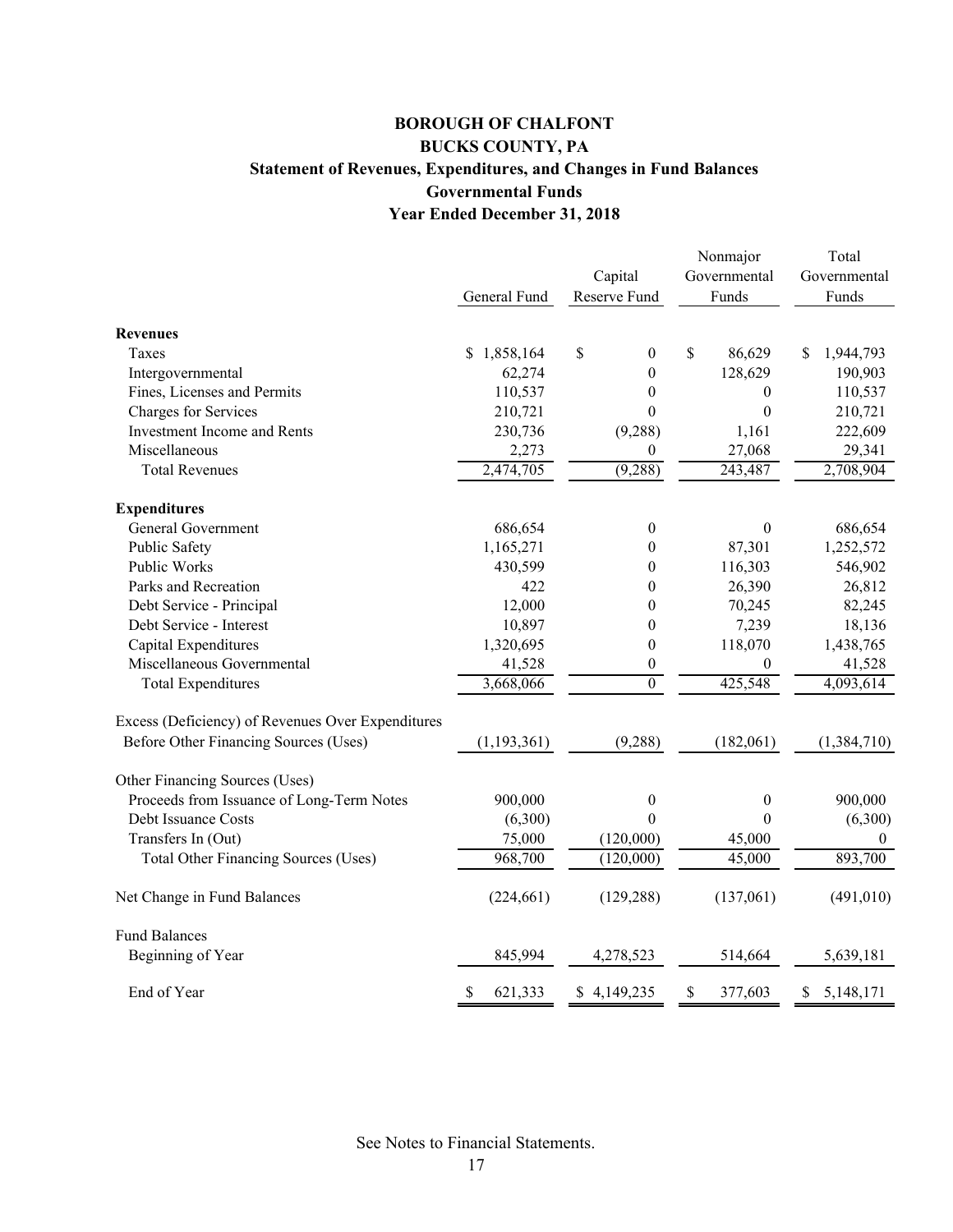# **BUCKS COUNTY, PA Reconciliation of the Net Changes in Fund Balances of Governmental Funds to the Statement of Activities BOROUGH OF CHALFONT Year Ended December 31, 2018**

| Net Change in Fund Balances - Total Governmental Funds                                                                                                                                                                                                                                                                                    | \$ | (491, 010)          |
|-------------------------------------------------------------------------------------------------------------------------------------------------------------------------------------------------------------------------------------------------------------------------------------------------------------------------------------------|----|---------------------|
| Amounts Reported for Governmental Activities in the Statement of Activities Are<br>Different Because                                                                                                                                                                                                                                      |    |                     |
| Governmental Funds Report Capital Outlays As Expenditures. However, in the<br>Statement of Activities, the Cost of Those Assets Is Allocated Over Their Estimated<br>Useful Lives as Depreciation Expense. This Is the Amount By Which Capital Outlays<br>of \$1,438,765, Exceeded Depreciation Expense of \$440,990 in the Current Year. |    | 997,775             |
| Revenues in the Funds That Provide Current Financial Resources Are Not Reported<br>As Revenues in the Statement of Activities<br><b>Taxes Receivable</b><br><b>Grants and Other Receivables</b>                                                                                                                                           |    | (15,733)<br>995,594 |
| Governmental Funds Report General Obligation Note Proceeds as Current Financial<br>Resources. In Contrast, the Statement of Activities Treats Such Issuance of Debt as a<br>Liability.                                                                                                                                                    |    | (900,000)           |
| Repayments of Notes Payable Principal Are Expenditures in the Governmental Funds,<br>but the Repayments Reduce Liabilities in the Statement of Net Assets.                                                                                                                                                                                |    | 82,245              |
| Some Expenses Reported in the Statement of Activities Do Not Require the Use of<br>Current Financial Resources, and Therefore Are Not Reported As Expenditures in<br>Governmental Funds                                                                                                                                                   |    |                     |
| Accrued Compensated Absences and Severance Pay                                                                                                                                                                                                                                                                                            |    | 10,524              |
| Change in Net Position of Governmental Activities                                                                                                                                                                                                                                                                                         | S  | 679,395             |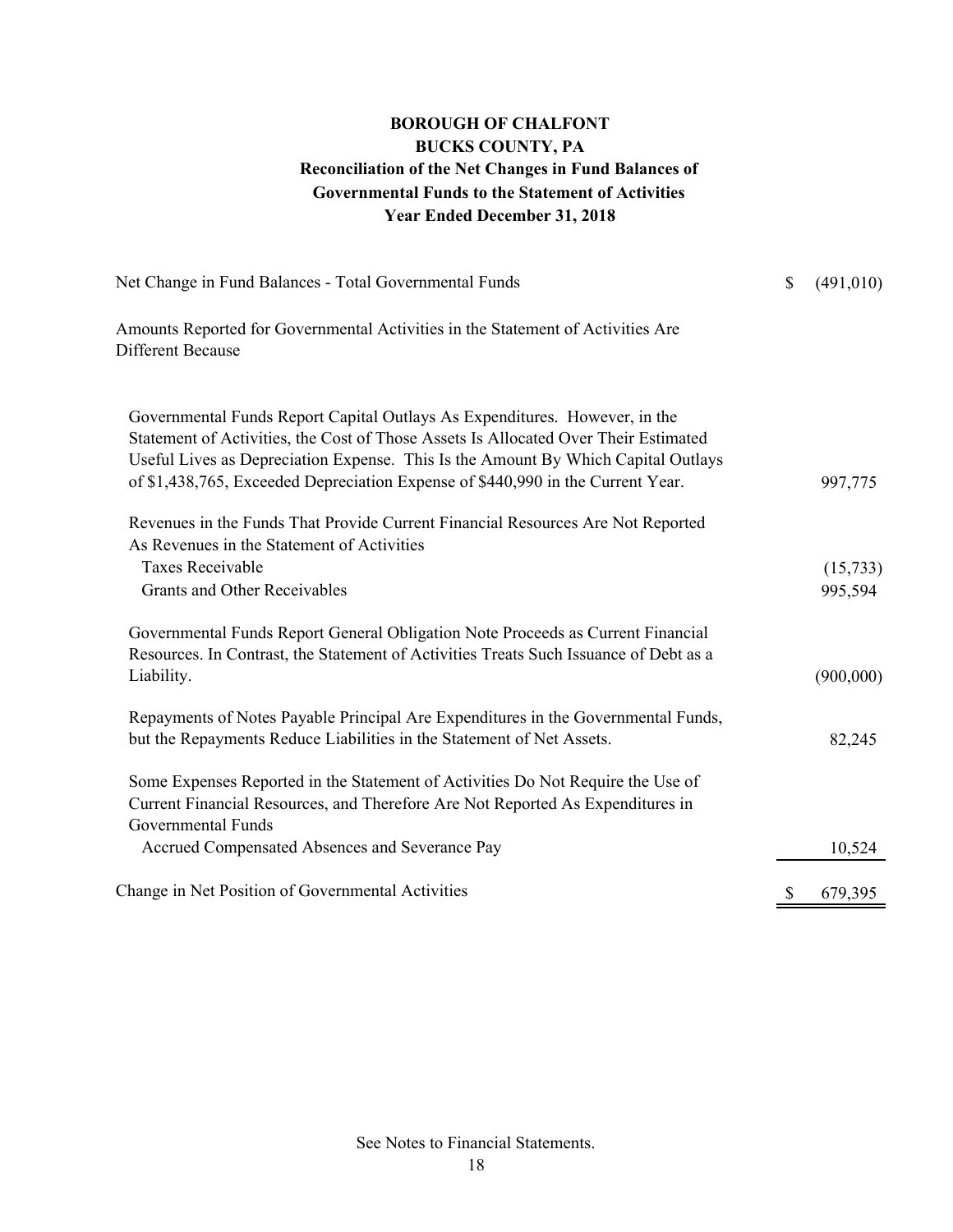# **BOROUGH OF CHALFONT BUCKS COUNTY, PA Statement of Fiduciary Net Position Pension Trust Funds - Non-Uniform Plan December 31, 2018**

| <b>Assets</b>                      |               |
|------------------------------------|---------------|
| Investments                        | \$<br>639,424 |
| <b>Liabilities</b>                 | $\theta$      |
| <b>Net Position</b>                |               |
| Held in Trust for Pension Benefits | 639,424       |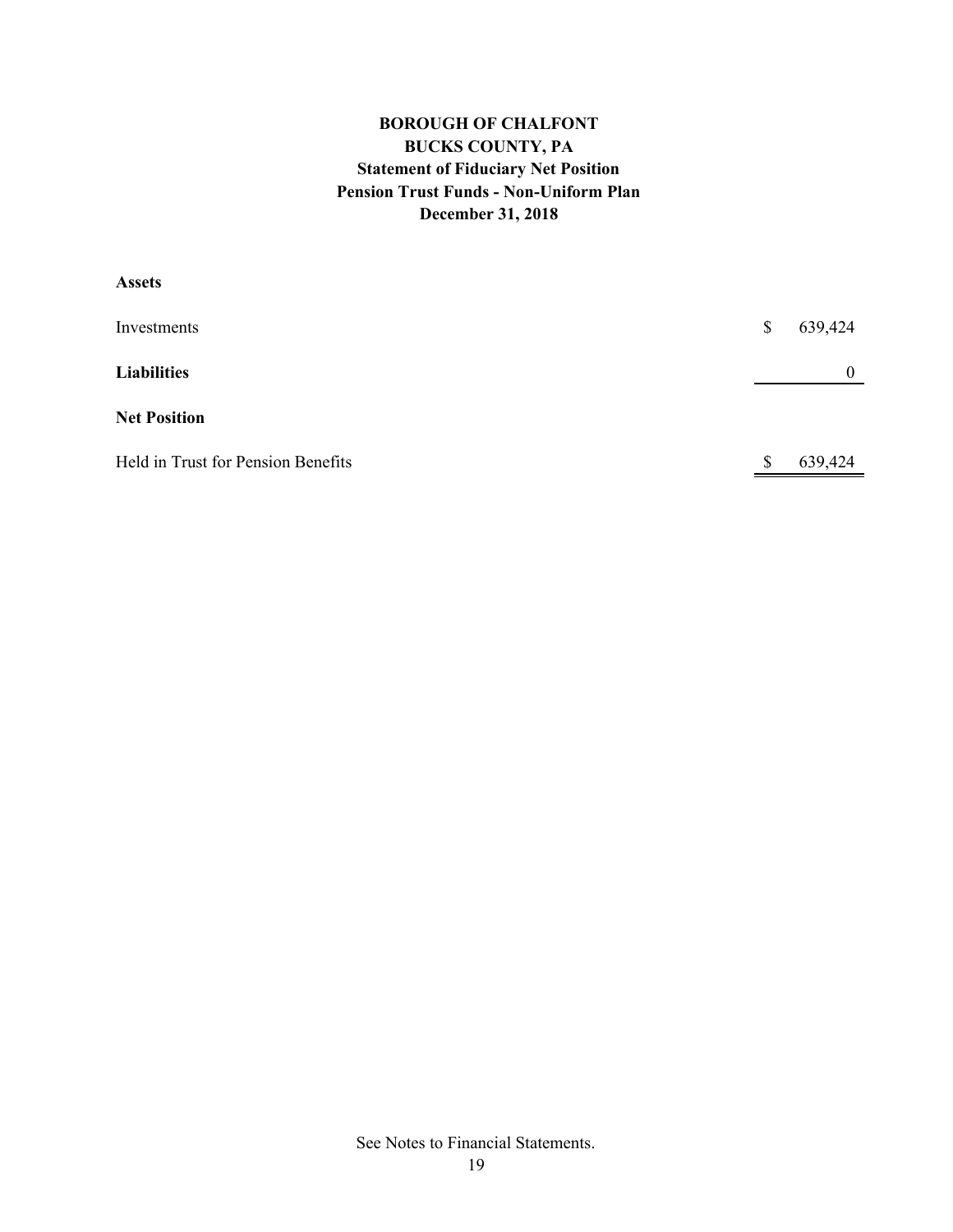# **BOROUGH OF CHALFONT BUCKS COUNTY, PA Statement of Changes in Fiduciary Net Position Pension Trust Funds - Non-Uniform Plan Year Ended December 31, 2018**

| Additions                                     |    |           |
|-----------------------------------------------|----|-----------|
| Contributions                                 |    |           |
| Employer (Borough)                            | \$ | 34,872    |
| <b>Investment</b> Income                      |    |           |
| Net Depreciation in Fair Value of Investments |    | (45, 222) |
| <b>Total Additions</b>                        |    | (10,350)  |
| Deductions                                    |    |           |
| <b>Benefits</b>                               |    | 11,222    |
| Administrative Expense                        |    | 50        |
| <b>Total Deductions</b>                       |    | 11,272    |
| Decrease in Net Position                      |    | (21,622)  |
| Net Position, Held in Trust                   |    |           |
| Beginning of Year                             |    | 661,046   |
| End of Year                                   | S  | 639,424   |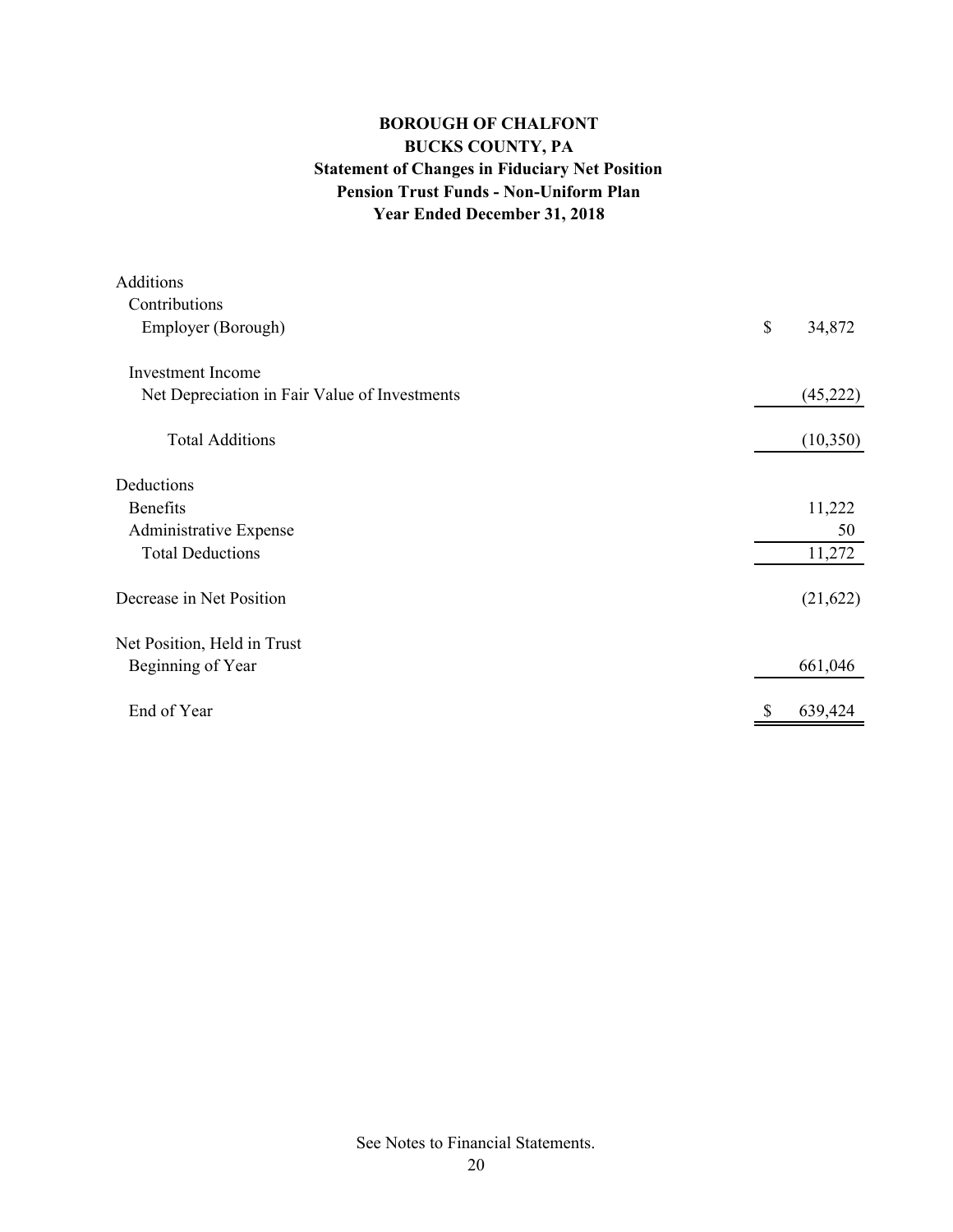### **1. Summary of Significant Accounting Policies**

 The Borough of Chalfont was incorporated in 1901 in Bucks County, Pennsylvania. In 1976, the Borough elected to be governed under provisions of a Home Rule Charter. The Borough operates under a council form of government and provides the following services as authorized by its charter: public safety (police and fire), highways and streets, culture - recreation, public improvements, planning and zoning, and general and administrative services. For financial reporting purposes, in accordance with Government Accounting Standards Board (GASB) Statement 14, the Borough includes all funds that are part of the financial reporting entity.

The Borough's statements are prepared in compliance with GASB Statement No. 34, *Basic Financial Statements - and Management's Discussion and Analysis - for State and Local Governments*. Significant aspects of the Statement include the following:

- A Management Discussion and Analysis (MD&A) section providing an analysis of the Borough's overall financial position and changes in financial position.
- Financial statements prepared using full accrual accounting for all of the Borough's activities, including infrastructure (roads, bridges, etc.).
- A focus on major funds in the fund financial statements.

## **A. Reporting Entity**

 **Sewage Treatment Services** - The Borough of Chalfont and the Township of New Britain have joined to form the Chalfont-New Britain Joint Sewer Authority. The Authority is governed by a six-member board. Members of the board are appointed equally by the governing boards of the Borough and the Township, with three members from each municipality.

 The Authority's governing board is solely responsible for all decisions made in the operation of the Authority. Additionally, the Authority is responsible for all its financial transactions and neither the Borough nor the Township has authorization to approve any such transactions.

**Police Services** – Effective March 28, 2016, the Borough joined with two neighboring municipalities to form the Central Bucks Regional Police Department (CBRPD). The CBRPD provides local police services to all participating municipalities. The costs to operate the CBRPD are funded by contributions from each municipality. The percentage share from each is based on total population, average number of calls and crimes, and total road miles. The Borough contributed \$1,044,820 for 2018.

 The CBRPD is governed by a six-member board. Members of the board are appointed equally by the governing boards of the three municipalities, with two members from each municipality. The CBRPD's governing board is solely responsible for all decisions made in the operation of the department.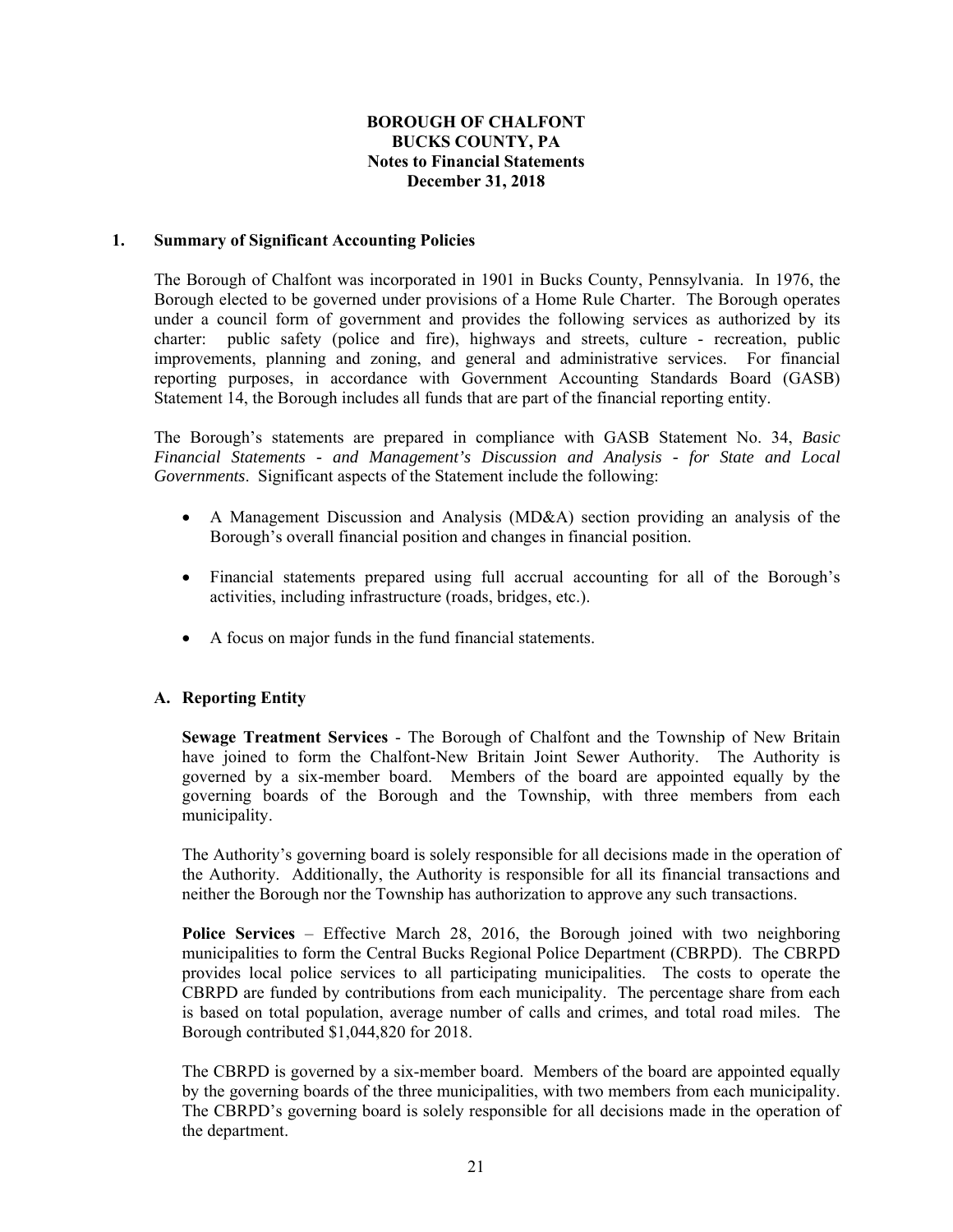## **1. Summary of Significant Accounting Policies** (Continued)

#### **A. Reporting Entity** (Continued)

#### **Police Services** (Continued)

 Based upon the above factors, it has been concluded that the Borough has no oversight responsibility for the Authority or CBRPD. Accordingly, their financial statements have been excluded from the reporting entity.

 **Fire and Ambulance Services** – The Borough provides some financial support to the Chalfont Chemical Fire Engine Company No. 1, and Chalfont Emergency Medical Services Inc. Since there is no fiscal dependency, financial benefit or burden relationship, these organizations have been excluded from the reporting entity. The Borough levies and collects real estate taxes designated for allocation among the fire and ambulance companies. Annual appropriations totaled \$87,301 for the year ended December 31, 2018.

#### **B. Basis of Presentation**

 The accounts of the Borough are organized on the basis of funds, each of which is considered a separate accounting entity. The operations of each fund are accounted for with a separate set of self-balancing accounts that comprise its assets, liabilities, fund balance, revenues, and expenditures/expenses. Government resources are allocated to and accounted for in individual funds based upon the purposes for which they are to be spent and the means by which spending activities are controlled. The various funds are grouped, in the financial statements in this report, into three generic fund types and two broad fund categories as described in Note 1C.

## **C. Basis of Accounting**

#### **GOVERNMENT-WIDE FINANCIAL STATEMENTS**

The government-wide financial statements (i.e., the Statement of Net Position and the Statement of Activities) report information on all of the non-fiduciary activities of the primary government. Governmental activities, which normally are supported by taxes and intergovernmental revenues, are reported separately from business-type activities, which primarily rely on fees and charges for support. Fiduciary funds are also excluded from the government-wide financial statements.

The government-wide statements are prepared using the economic resources measurement focus and the accrual basis of accounting. This differs from the manner in which governmental fund financial statements are prepared. Therefore, governmental fund financial statements include reconciliations with brief explanations to better identify the relationship between the government-wide statements and the statements for governmental funds.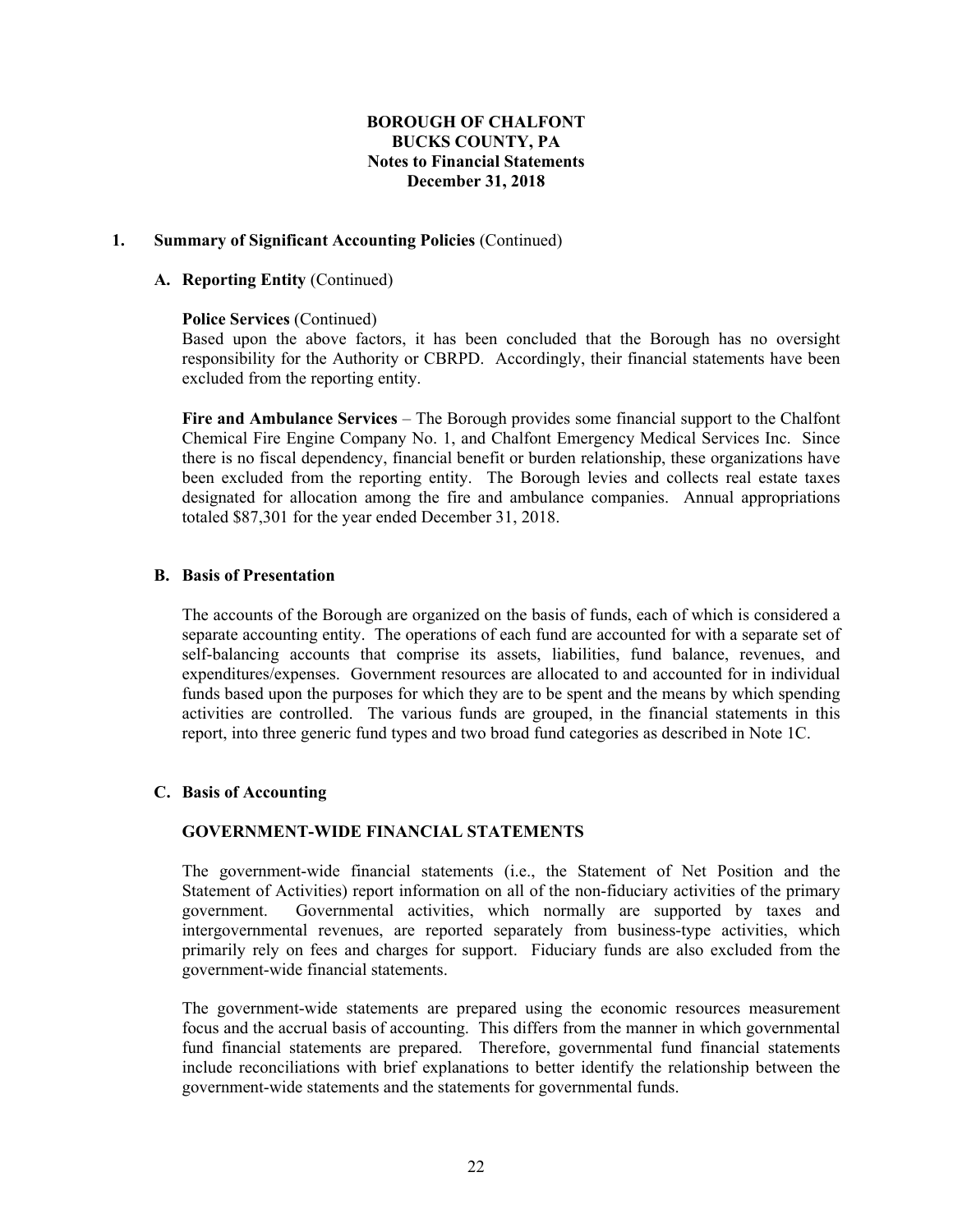### **1. Summary of Significant Accounting Policies** (Continued)

#### **C. Basis of Accounting** (Continued)

#### **GOVERNMENT-WIDE FINANCIAL STATEMENTS** (Continued)

The government-wide Statement of Activities presents a comparison between expenses, both direct and indirect, and program revenues for each governmental program. Direct expenses are those that are specifically associated with a service, program, or department and are, therefore, clearly identifiable to a particular function. Indirect expenses for centralized services and administrative overhead are allocated among the programs, functions, and segments using a full cost allocation approach and are presented separately to enhance comparability of direct expenses between governments that allocate direct expenses and those that do not. Program revenues include charges paid by the recipients of the goods or services offered by the programs and grants and contributions that are restricted to meeting the operational or capital requirements of a particular program. Revenues not classified as program revenues are presented as general revenues. The comparison of program revenues and expenses identifies the extent to which each program is self-financing or draws from the general revenues of the Borough.

Net position should be reported as restricted when constraints placed on net position use are either externally imposed by creditors (such as through debt covenants), grantors, contributors, or laws or regulations of other governments or imposed by law through constitutional provisions or enabling legislation. The net position restricted for other purposes result from special revenue funds and the restrictions on their net position use.

Separate financial statements are provided for governmental funds and fiduciary funds, even though the latter are excluded from the government-wide financial statements. Major individual governmental funds are reported as separate columns in the fund financial statements.

#### **FUND FINANCIAL STATEMENTS**

Fund financial statements report detailed information about the Borough. The focus of governmental fund financial statements is on major funds rather than reporting funds by type. Each major fund is presented in a separate column. Non-major funds are aggregated and presented in a single column.

## **GOVERNMENTAL FUNDS**

Governmental funds utilize the modified accrual basis of accounting. Under this method, revenues are recognized in the accounting period in which they become both available and measurable. General property and other taxes, and investment earnings are recorded as earned (when they are measurable and available). The Borough considers property and earned income taxes as available if they are collected 60 days after year end. Expenditures are recognized in the accounting period in which the fund liability is incurred, if measurable, except expenditures for debt service and other long-term obligations which are recognized when paid.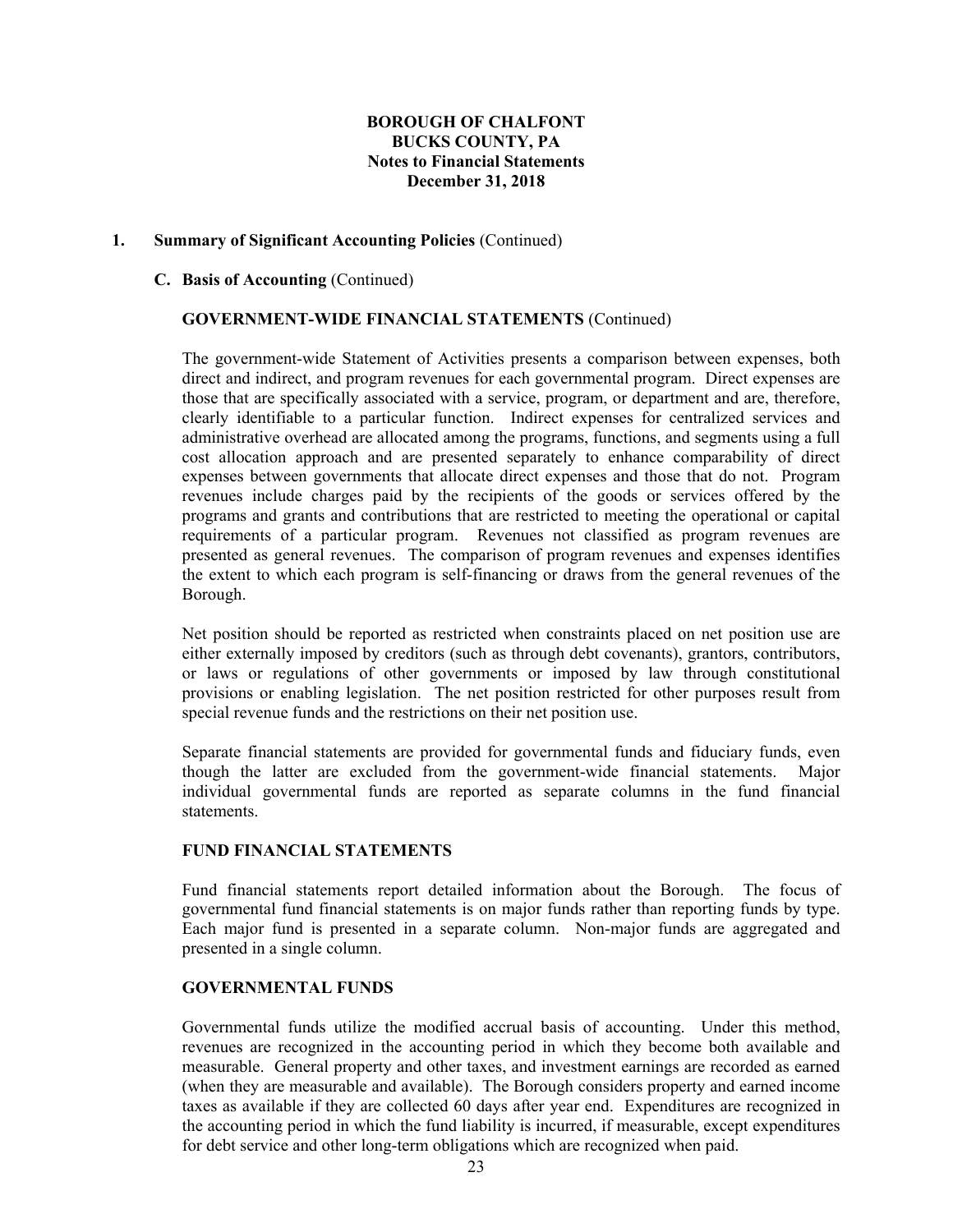## **1. Summary of Significant Accounting Policies** (Continued)

## **C. Basis of Accounting** (Continued)

## **GOVERNMENTAL FUNDS** (Continued)

**General Fund** - The General Fund is the general operating fund of the Borough and is always classified as a major fund. It is used to account for all financial resources except those required to be accounted for in another fund.

**Special Revenue Funds** - Special Revenue Funds are used to account for the proceeds of specific revenue sources that are restricted or committed to expenditures for specified purposes other than debt service or capital projects. The reporting entity includes the following special revenue funds:

| Fund         | Description                                                                 | Major Fund?    |
|--------------|-----------------------------------------------------------------------------|----------------|
| Liquid Fuels | Accounts for revenues and expenditures<br>of state liquid fuels grant funds | No             |
| Fire Tax     | Accounts for revenues and expenditures<br>of fire protection tax funds      | N <sub>0</sub> |
| Recreation   | Accounts for tax money received for<br>recreational activities              | N0             |

## **Capital Projects Funds**

Capital projects funds are used to account for financial resources that are restricted, committed, or assigned to expenditures for capital outlays, including the acquisition or construction of capital facilities and other capital assets.

| Fund            | Description                                                                                                                             | Major Fund?    |
|-----------------|-----------------------------------------------------------------------------------------------------------------------------------------|----------------|
| Capital Reserve | Accounts for financial resources to be used for<br>the acquisition and construction of capital assets<br>and facilities                 | Yes            |
| Equipment       | Accounts for funds received for the<br>purchase of equipment                                                                            | N <sub>0</sub> |
| Grant           | Accounts for grant revenues and the related<br>expenditures for various Borough projects;<br>there was no activity in this fund in 2018 | N <sub>0</sub> |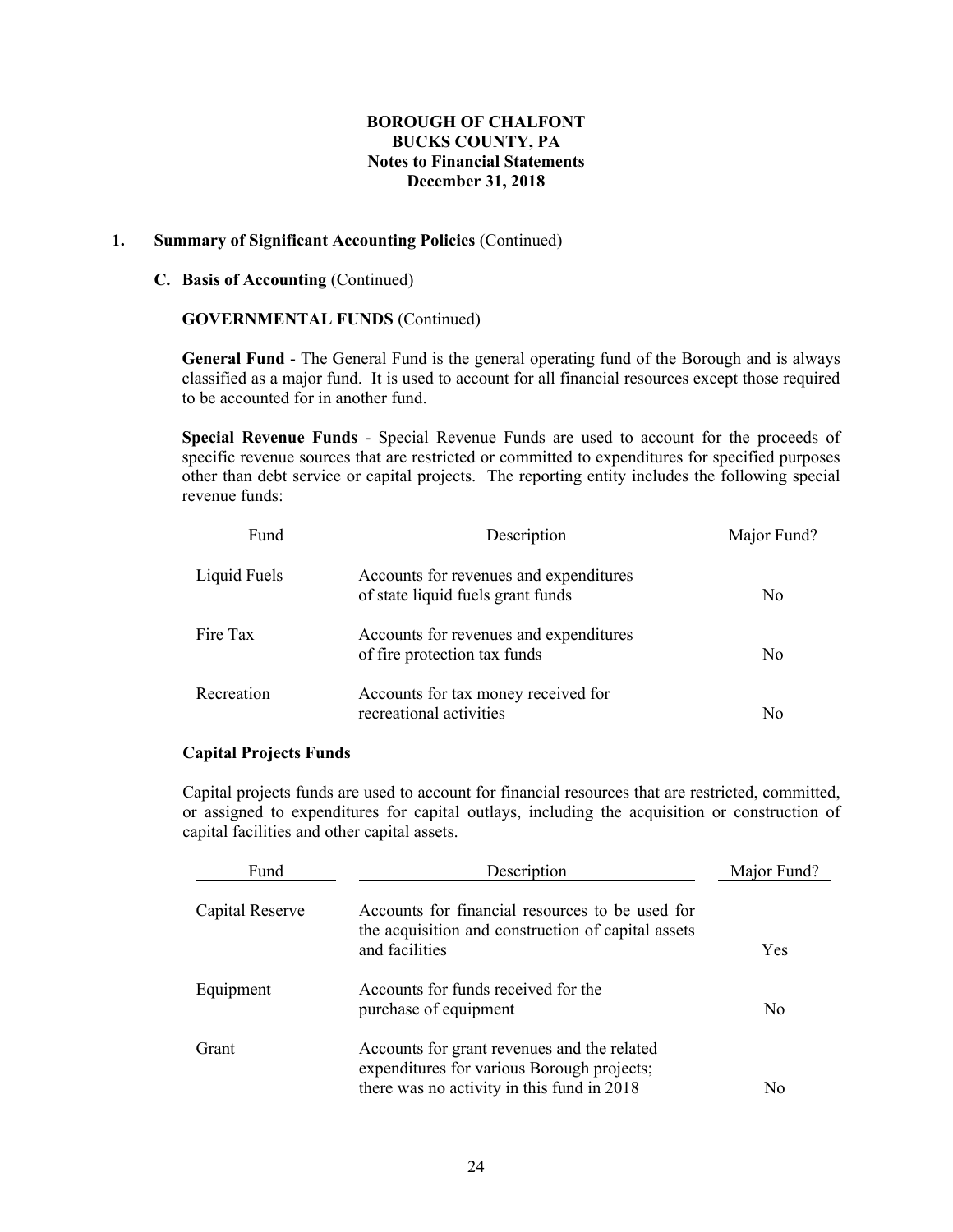### **1. Summary of Significant Accounting Policies** (Continued)

#### **C. Basis of Accounting** (Continued)

#### **FIDUCIARY FUNDS**

 The Borough currently has one fiduciary fund, which is a pension trust fund (Non-Uniform). This fund is used to account for assets held by the Borough in a trustee capacity or as an agent for individuals, private organizations, other governments, and/or other funds. Pension Trust Funds are custodial in nature and do not involve measurement of results of operations. The accrual basis of accounting is used to recognize receivables and payables.

## **D. Cash Equivalents**

For reporting purposes, the Borough considers all money market funds and certificates of deposit with maturities of three months or less to be cash equivalents.

#### **E. Investments**

Investments in debt and equity securities with readily determinable fair market values are recorded at fair value, as required by Government Accounting Standards Board (GASB) Statement No. 72, *Fair Value Measurement and Application*. Realized and unrealized gains and losses are recorded in the statement of activities, statement of revenues, expenditures, and changes in fund balances as revenue (governmental activities), and on the statement of changes in fiduciary net position (fiduciary funds).

#### **F. Interfund Transactions**

 As a result of its operations, the Borough has a variety of transactions between funds. Accordingly, to the extent that certain interfund transactions have not been paid or received as of December 31, 2018, appropriate interfund receivables or payables have been established.

#### **G. Allowance for Uncollectible Accounts**

No allowance for uncollectible accounts has been provided since management considers all accounts to be collectible. The Borough is permitted to lien a resident's property if the resident does not remit payment.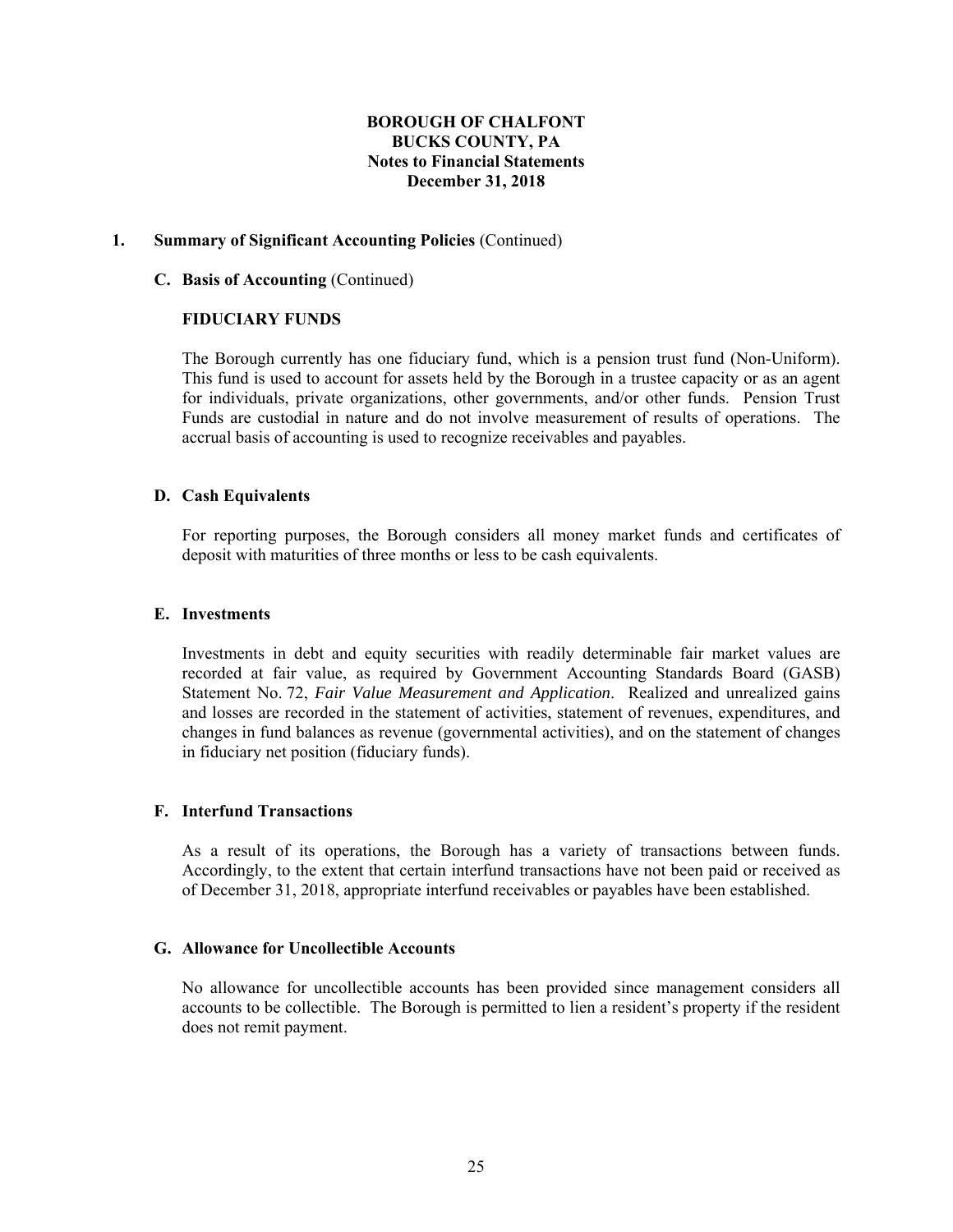### **1. Summary of Significant Accounting Policies** (Continued)

#### **H. Capital Assets**

 The accounting treatment over property, plant, and equipment (capital assets) depends on whether the assets are reported in the government-wide or fund financial statements.

#### **Government-wide Statements**

 In the government-wide financial statements, fixed assets are accounted for as capital assets. All capital assets are valued at historical cost or estimated historical cost if actual is unavailable, except for donated capital assets which are recorded at their estimated fair value at the date of donation. Infrastructure costs incurred prior to January 1, 2003, have not been and are not required to be capitalized.

 Depreciation of all exhaustible capital assets is recorded as an allocated expense in the statement of activities, with accumulated depreciation reflected in the statement of net position. Depreciation is provided over the assets' estimated useful lives using the straight-line method of depreciation. The range of estimated useful lives by type of asset is shown below.

| Classifications            | Years     |
|----------------------------|-----------|
| Land and Park Improvements | 20        |
| Buildings and Improvements | $10-40$   |
| Vehicles                   | $5-10$    |
| Machinery and Equipment    | $3 - 10$  |
| Furniture                  | 10        |
| Infrastructure             | $20 - 40$ |

#### **Fund Financial Statements**

 In the fund financial statements, fixed assets used in governmental fund operations are accounted for as capital expenditures of the governmental fund upon acquisition.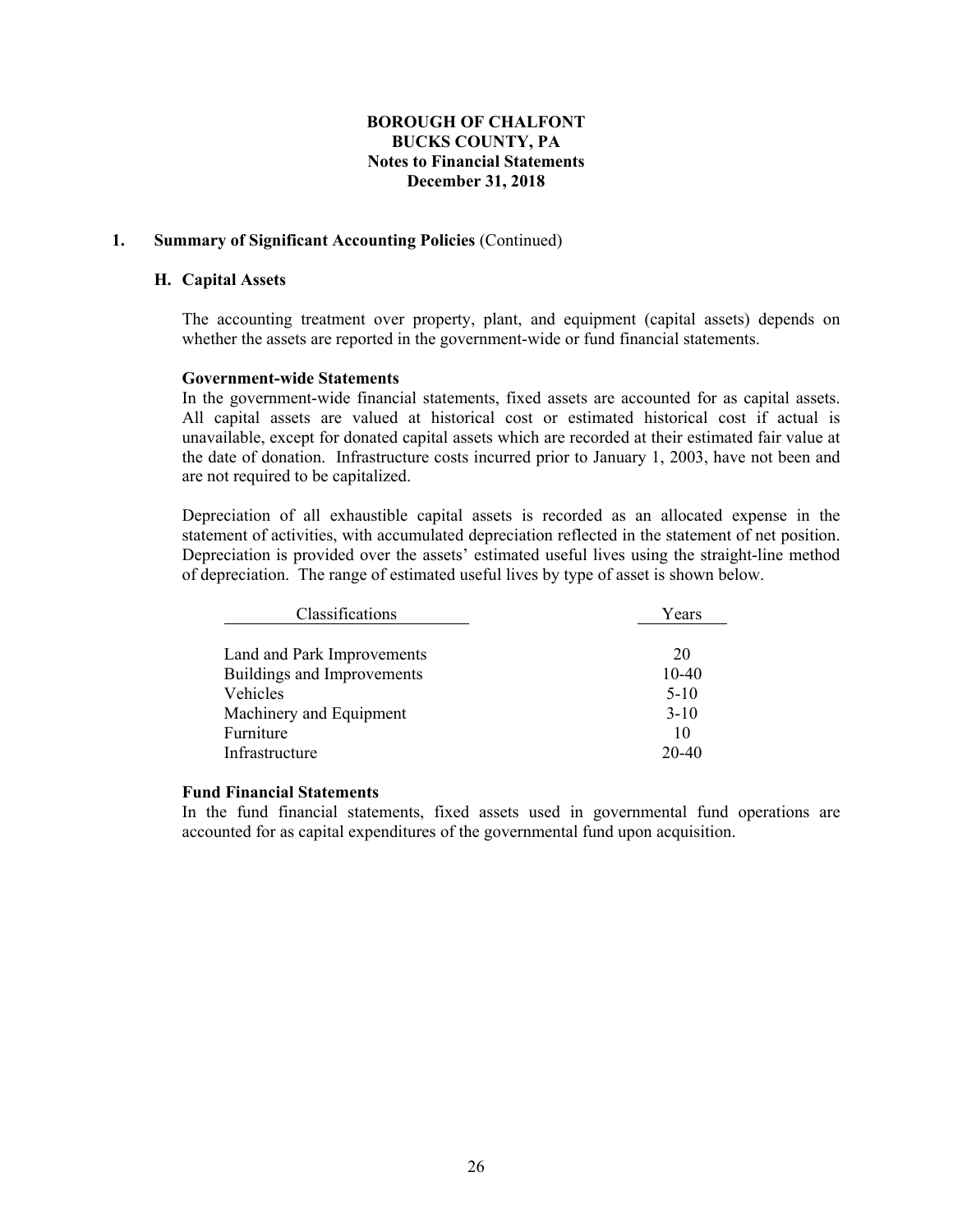## **1. Summary of Significant Accounting Policies** (Continued)

## **I. Compensated Absences**

The Borough's vacation policy for employees encourages the use of all vacation days during the calendar year. Employees can earn up to four weeks vacation each year depending on their length of continuous service, and vacation time can be taken to the next year, but must be used within 120 days. Upon retirement or termination, accumulated vacation leave is paid at 100% of the respective employee's pay rate.

Full time employees are entitled to up to 72 hours of sick leave per year. Part-time employees receive sick leave on a pro-rated basis. Sick time can be carried forward and accumulated from year to year; however, no payment for sick time is made upon termination.

The Borough is liable to employees in the amount of \$4,446 for vested vacation pay at December 31, 2018.

## **J. Equity Classifications**

## **Government-Wide Statements**

Equity is classified as net position and displayed in three components:

- 1. **Invested in capital assets, net of related debt** Consists of capital assets including restricted capital assets, net of accumulated depreciation and reduced by the outstanding balances of any bonds, mortgages, notes, or other borrowings that are attributable to the acquisition, construction, or improvement of those assets.
- 2. **Restricted net position** Consists of net assets with constraints placed on the use either by a) external groups such as creditors, grantors, contributors, or laws or regulations of other governments; or b) law through constitutional provisions or enabling legislation.
- 3. **Unrestricted net position** All other net position that do not meet the definition of "restricted" or "invested in capital assets, net of related debt".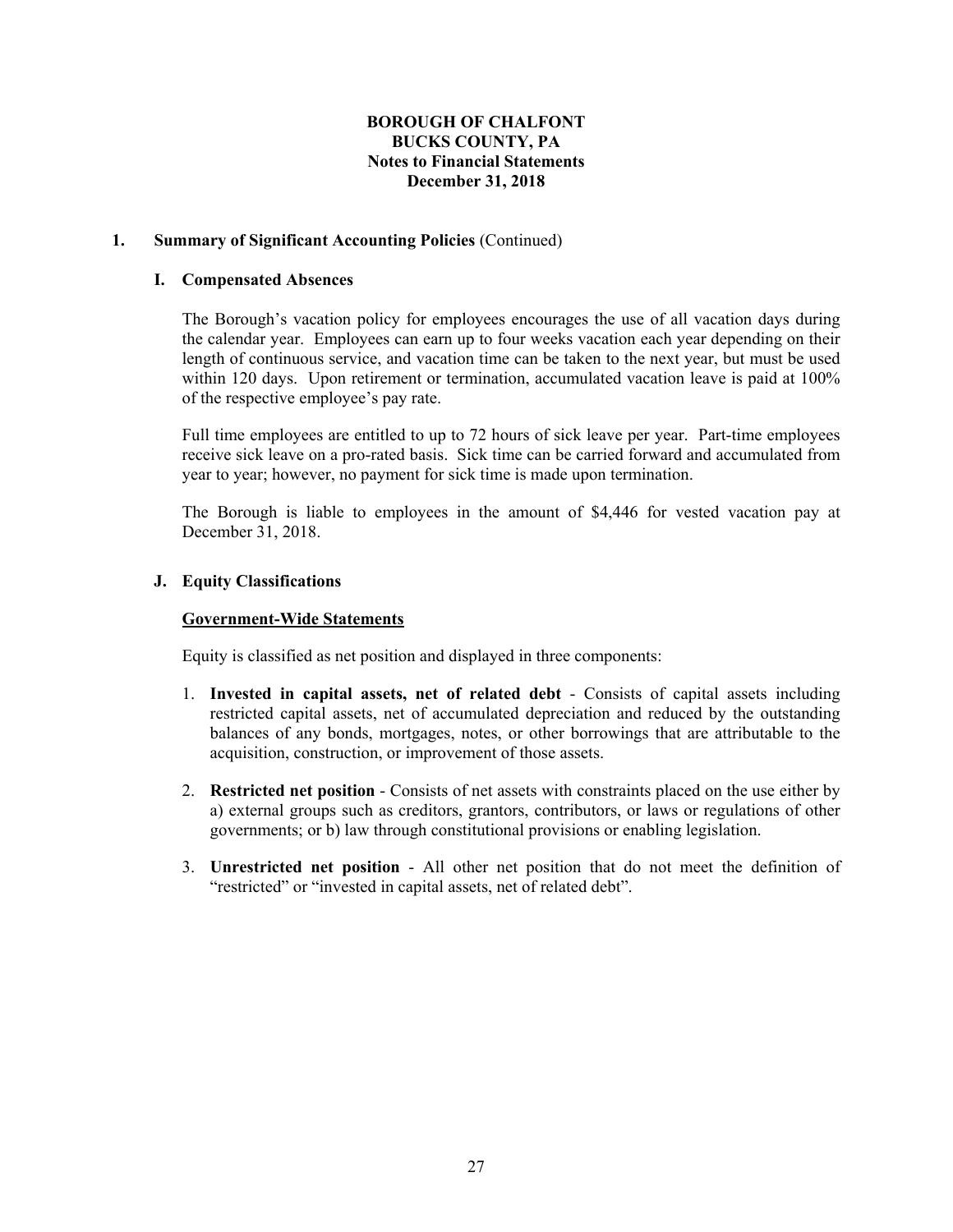## **1. Summary of Significant Accounting Policies** (Continued)

## **J. Equity Classifications** (Continued)

## **Fund Statements**

Governmental fund equity is classified as fund balance. Fund balance is further classified as follows:

Nonspendable – includes amounts that cannot be spent because they are not in spendable form or they are legally or contractually required to be kept intact. The Borough did not have any nonspendable fund balances at December 31, 2018.

Restricted – includes amounts that are restricted for specific purposes by constitutional provisions, enabling legislation, or externally imposed constraints.

Committed – includes amounts that can only be used for specific purposes with constraints that are established by a formal action of the Borough Council. The constraint can only be changed or removed by another formal action of the Council. The Borough's fund balance policy requires passage of a Resolution or an Ordinance by the Council in order to set aside funds as Committed.

Assigned – includes amounts that are constrained by the Borough's intent to be used for specific purposes, but are neither restricted nor committed. Assigned balances include all remaining government fund amounts, other than the General Fund, that are not classified as nonspendable, restricted or committed, and are intended for a specific purpose. The intent is expressed by the Council, or an individual to whom the Council has designated authority. The Borough's fund balance policy grants this authority to the Borough Manager and Finance Director, as well as the Borough Council. The Borough did not have any assigned fund balances at December 31, 2018.

Unassigned – this amount is the residual classification for the General Fund, and any negative fund balances in other governmental funds. Other governmental funds cannot report any positive unassigned amounts.

When expenditures are incurred for purposes for which both restricted and unrestricted fund balance is available, restricted fund balance is considered to have been spent first. When expenditures are incurred for purposes for which amounts in any of the unrestricted fund balance classifications can be used, committed amounts should be reduced first, followed by assigned amounts, then unassigned amounts.

The Borough does not currently have a formal minimum fund balance policy.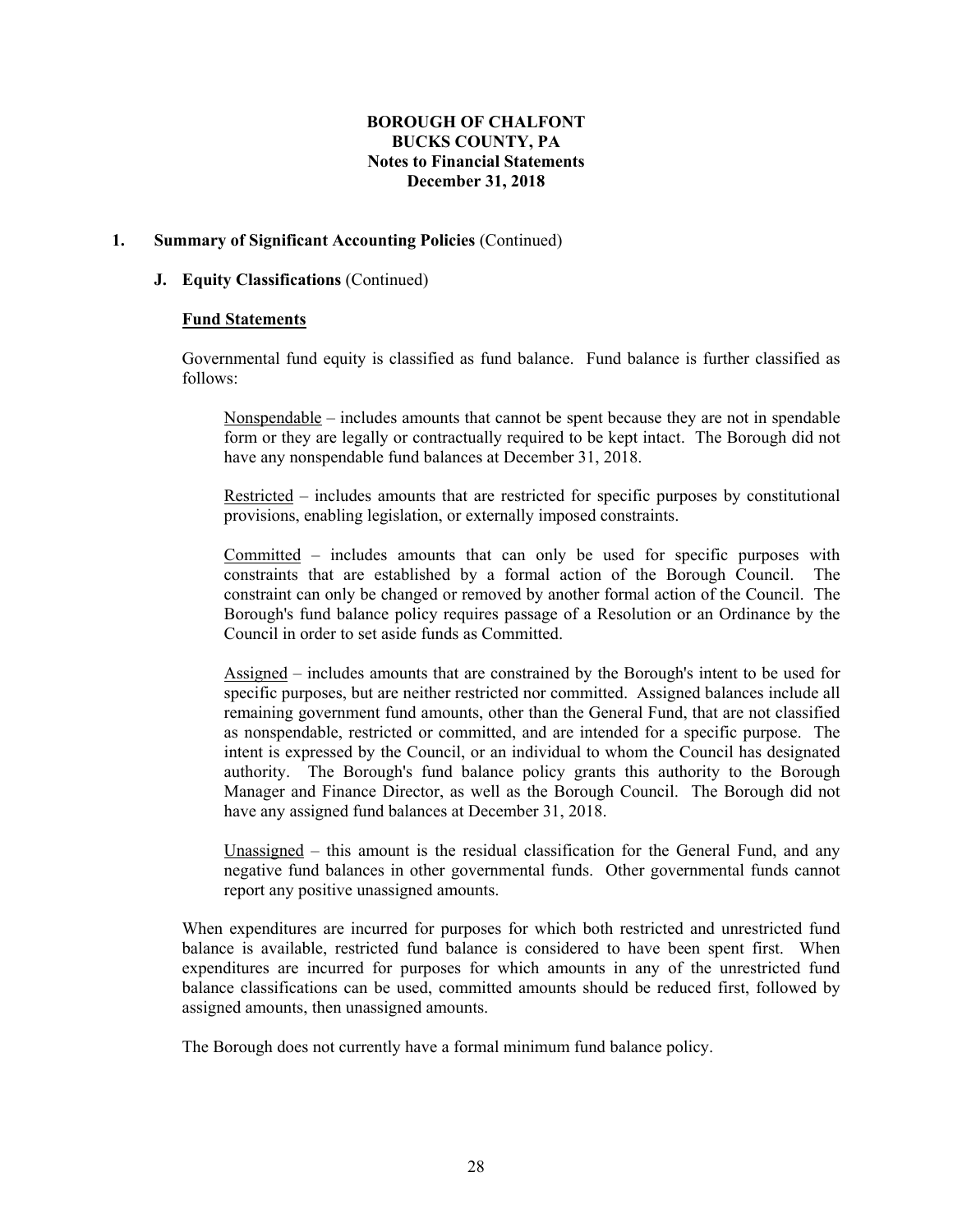## **1. Summary of Significant Accounting Policies** (Continued)

#### **K. Deferred Outflows/Inflows of Resources**

 In addition to assets, the statement of net position reports a separate section for deferred outflows of resources. This separate financial statement element, *deferred outflow of resources*, represents a consumption of net position that applies to a future period and so will *not* be recognized as an outflow of resources (expense/expenditure) until then. The Borough has one type of this item that qualifies for reporting in this category.

 In addition to liabilities, the statement of net position reports a separate section for deferred inflows of resources. This separate financial statement element, *deferred inflow of resources*, represents an acquisition of net position that applies to a future period and so will *not* be recognized as an inflow of resources (revenue) until then. The Borough has one type of this item that qualifies for reporting in this category. Accordingly, this item, *unavailable revenue*, is reported in the governmental funds balance sheet. The governmental funds report unavailable revenue from three sources: property taxes, earned income taxes and local services taxes. The government wide statement does not report unavailable revenues.

## **L. Stewardship, Compliance, and Accountability**

## **Budgetary Data**

The following procedures are used by the Borough in establishing budgetary data, which is reflected in the financial statements.

- 1. The Borough prepares and advertises a proposed budget at least ten days before the budget is adopted.
- 2. Public hearings are conducted to obtain comments from taxpayers regarding the proposed budget.
- 3. The budget is formally adopted by the Council members prior to December 31.
- 4. Amendments may be approved by the Council during the year.

## **Excess of Expenditures Over Appropriations**

 The Borough has presented budget to actual comparisons for the General Fund. For the year ended December 31, 2018, expenditures exceeded appropriations in the capital expenditures category of the general fund by \$1,320,695. This over expenditure was funded by greater than anticipated revenues and loan proceeds. Additionally, the Borough expects to receive grant funds in 2019 to offset these costs.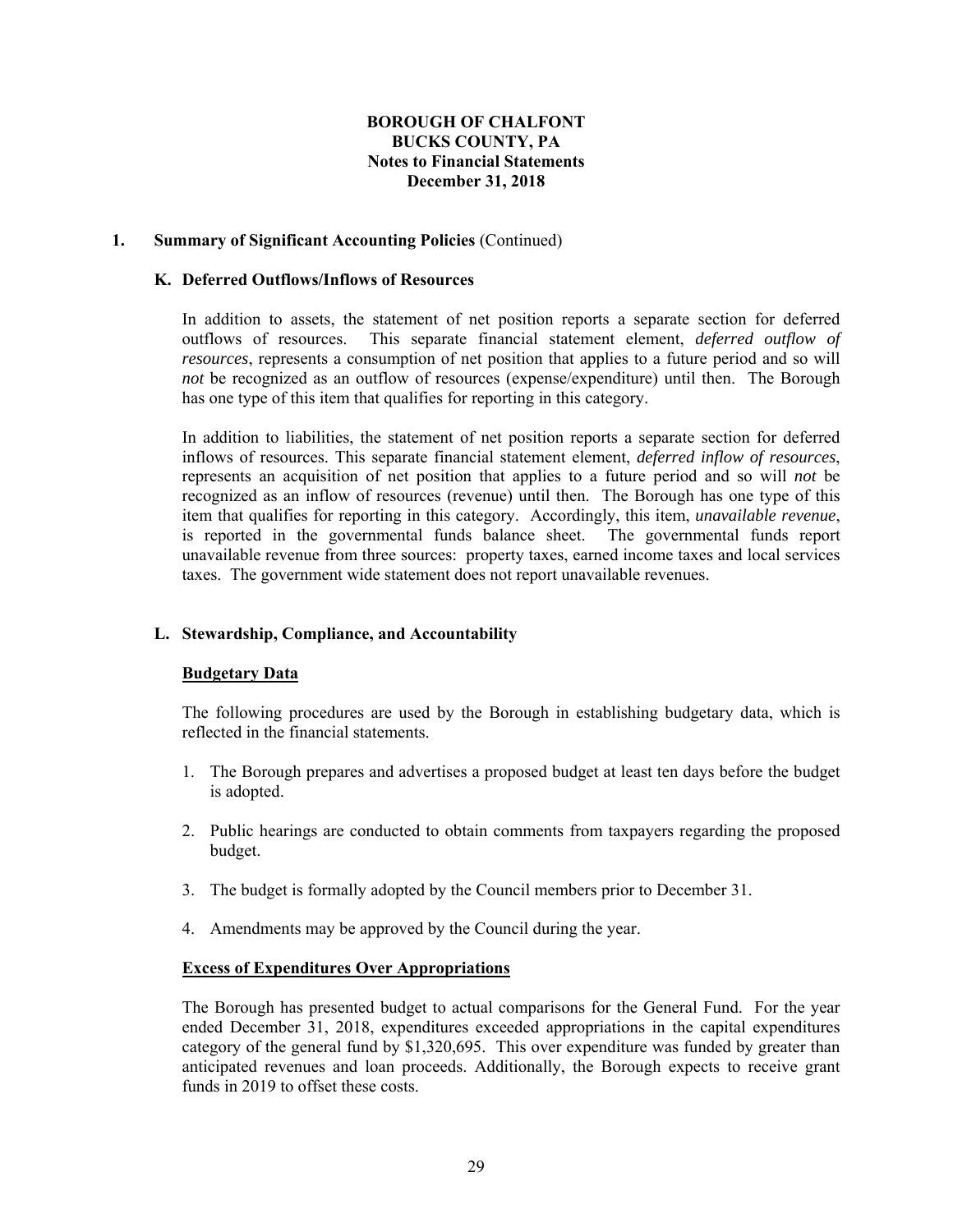#### **1. Summary of Significant Accounting Policies** (Continued)

#### **M. Estimates**

 The preparation of financial statements in conformity with accounting principles generally accepted in the United States of America requires management to make estimates and assumptions that affect the reported amounts of assets and liabilities at the date of the financial statements, and the reported amount of revenues and expenses during the reporting period. Actual results could differ from those estimates.

#### **2. Cash and Investments**

Cash and investments as of December 31, 2018, are classified in the accompanying financial statements as follows:

| <b>Statement of Net Position:</b>           |               |
|---------------------------------------------|---------------|
| Cash                                        | 959,861<br>S. |
| Investments                                 | 4,150,374     |
| <b>Statement of Fiduciary Net Position:</b> |               |
| Investments                                 | 639,424       |
|                                             |               |
| <b>Total Cash and Investments</b>           | \$5,749,659   |

Cash and investments as of December 31, 2018, consist of the following:

| Cash on Hand<br>Deposits with Financial Institutions<br>Investments | -8 | 250<br>959.611<br>4,789,798 |
|---------------------------------------------------------------------|----|-----------------------------|
| <b>Total Cash and Investments</b>                                   |    | \$5,749,659                 |

## **A. Cash Deposits**

Custodial credit risk for deposits is the risk that in the event of a bank failure, the Borough's deposits may not be returned. The Borough does not have a deposit policy for custodial credit risk; however, all Borough deposits are entirely insured or collateralized under a pooled asset program to secure public deposits, in accordance with Act 72 of the Commonwealth of Pennsylvania. As of December 31, 2018, \$833,269 of the Borough's bank balance of \$1,083,269 was uninsured, but collateralized by securities held by the bank or by its trust department or agent but not in the Borough's name.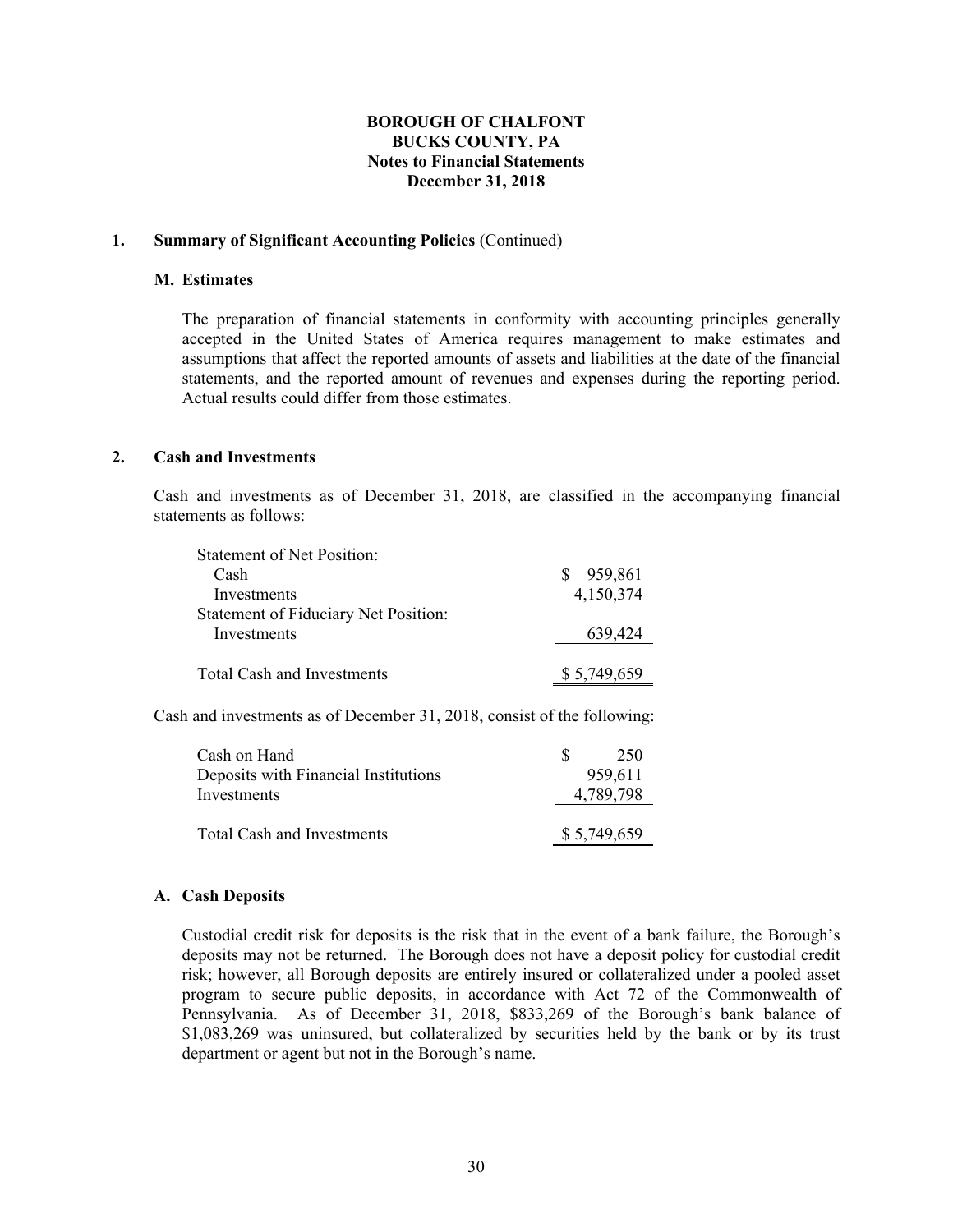## **2. Cash and Investments** (Continued)

#### **B. Investments**

At December 31, 2018, the Borough's investments consisted of the following:

| Governmental Funds:                          |              |
|----------------------------------------------|--------------|
| <b>Asset-Backed Securities</b>               |              |
| Federal Home Loan Mortgage Association       | \$1,619,703  |
| <b>Federal National Mortgage Association</b> | 1,656,480    |
| Government National Mortgage Association     | 800,098      |
| Money Market Funds                           | 74,093       |
|                                              | 4,150,374    |
| <b>Fiduciary Funds:</b>                      |              |
| Fixed Income Mutual Funds                    | 141,587      |
| <b>Equity Mutual Funds</b>                   | 497,837      |
|                                              | 639,424      |
|                                              |              |
| <b>Total Investments</b>                     | \$ 4,789,798 |

## **Investments Authorized by the Borough's Home Rule Charter**

The Borough's Home Rule Charter authorizes the Borough to invest governmental funds in the following:

- 1. Direct obligations of the United States government, including United States treasury bills.
- 2. Obligations of the United States government agencies or instrumentalities backed by the full faith and credit of the United States.
- 3. Direct obligations of the Commonwealth of Pennsylvania.
- 4. Obligations of any agency or instrumentalities of the Commonwealth of Pennsylvania backed by the full faith and credit of the Commonwealth.
- 5. Obligations of any political subdivision of the Commonwealth of Pennsylvania or any of its agencies or instrumentalities backed by the full faith and credit of the political subdivision.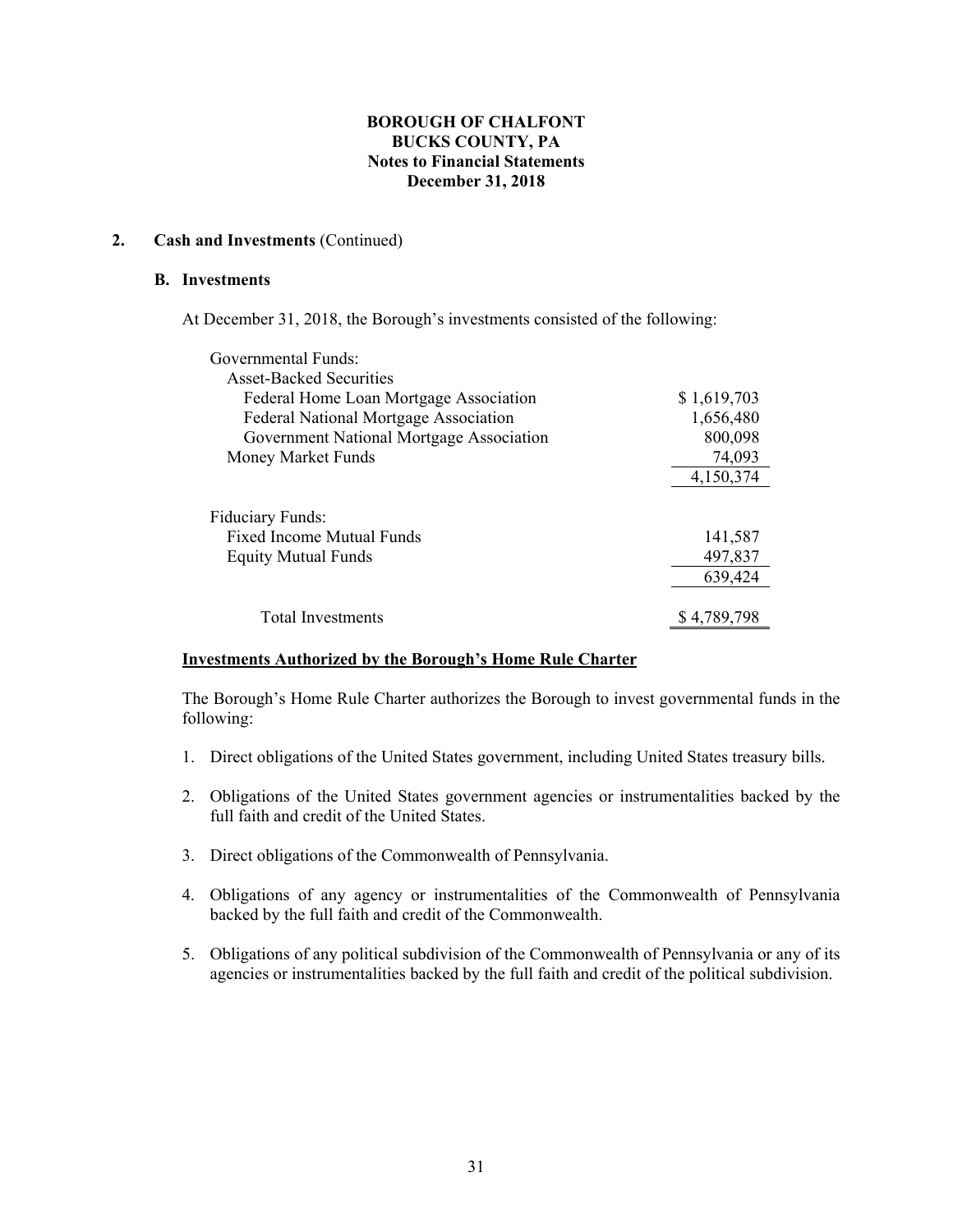## **2. Cash and Investments** (Continued)

#### **B. Investments** (Continued)

#### **Investments Authorized by the Borough's Home Rule Charter** (Continued)

- 6. Deposits in savings accounts, or time deposits, other than certificates of deposit, or share accounts of institutions insured by the Federal Deposit Insurance Corporation or the Federal Savings and Loan Insurance Corporation or the National Credit Union Share Insurance Fund or the Pennsylvania Deposit Insurance Corporation or the Pennsylvania Savings Association Insurance Corporation to the extent that such accounts are so insured, and, for any amounts above the insured maximum, provided that approval collateral as provided by law therefore shall be pledged by the depository.
- 7. Certificates of deposit purchased from institutions insured by the Federal Deposit Insurance Corporation or the Federal Savings and Loan Insurance Corporation or the National Credit Union Share Insurance Fund or the Pennsylvania Deposit Insurance Corporation or the Pennsylvania Savings Association Insurance Corporation to the extent that such accounts are so insured. However, for any amounts above the insured maximum, such certificates of deposit shall be collateralized by a pledge or assignment of assets of the institution, and such collateral may include loans (including interest in pools of loans) secured by first mortgage liens on real property. Certificates of deposit purchased from commercial banks shall be limited to an amount equal to twenty percent (20%) of a bank's total capital and surplus. Certificates of deposit purchased from savings and loan associations or savings banks shall be limited to an amount equal to twenty percent (20%) of an institution's assets minus liabilities.
- 8. Money market funds insured by any of the Federal or State sponsored insurance agencies mentioned in #6 or #7, or a private insurance company offering comparable coverage.
- 9. Shares of an investment company registered under the Investment Company Act of 1940, whose shares are registered under the Securities Act of 1933, provided that the only investments of that company are in the authorized investments for Borough funds listed in #1 through  $#6$ .
- 10. Any investment authorized by 20 Pa.C.S. Ch. 73 (relating to fiduciaries investments) shall be an authorized investment for any pension or retirement fund.
- 11. In certain commercial paper under the terms and conditions set forth in Act No. 53 of 1973 of the General Assembly of the Commonwealth of Pennsylvania, as amended. (53 P.S. S. 5410 *et seq*.)
- 12. Not more than twenty percent (20%) of the above-mentioned instruments may mature or become payable in any one calendar year.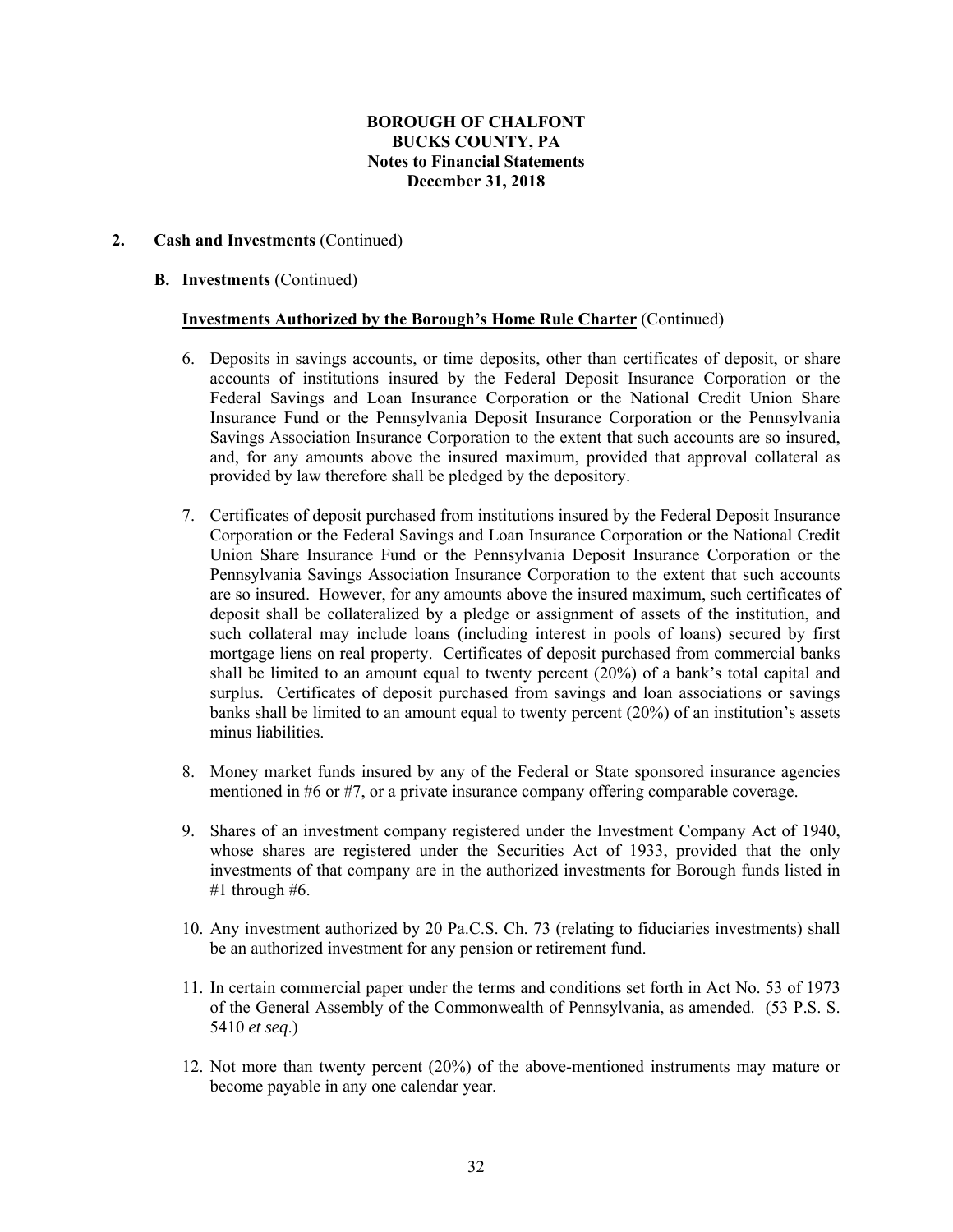## **2. Cash and Investments** (Continued)

#### **B. Investments** (Continued)

## **Investments Authorized by the Borough's Home Rule Charter** (Continued)

In addition to the investments authorized for governmental funds, fiduciary fund investments may also be made in corporate stocks and bonds, real estate, and other investments consistent with sound business practices and state statutes.

#### **Custodial Credit Risk**

Custodial credit risk for investments is the risk that, in the event of the failure of the counterparty, the Borough will not be able to recover the value of its investments or collateral securities that are in the possession of an outside party. The Borough's investments, which consist of asset-backed securities (governmental funds) and open-end mutual funds (fiduciary funds), are not subject to custodial credit risk because they do not involve a transferable financial instrument. The Borough's money market funds and certificates of deposit are SIPC and FDIC insured, respectively.

## **Credit Risk**

Credit risk is the risk that an issuer or other counterparty to an investment will not fulfill its obligations. The credit risk of a debt instrument is measured by nationally recognized statistical rating organizations such as Moody's Investor Services (Moody's) and Standard & Poor's (S&P). The Borough does not currently have a policy with regard to credit risk. As of December 31, 2018, the Borough's investments were rated as shown on the next page.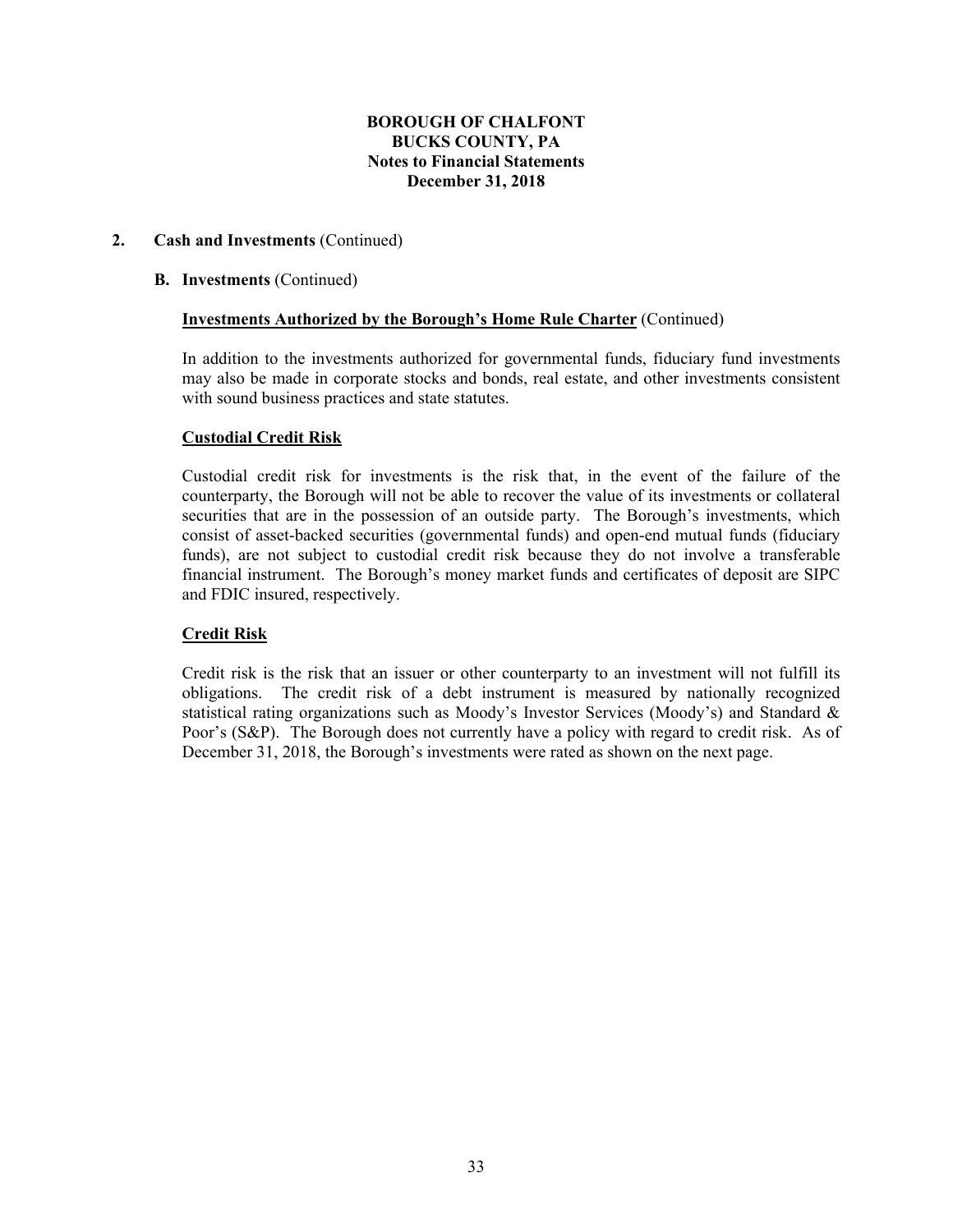### **2. Cash and Investments** (Continued)

#### **B. Investments** (Continued)

## **Credit Risk** (Continued)

|                                                                         | Fair Value   | Rating |
|-------------------------------------------------------------------------|--------------|--------|
| Governmental Funds                                                      |              |        |
| Federal Home Loan Mortgage Association                                  | \$1,619,703  | AAA    |
| <b>Federal National Mortgage Association</b>                            | 1,656,480    | AAA    |
| <b>Total Exposed to Credit Risk</b>                                     | \$3,276,183  |        |
| U.S. Government Guaranteed*<br>Government National Mortgage Association | S<br>800,098 |        |
|                                                                         |              |        |
| Not Rated**                                                             | 74,093       |        |
| <b>Fiduciary Funds</b>                                                  |              |        |
| Not Rated**                                                             | 639,424      |        |

- \* Composed of U.S. government and agency obligations explicitly guaranteed by the U.S. government that are not considered to have credit risk.
- \*\* Not rated securities consist of mutual funds, money market funds, and certificates of deposit.

#### **Concentration of Credit Risk**

The investment policy of the Borough contains no limitations on the amount that can be invested in any one issuer. Investments in any one issuer (other than securities explicitly guaranteed by the U.S. government, mutual funds, and external investment pools) that represent 5% or more of total entity investment are as follows:

| Federal Home Loan Mortgage Association       | \$1,619,703 |
|----------------------------------------------|-------------|
| <b>Federal National Mortgage Association</b> | \$1,656,480 |
| Government National Mortgage Association     | \$800,098   |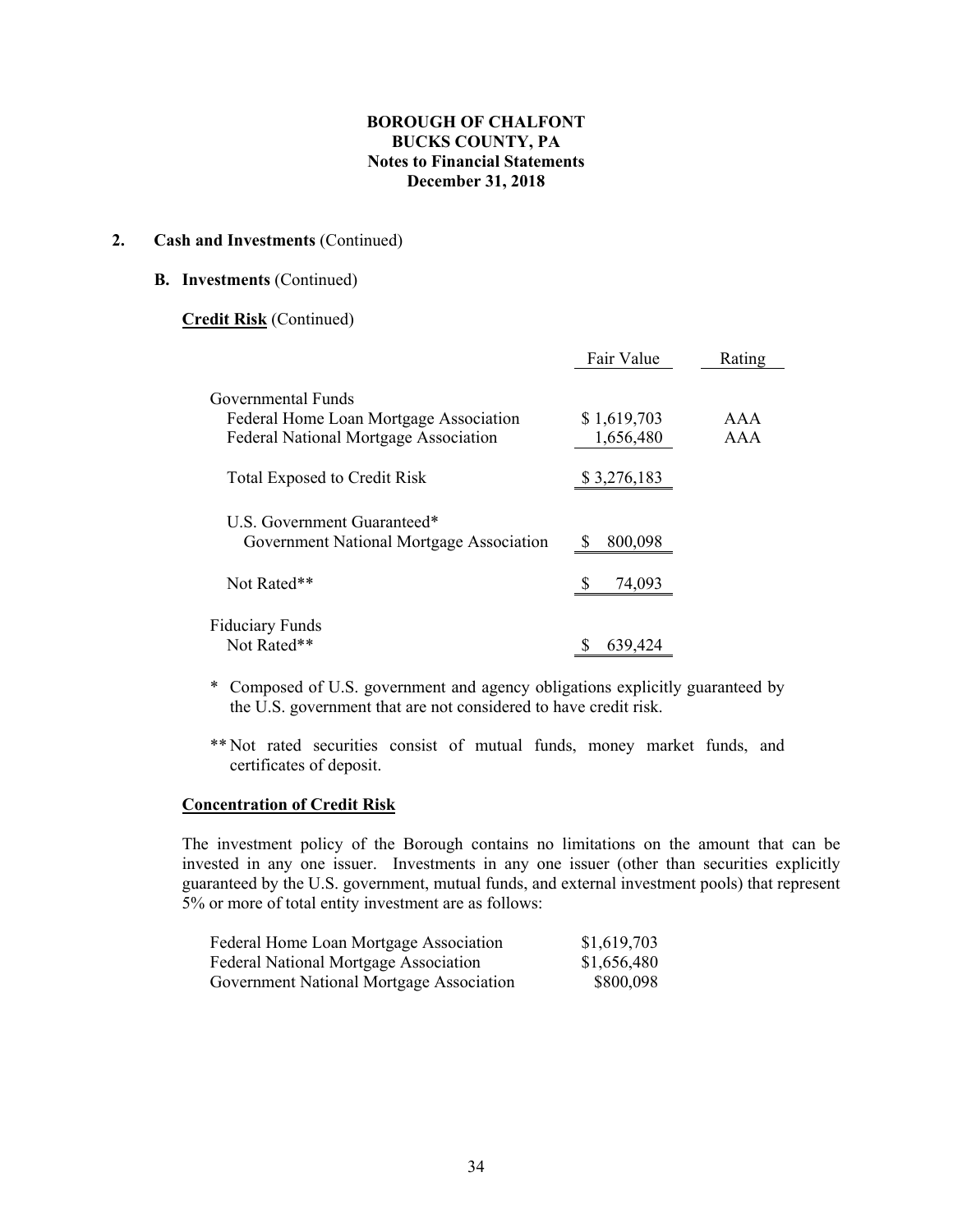## **2. Cash and Investments** (Continued)

#### **B. Investments** (Continued)

#### **Interest Rate Risk**

Interest rate risk is the risk that changes in market interest rates will adversely affect the fair value of an investment. Generally, the longer the maturity of an investment, the greater the sensitivity of its fair value to changes in interest rates. The Borough does not have a formal policy that limits investment maturities as a means of managing its exposure to fair value losses arising from increasing interest rates.

All of the Borough's asset backed securities have remaining maturity dates of greater than five years. The maturities range from the year 2023 to 2057 and are highly sensitive to interest rate risk. The remainder of the Borough's investments have maturity dates, if any, of one year or less.

#### **Fair Value of Investments**

Accounting principles generally accepted in the United States of America establish a fair value hierarchy that is based on the valuation inputs used in the fair value measurements. Measurements using quoted prices in active markets for identical assets and liabilities fall within Level 1 of the hierarchy; measurements using significant other observable inputs fall within Level 2; and measurements using significant unobservable inputs fall within Level 3.

Information related to the Borough's investments measured at fair value on a recurring basis at December 31, 2018, is as follows:

|                                             | Fair Value    | <b>Ouoted Prices in</b><br><b>Active Markets</b><br>for Identical<br>Assets<br>(Level 1) | Significant Other<br>Observable<br>Inputs<br>(Level 2) | Significant<br>Unobservable<br>Inputs<br>(Level 3) |
|---------------------------------------------|---------------|------------------------------------------------------------------------------------------|--------------------------------------------------------|----------------------------------------------------|
| Governmental Funds Investments              |               |                                                                                          |                                                        |                                                    |
| Federal Home Loan Mortgage Association      | \$1,619,703   | \$<br>$\theta$                                                                           | \$1,619,703                                            | \$<br>$\Omega$                                     |
| Federal National Mortgage Association       | 1,656,480     | $\mathbf{0}$                                                                             | 1,656,480                                              | $\theta$                                           |
| Governmental National Mortgage Association  | 800,098       | 0                                                                                        | 800,098                                                | $\theta$                                           |
| Money Market Funds                          | 74,093        | 74.093                                                                                   | 0                                                      | $\theta$                                           |
| <b>Total Governmental Funds Investments</b> | \$4,150,374   | 74,093<br>S                                                                              | \$4,076,281                                            | \$<br>$\mathbf{0}$                                 |
| <b>Fiduciary Funds Investments</b>          |               |                                                                                          |                                                        |                                                    |
| <b>Fixed Income Mutual Funds</b>            | \$<br>141,587 | \$.<br>141,587                                                                           | <sup>\$</sup><br>$\mathbf{0}$                          | S<br>$\theta$                                      |
| <b>Equity Mutual Funds</b>                  | 497,837       | 497,837                                                                                  | 0                                                      | 0                                                  |
| <b>Total Fiduciary Fund Investments</b>     | 639,424       | 639,424<br>S                                                                             | S<br>$\theta$                                          | $\mathbf{0}$                                       |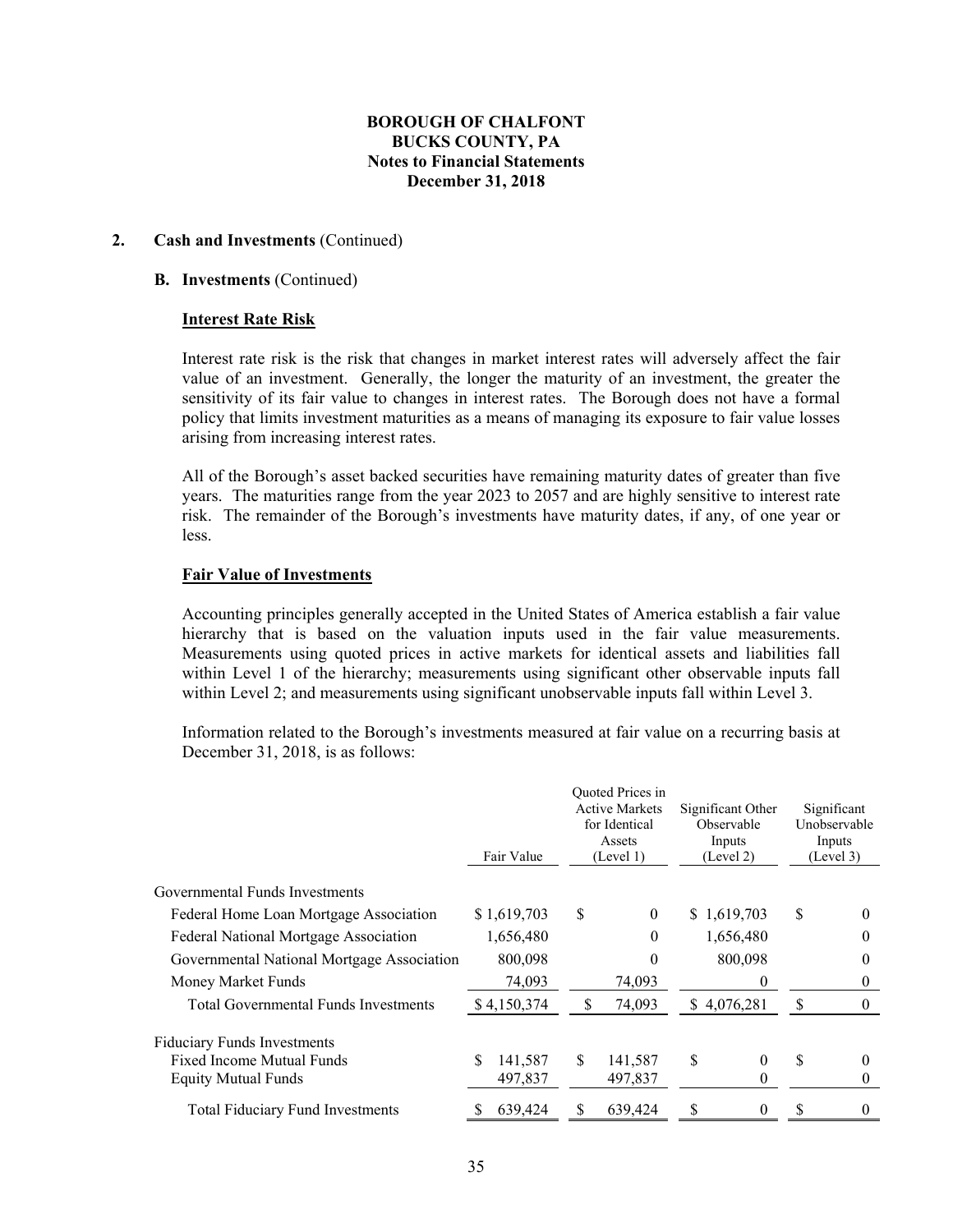### **3. Property Taxes**

Real estate taxes are levied on March 1, based on assessed values established by the Bucks County Board of Assessments. Real property in the Borough was originally assessed at \$49,814,720 for 2018. Property taxes attach as an enforceable lien on property as of January 15 of the following year. The Borough receives all tax collections through its tax collector.

The Borough is permitted to levy up to 30 mills of assessed property valuation for general government purposes and 3 mills for fire protection purposes. In 2018, the Borough's tax rate was 16.50 mills for general governmental purposes, 1.25 mills for fire protection purposes, and 0.5 mills for ambulance services.

The Borough bills and collects its own property taxes, as well as property taxes for Bucks County attributable to Borough residents.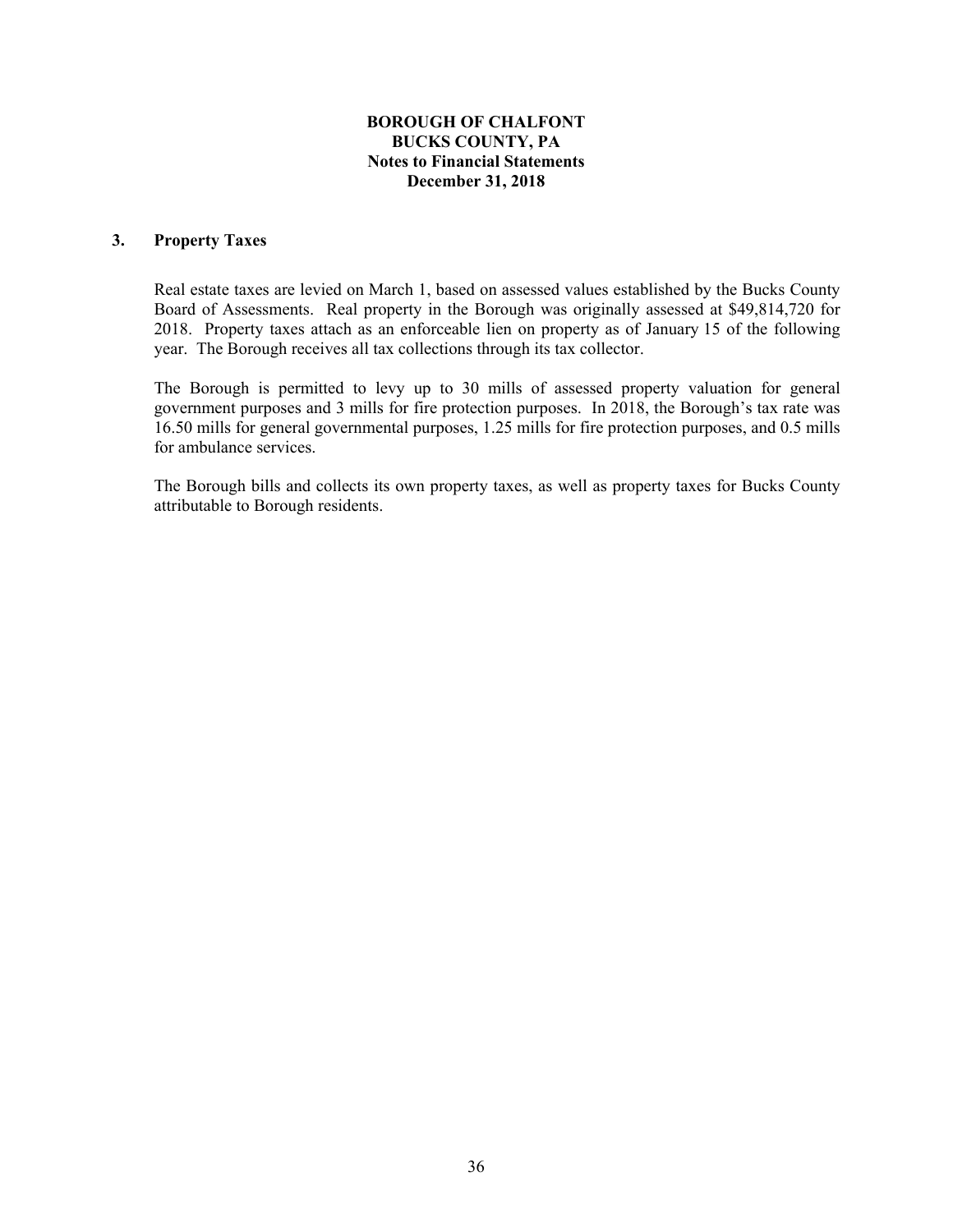## **4. Capital Assets**

Capital asset activity for the year ended December 31, 2018, was as follows:

|                                       | Balance       |                    |                    | Balance       |
|---------------------------------------|---------------|--------------------|--------------------|---------------|
|                                       | 1/1/18        | Additions          | Disposals          | 12/31/18      |
| <b>Assets Not Being Depreciated</b>   |               |                    |                    |               |
| Land                                  | \$<br>821,450 | \$<br>$\mathbf{0}$ | \$<br>$\mathbf{0}$ | \$<br>821,450 |
| <b>Conservation Easements</b>         | 173,000       | 0                  | $\theta$           | 173,000       |
| Depreciable Assets                    |               |                    |                    |               |
| Land and Park Improvements            | 2,119,040     | 144,614            | $\theta$           | 2,263,654     |
| Buildings and Improvements            | 1,648,994     | 1,266,095          | $\theta$           | 2,915,089     |
| Vehicles                              | 716,056       | 0                  | 0                  | 716,056       |
| Machinery and Equipment               | 201,352       | 7,606              | 9,921              | 199,037       |
| Furniture                             | 11,631        | 0                  | $\theta$           | 11,631        |
| Infrastructure                        | 3,883,371     | 20,450             | 0                  | 3,903,821     |
| <b>Total at Historical Cost</b>       | 9,574,894     | 1,438,765          | 9,921              | 11,003,738    |
| Less Accumulated Depreciation         |               |                    |                    |               |
| Land and Park Improvements            | 609,228       | 99,317             | $\theta$           | 708,545       |
| Buildings and Improvements            | 644,543       | 59,908             | 0                  | 704,451       |
| Vehicles                              | 392,364       | 86,472             | 0                  | 478,836       |
| Machinery and Equipment               | 118,899       | 13,458             | 9,921              | 122,436       |
| Furniture                             | 11,079        | 219                | 0                  | 11,298        |
| Infrastructure                        | 995,484       | 181,616            | 0                  | 1,177,100     |
| <b>Total Accumulated Depreciation</b> | 2,771,597     | 440,990            | 9,921              | 3,202,666     |
| <b>Total Net Capital Assets</b>       | \$6,803,297   | 997,775<br>S       | \$<br>$\mathbf{0}$ | \$7,801,072   |

Depreciation expense was charged to governmental activities as follows:

| <b>General Government</b><br><b>Highway Maintenance</b> | \$222,296<br>126,812 |
|---------------------------------------------------------|----------------------|
| Parks and Recreation                                    | 91,882               |
| <b>Total Depreciation Expense</b>                       | \$440,990            |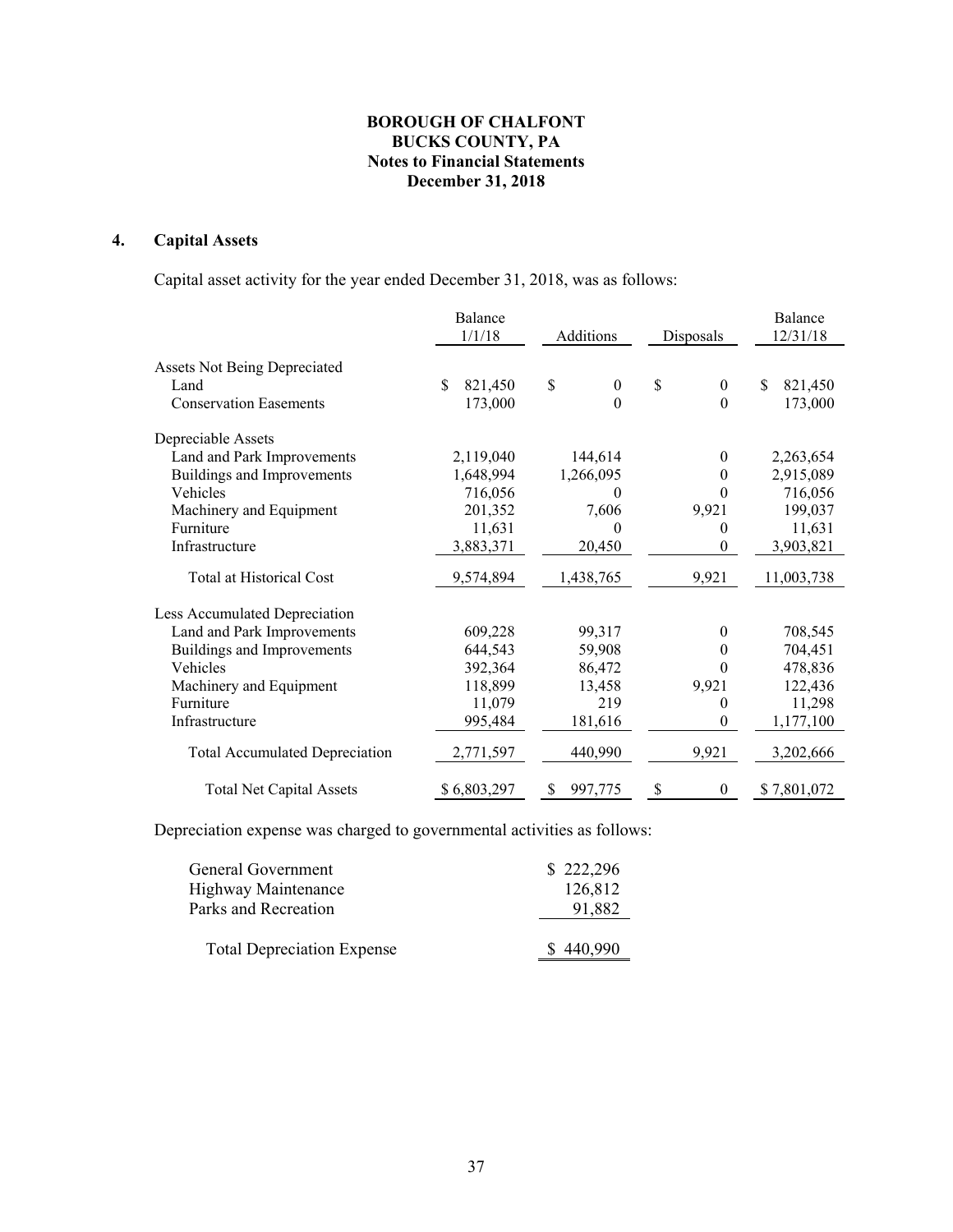#### **5. Long-Term Obligations**

The Borough's General Long-Term Obligations changed during the year as follows:

|                              | Balance at<br>1/1/2018 |          | Additions |         | Reductions |          |     | Balance at<br>12/31/2018 |     | Due within<br>One Year |
|------------------------------|------------------------|----------|-----------|---------|------------|----------|-----|--------------------------|-----|------------------------|
|                              |                        |          |           |         |            |          |     |                          |     |                        |
| 2008 General Obligation Note | S                      | 15,000   | \$        | 0       | S          | 15,000   | \$. | 0                        | S   |                        |
| 2014 General Obligation Note |                        | 266,000  |           | 0       |            | 12.000   |     | 254,000                  |     | 12,000                 |
| 2018 General Obligation Note |                        | $\theta$ |           | 900,000 |            | $\theta$ |     | 900,000                  |     | 10,000                 |
| Truck Loan                   |                        | 24,909   |           | 0       |            | 8,798    |     | 16,111                   |     | 9,093                  |
| Truck Loan                   |                        | 145,373  |           | 0       |            | 28,290   |     | 117,083                  |     | 29,196                 |
| Wheel Loader Loan            |                        | 81,056   |           |         |            | 18,157   |     | 62,899                   |     | 18,708                 |
| Subtotal                     |                        | 532,338  |           | 900,000 |            | 82,245   |     | 1,350,093                |     | 78,997                 |
| Compensated Absences and     |                        |          |           |         |            |          |     |                          |     |                        |
| Severance                    |                        | 23,259   |           | 0       |            | 10,524   |     | 12,735                   |     | $\mathbf{0}$           |
|                              |                        | 555,597  | S         | 900,000 | S          | 92,769   |     | \$1,362,828              | \$. | 78.997                 |

#### **2008 General Obligation Note**

On July 15, 2008, the Borough issued a General Obligation Note in the amount of \$170,000 through the Delaware Valley Regional Finance Authority. The interest rate on this note was both fixed and variable. In 2009, the Borough made additional principal payments, paying off the variable portion of the note. Additionally, the Borough executed a fixed rate swap agreement, which fixed its interest rate at 3.745% (see Note 12). Principal payments were due on June 25 of each year. The note was issued for the purpose of replacing the Meadowbrook Lane culvert and was issued as non-electoral debt. The balance of this note was paid off in June 2018.

Interest expense was \$195 for the year.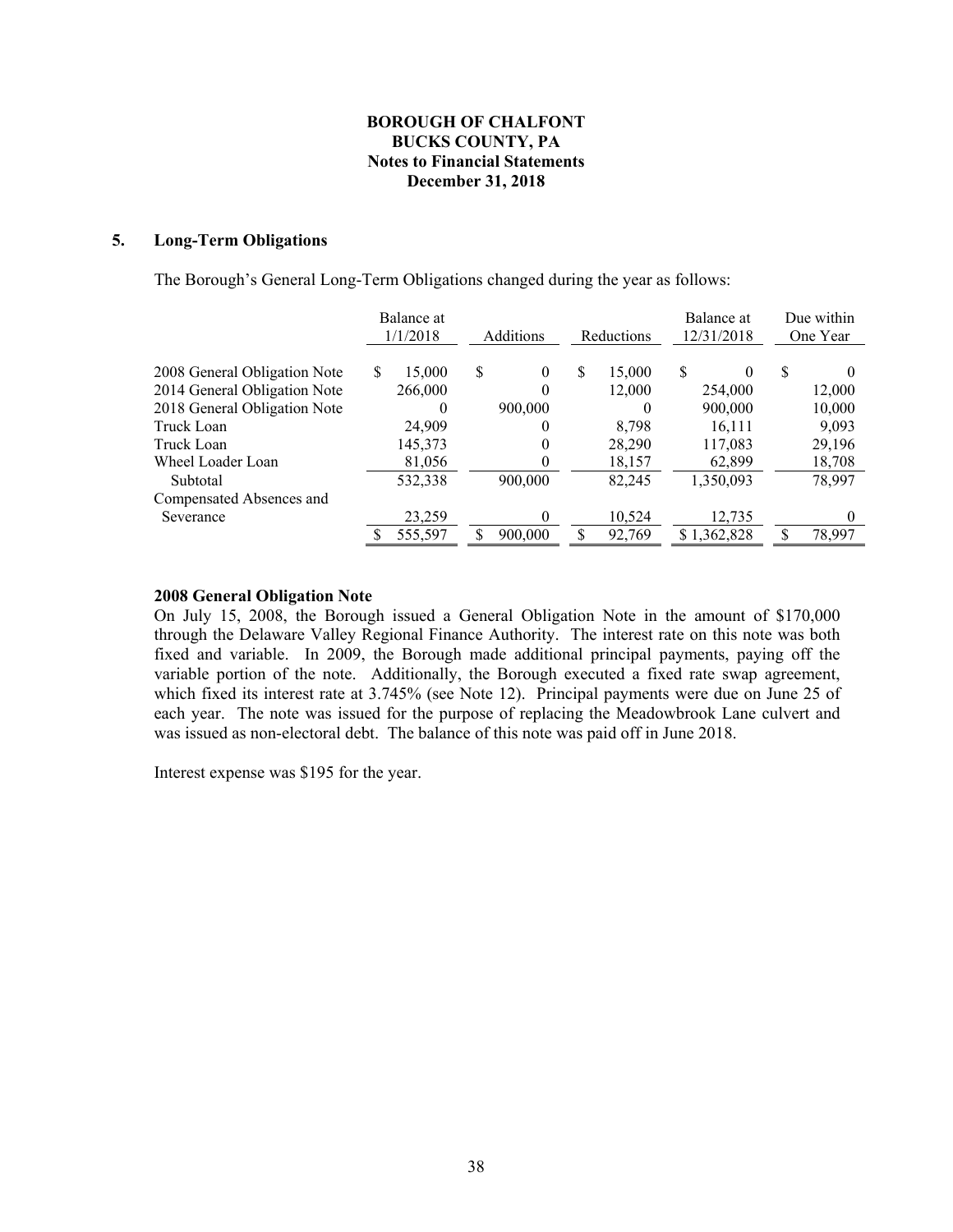## **5. Long-Term Obligations** (Continued)

#### **2014 General Obligation Note**

On July 25, 2014, the Borough issued a General Obligation Note in the amount of \$300,000 through the Delaware Valley Regional Finance Authority. Additionally, the Borough executed a fixed rate swap agreement, which fixed its interest rate at 2.98% (see Note 12). Principal payments are due on July 25 of each year as shown below. The note was issued for the purpose of acquiring property, and making renovations to Borough buildings and parking lots and was issued as nonelectoral debt. The Borough has pledged its full faith, credit, and taxing power, and is required to include in its budget for each year the amount of debt service on the note which will be payable in such fiscal year. The debt service requirements are as follows:

|           |              |             | Total        |
|-----------|--------------|-------------|--------------|
| Year      | Principal    | Interest    | Debt Service |
| 2019      | 12,000<br>\$ | \$<br>7,569 | \$<br>19,569 |
| 2020      | 13,000       | 7,212       | 20,212       |
| 2021      | 13,000       | 6,824       | 19,824       |
| 2022      | 14,000       | 6,437       | 20,437       |
| 2023      | 14,000       | 6,020       | 20,020       |
| 2024-2028 | 77,000       | 23,512      | 100,512      |
| 2029-2033 | 91,000       | 11,264      | 102,264      |
| 2034      | 20,000       | 596         | 20,596       |
|           | \$254,000    | 69,434      | 323,434      |

Interest expense was \$7,778 for the year.

#### **Truck Loan**

In August 2016, the Borough signed a note with Penn Community Bank for \$35,508 for the purchase of a public works truck. Beginning in September 2016, the note is payable in equal monthly installments of \$791, including interest of 3.25% per annum, through September 2020.

| Year         | Principal      | Interest  | Total<br>Debt Service |
|--------------|----------------|-----------|-----------------------|
| 2019<br>2020 | 9,093<br>7,018 | 394<br>97 | 9,487<br>7,115        |
|              | 16,111         | 491       | 16,602                |

Interest expense was \$689 for the year.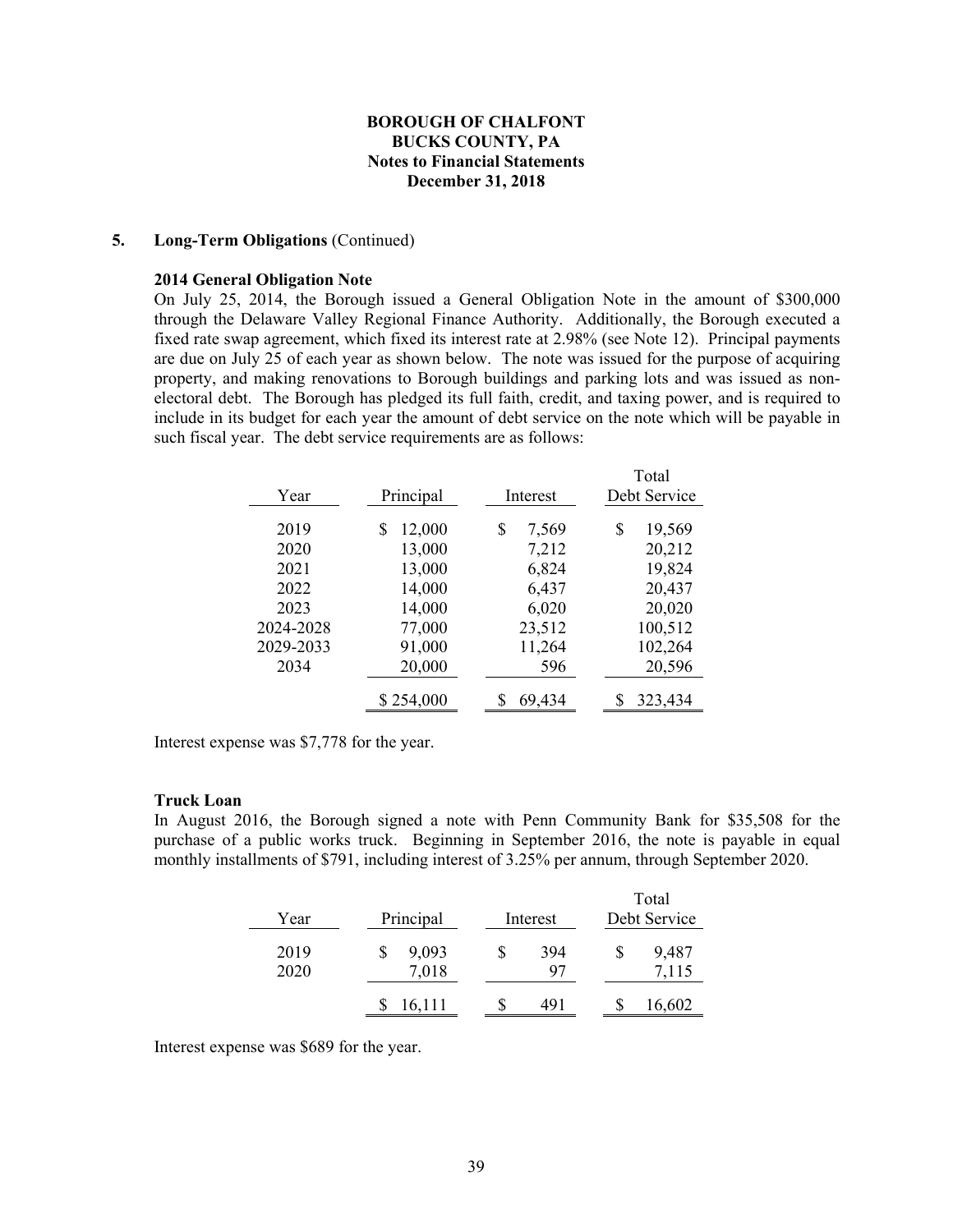## **5. Long-Term Obligations** (Continued)

#### **Truck Loan**

In February 2017, the Borough signed a note with Penn Community Bank for \$150,000 for the purchase of an International 7400 SFA Truck. Beginning in September 2017, the note is payable in equal monthly installments of \$2,706, including interest of 3.11% per annum, through October 2022.

| Year                         | Principal                            | Interest                       | Total<br>Debt Service                     |
|------------------------------|--------------------------------------|--------------------------------|-------------------------------------------|
| 2019<br>2020<br>2021<br>2022 | 29,196<br>30,122<br>31,094<br>26,671 | 3,272<br>2,345<br>1,374<br>386 | 32,468<br>S<br>32,467<br>32,468<br>27,057 |
|                              | \$117,083                            | 7,377                          | 124,460                                   |

Interest expense was \$4,177 for the year.

## **Wheel Loader Loan**

In February 2017, the Borough signed a note with Penn Community Bank for \$94,313 for the purchase of an Avanti Compact Wheel Loader. Beginning in April 2017, the note is payable in equal monthly installments of \$1,694, including interest of 2.95% per annum, through March 2022.

| Year                         | Principal                           | Interest                         | Total<br>Debt Service               |
|------------------------------|-------------------------------------|----------------------------------|-------------------------------------|
| 2019<br>2020<br>2021<br>2022 | 18,708<br>19,272<br>19,860<br>5,059 | S<br>1,626<br>1,062<br>474<br>25 | 20,334<br>20,334<br>20,334<br>5,084 |
|                              | 62,899                              | 3,187<br>ς                       | 66,086                              |

Interest expense was \$2,177 for the year.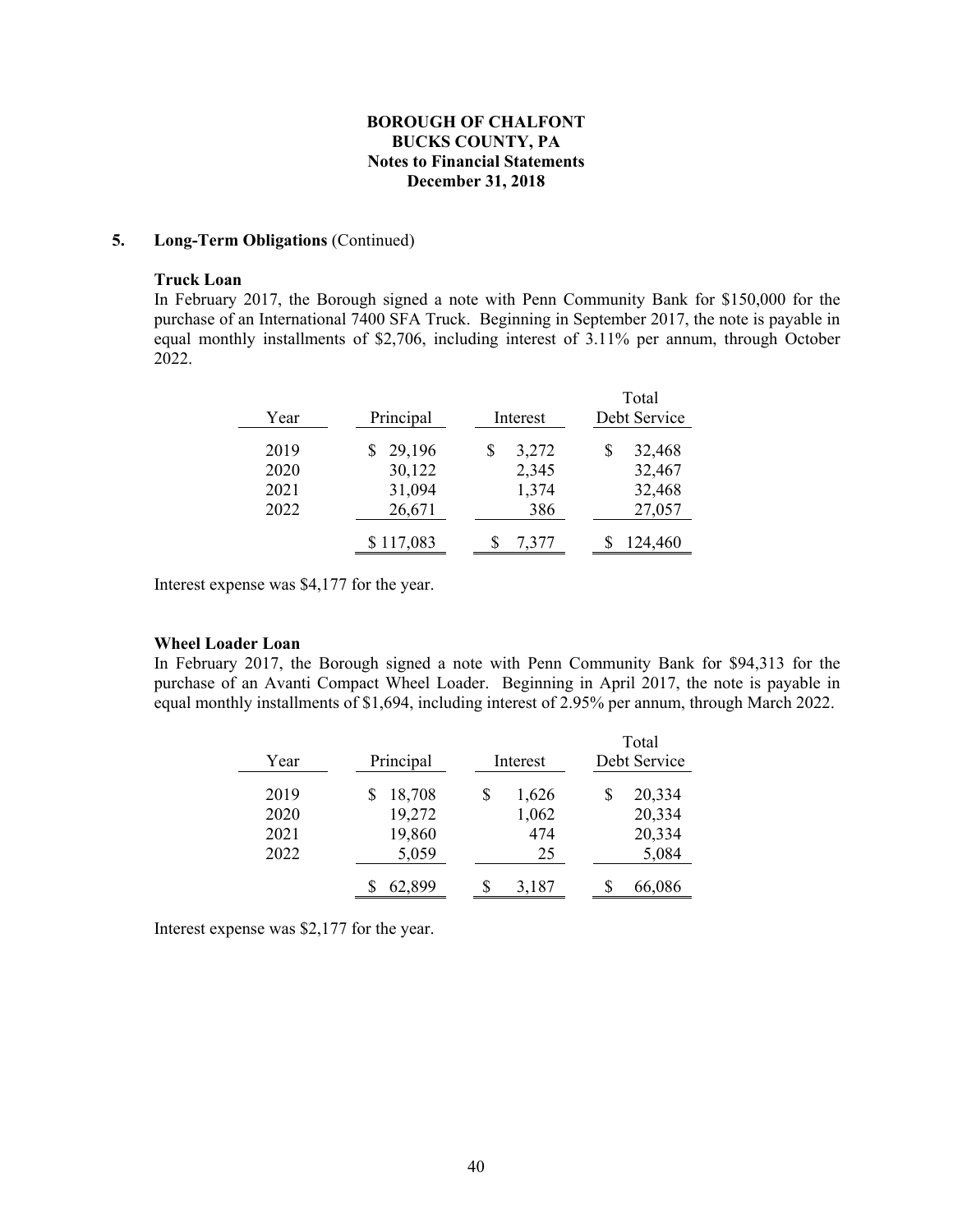### **5. Long-Term Obligations** (Continued)

#### **2018 General Obligation Note**

On April 27, 2018, the Borough issued a General Obligation Note in the amount of \$1,260,000 through the Delaware Valley Regional Finance Authority. Principal payments are due on March 25 of each year as shown below. Interest payments are due monthly, at a variable rate equal to the loan weekly rate, with a maximum of 15% per annum. At December 31, 2018, the rate was 2.4033%. The note was issued for the purpose of making renovations to Borough buildings and parking lots and was issued as non-electoral debt. The Borough has pledged its full faith, credit, and taxing power, and is required to include in its budget for each year the amount of debt service on the note which will be payable in such fiscal year. As of December 31, 2018, the Borough had drawn \$900,000 on this note. The debt service requirements, based on the amounts drawn through December 31, 2018, are as follows:

|           |             | Interest (at |               |
|-----------|-------------|--------------|---------------|
|           |             | Maximum      |               |
|           |             | Rate of      | Total         |
| Year      | Principal   | $15\%)$      | Debt Service  |
| 2019      | 10,000<br>S | \$135,000    | \$<br>145,000 |
| 2020      | 41,000      | 130,388      | 171,388       |
| 2021      | 42,000      | 124,125      | 166,125       |
| 2022      | 43,000      | 117,712      | 160,712       |
| 2023      | 44,000      | 111,150      | 155,150       |
| 2024-2028 | 240,000     | 450,600      | 690,600       |
| 2029-2033 | 274,000     | 256,725      | 530,725       |
| 2034-2037 | 206,000     | 50,550       | 256,550       |
|           | \$900,000   | \$1,376,250  | 2,276,250     |

Interest expense was \$3,109 for the year.

#### **6. Permit Deposit**

In October 2014, the Borough purchased a property from the North Wales Authority. The purchase price was \$465,000, and was paid in the form of \$250,000 cash and \$215,000 in credits to the Authority. For 15 years from the date of the sale, the Borough will waive any permit fees incurred by the Authority, up to \$215,000. This deposit is classified as a long-term liability on the statement of net position. During the year ended December 31, 2018, the Authority incurred no permit fees, leaving the balance at \$172,180.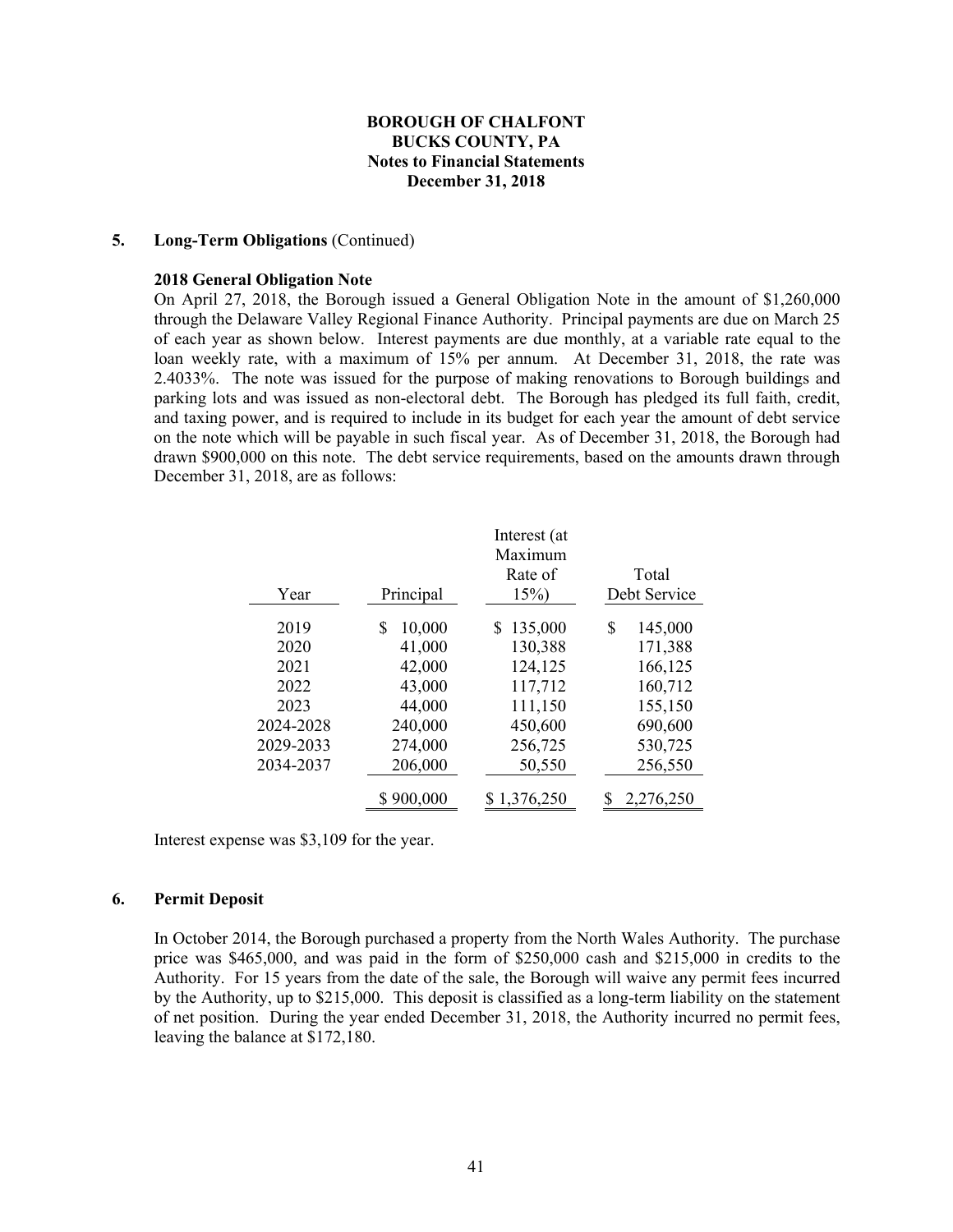# **7. Fund Balance Classifications**

|                             |              | General Fund     | Capital<br>Reserve<br>Fund |    | Nonmajor<br>Governmental<br>Funds | Total       |
|-----------------------------|--------------|------------------|----------------------------|----|-----------------------------------|-------------|
| Restricted for:             |              |                  |                            |    |                                   |             |
| Fire                        | $\mathbb{S}$ | $\boldsymbol{0}$ | \$<br>$\boldsymbol{0}$     | \$ | 84                                | \$<br>84    |
| <b>Highway Improvements</b> |              | $\boldsymbol{0}$ | $\boldsymbol{0}$           |    | 83,187                            | 83,187      |
|                             |              | $\boldsymbol{0}$ | $\theta$                   |    | 83,271                            | 83,271      |
| Committed for:              |              |                  |                            |    |                                   |             |
| Capital Expenditures        |              | $\boldsymbol{0}$ | 4,149,235                  |    | 84,918                            | 4,234,153   |
| Recreation                  |              | 0                | $\theta$                   |    | 209,414                           | 209,414     |
|                             |              | $\boldsymbol{0}$ | 4,149,235                  |    | 294,332                           | 4,443,567   |
| Unassigned                  |              | 621,333          | $\boldsymbol{0}$           |    | 0                                 | 621,333     |
| <b>Total Fund Balances</b>  |              | 621,333          | \$4,149,235                | S  | 377,603                           | \$5,148,171 |

## **8. Interfund Transactions**

Interfund transactions are as follows:

| Purpose                    | Receivable Fund | Payable Fund    | Amount    |
|----------------------------|-----------------|-----------------|-----------|
| Due to/from                |                 |                 |           |
| Tax Revenue Received       | Fire Tax        | General         | \$44      |
| Investment Income          | General         | Capital Reserve | \$1,139   |
| <b>Operating Transfers</b> |                 |                 |           |
| Capital Purchases          | Equipment       | General         | \$45,000  |
| Capital Purchases          | General         | Capital Reserve | \$120,000 |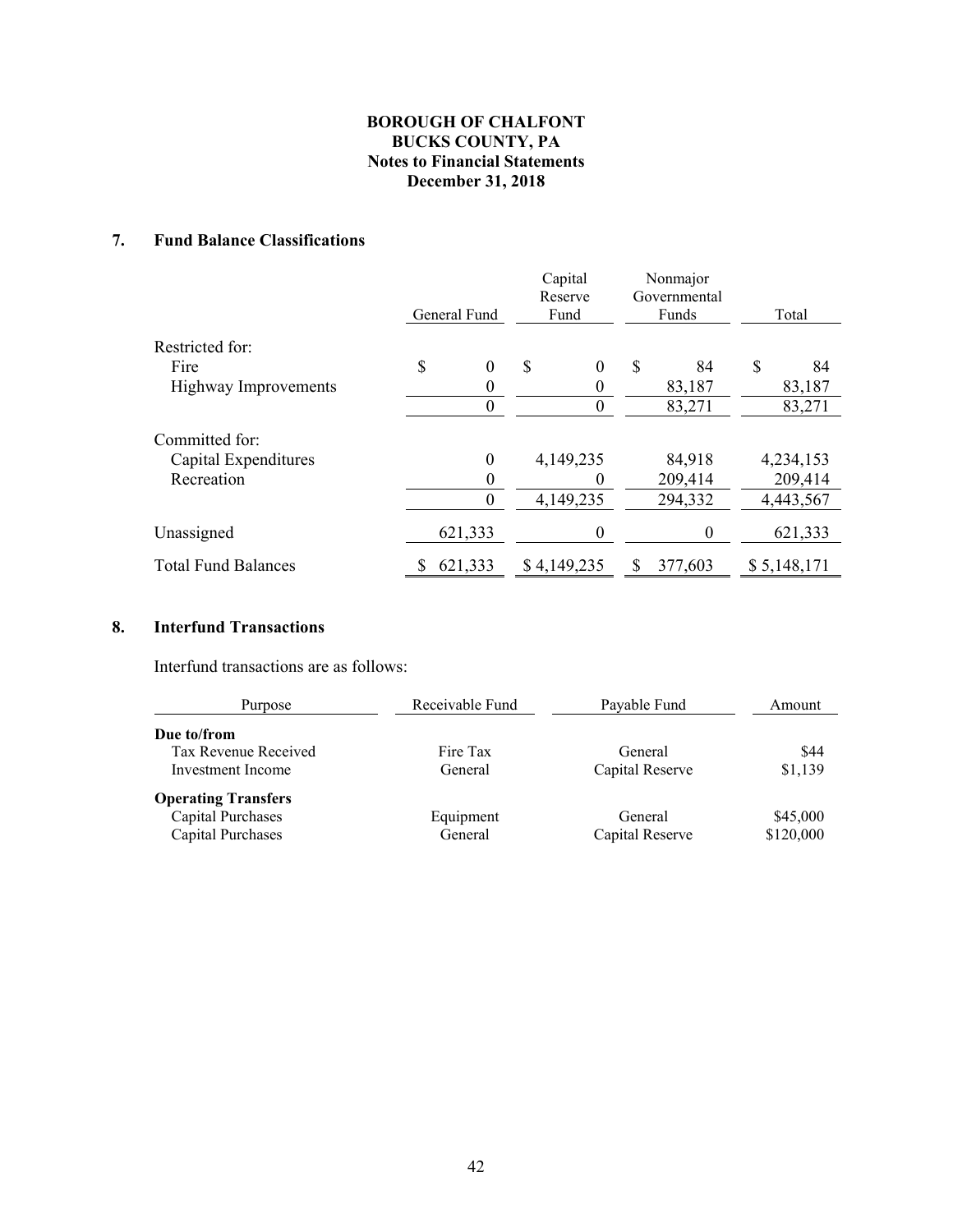### **9. Fiduciary Funds - Deferred Compensation Fund**

 The Borough has a deferred compensation plan, which is available to its employees. The Plan, which is designed under the provisions of Section 457 of the Internal Revenue Code, permits employees to make voluntary salary reduction contributions, which are excluded from federal taxable income.

 Prior to 1998, all amounts of compensation deferred under the Plan, all property and rights purchased with those amounts, and all income attributable to those amounts, property, or rights were (until paid or made available to the employee or other beneficiary) solely the property and rights of the Borough (without being restricted to the provisions of benefits under the Plan), subject to the claims of the Borough's general creditors. Participants' rights under the Plan were equal to those of general creditors of the Borough in an amount equal to the fair market value of the deferred account for each participant.

 During 1998, the Borough amended the Plan in accordance with recent IRS amendments of IRC Section  $457(g)$ . As a result of the amendment, assets of the Plan are now placed in trust for the exclusive benefit of participants and their beneficiaries. IRC Section 457(g) states that the Borough no longer owns the amounts deferred by employees, including the related earnings thereon. Accordingly, the assets and the corresponding liability for the compensation deferred by Plan participants, including earnings, are no longer reported in the financial statements of the Borough.

## **10. Leases**

#### **Railroad Station**

 The Borough leases certain land and building known as the Chalfont Railroad Station from the Southeastern Pennsylvania Transportation Authority (SEPTA). Under the terms of the lease agreement, which began in August 1990, the Borough is liable for minimum lease payments of \$1 annually. The lease extends until cancelled, with notice, by either party. Leasehold improvements totaling \$91,614 have been made to the station to date. Of the improvements, \$66,084 was funded by the Community Development Block Grants received in prior years.

#### **101 North Main Street**

In 2017, the Borough entered into an agreement to lease space in the old firehouse to a local creamery. The Borough redeveloped this property in 2018 using state grant funds. The lease term began in January 2019. Additionally, the Borough agreed to the lessee's request for rent abatements for the months of January through March for the six year lease term. Rent of \$2,200 is due monthly beginning in April 2019.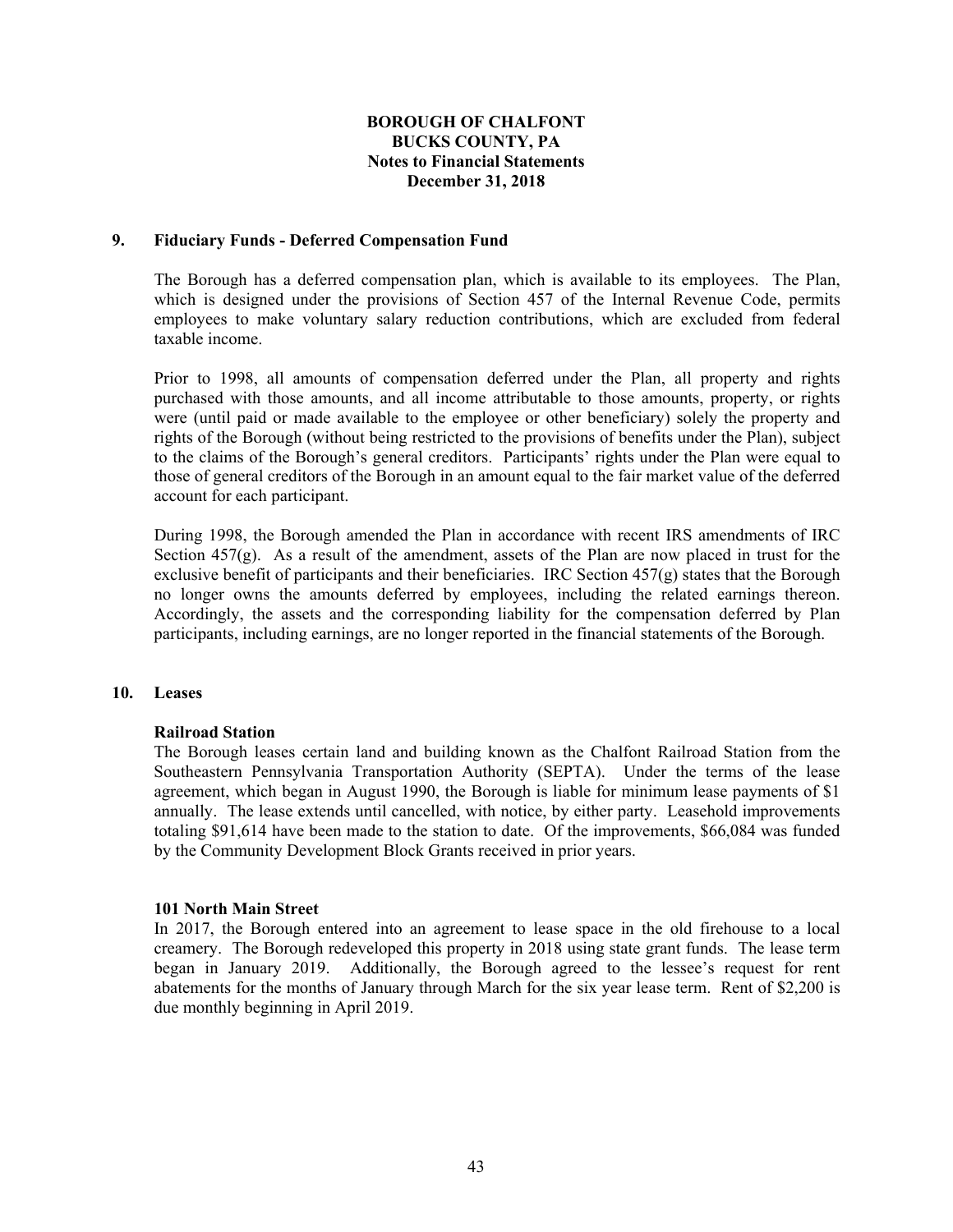### **11. Borough of Chalfont Non-Uniform Pension Plan**

#### **A. Plan Description**

 The Borough of Chalfont Non-Uniform Pension Plan (the Plan) was established by the Borough to provide pension benefits for its full-time, non-uniformed employees. The Plan is a single-employer plan. Assets are held separately and may only be used for the payment of benefits to members of the Plan. The Plan's assets are managed by CBIZ InR Advisory **Services** 

The Plan is part of the Borough's reporting entity and is included in the Borough's financial report as a pension trust fund.

The Plan is a defined contribution plan. In a defined contribution plan, the benefits to be received by an employee depend solely on the amount contributed to the participant's account and related returns on investments of those contributions. Participants direct the investment of all contributions into the investment options offered by the Plan.

Each year the Borough will contribute into the Plan for each eligible participant, an amount equal to 8% of their total compensation, using State Aid received from the Commonwealth of Pennsylvania. These contributions are made on a quarterly basis. To the extent that these fundings are not adequate to cover the Borough's obligation to the Plan, the Borough would then be required to contribute.

In addition to the Borough contribution made to the participant's account, their account will be credited with the investment earnings or losses on their investments. Participants who terminate for reasons other than death, disability, or retirement would not share in the allocations of contributions, earnings, or losses for the Plan year in which they terminate.

Retirement age is 65 years old with 10 years of service under the Plan. Employees are fully vested after five years of service. Amounts forfeited by employees who leave prior to five years of service are allocated to the remaining Plan participants.

The Borough made contributions of \$34,872 to the plan.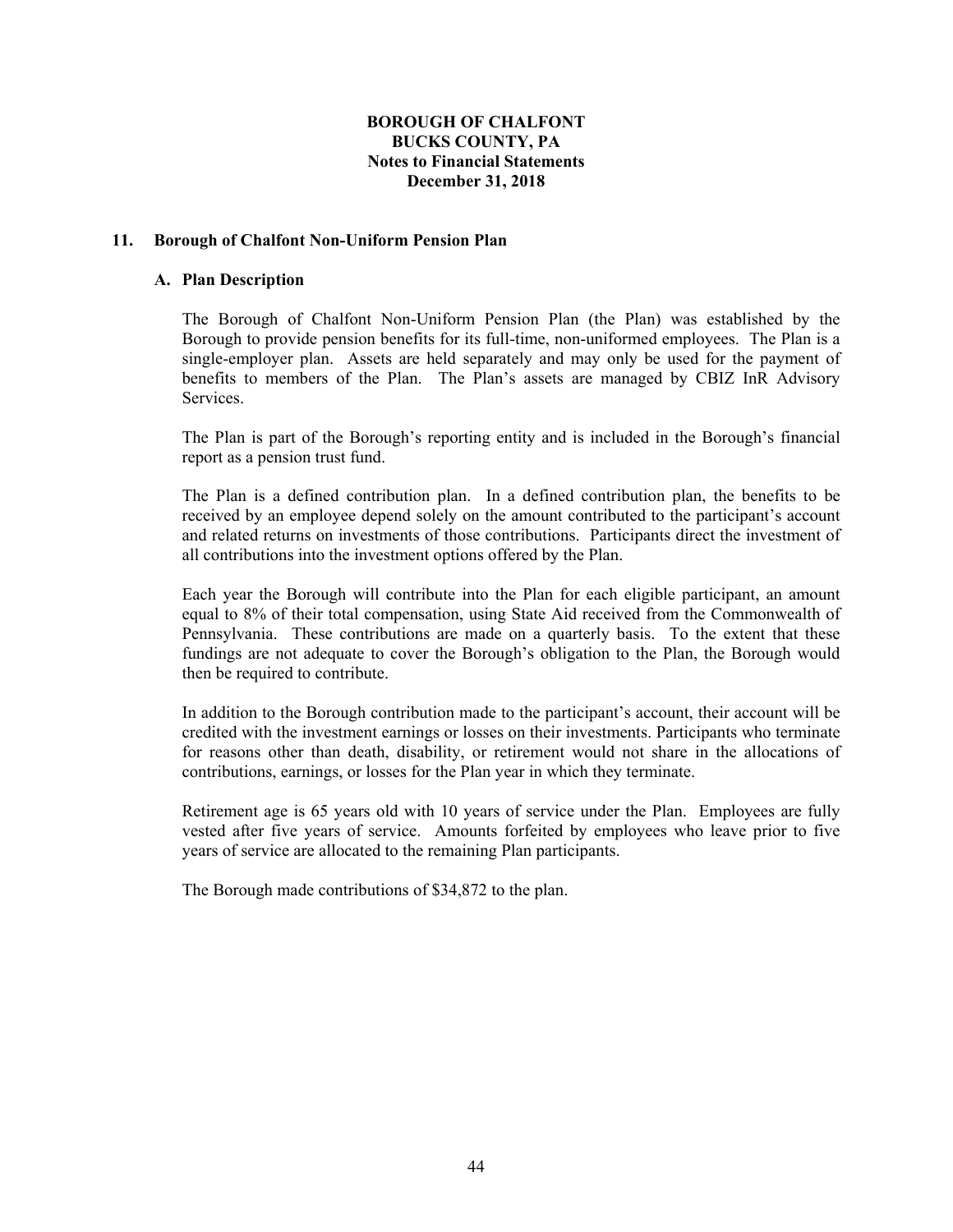### **11. Borough of Chalfont Non-Uniform Pension Plan** (Continued)

#### **B. Significant Accounting Policies and Plan Asset Matters**

 The Borough's financial statements of the Plan's activity are included in the Borough's financial report as a pension trust fund. The Plan's financial statements are presented on the accrual basis of accounting.

 Investments at December 31, 2018, in the amount of \$639,424 consisted entirely of mutual funds, which fall in Level 1 of the fair value hierarchy.

 Individual investments comprising greater than 5% of the Plan's net assets at December 31, 2018, consisted of the following:

|                                          | Fair Value |
|------------------------------------------|------------|
| Vanguard Total Bond Market Index         | \$141,587  |
| Vanguard Growth Index                    | \$81,978   |
| Vanguard Mid Cap Index                   | \$56,462   |
| Vanguard Small Cap Index                 | \$51,453   |
| Vanguard Total International Stock Index | \$118,708  |
| Vanguard Total Stock Market Index        | \$52,909   |
| Vanguard Value Index                     | \$59,435   |

## **12. Derivative Instruments and Hedging Activities**

As described in Note 5, the Borough entered into two fixed rate swap agreements. The purpose of these agreements is to hedge the risk of change in the interest rates and to assist the Borough in stabilizing the cash flow requirements needed to service the \$170,000 2008 General Obligation Note, and the \$300,000 2014 General Obligation Note (also defined as the "notional amounts"). The interest rate swap agreements end on the date concurrent with the final payment of the loans.

Under the interest rate swap agreements, the Borough is required to make monthly interest payments at the fixed interest rates over the remaining term of the loans. The counterparty involved in this swap agreement has received an A+ credit rating from Standard and Poor's.

With the execution of the fixed rate swap agreements and in accordance with GASB 53, "Accounting and Reporting for Derivative Instruments", the Borough accounts for the interest rate swaps as a hedging derivative. The swap agreements have been determined to be effectively hedged under both the consistent critical terms and quantitative methods standards of GASB 53. As such, the changes in fair value of the swap agreements have been reflected as a deferred inflow of resources in the statement of net position. The change in the market value of the interest rate swaps in favor of the Borough as of December 31, 2018, were as follows: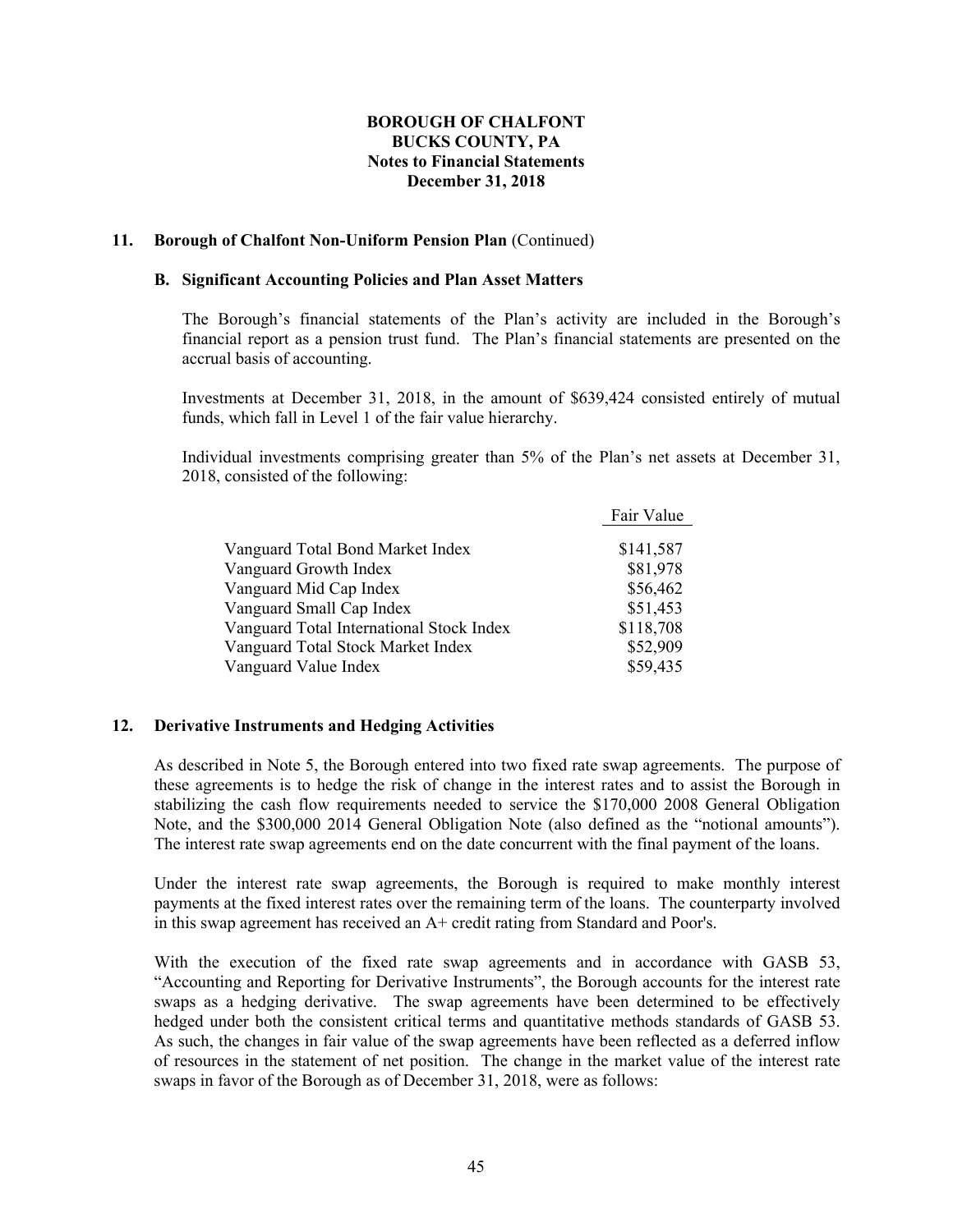## **12. Derivative Instruments and Hedging Activities** (Continued)

|                                        |              | 2008 GON | 2014 GON                                  | Total   |  |
|----------------------------------------|--------------|----------|-------------------------------------------|---------|--|
| Fair Market Value at December 31, 2017 | <sup>S</sup> | (43)     | $\frac{12{156}}{2}$ \ $\frac{12{199}}{2}$ |         |  |
| Increase in Market Value               |              | 43       | 3,117                                     | 3,160   |  |
| Fair Market Value at December 31, 2018 |              |          | (9,039)                                   | (9,039) |  |

#### **13. Risk Management**

The Borough is exposed to various kinds of loss related to limited torts; theft of, and damage to and destruction of assets; errors and omissions; and natural disasters for which the Borough carries commercial insurance.

#### **a. Health Care Coverage**

The Borough participates in the Delaware Valley Health Trust (DVHT). DVHT is a regional risk sharing pool providing health insurance benefits to employees and dependents of participating municipalities.

## **b. Workers' Compensation Coverage**

The Borough participates in the Delaware Valley Workers' Compensation Trust to provide workers' compensation benefits to its employees.

#### **c. Insurance Coverage**

The Borough participates in the Delaware Valley Insurance Trust to provide commercial, liability and bonding coverage for the Borough.

Management believes the above coverages are sufficient to preclude any significant uninsured losses to the Borough. There have been no significant reductions in coverage from the prior year.

#### **14. Contingencies**

The Borough is party to various legal proceedings which normally occur in the course of governmental operations. The financial statements do not include accruals or provisions for loss contingencies that may result from these proceedings. While the outcome of the above-noted proceedings cannot be predicted due to the insurance coverage maintained by the Borough, management feels that any settlement of judgment not covered by insurance would not materially affect the financial condition of the Borough.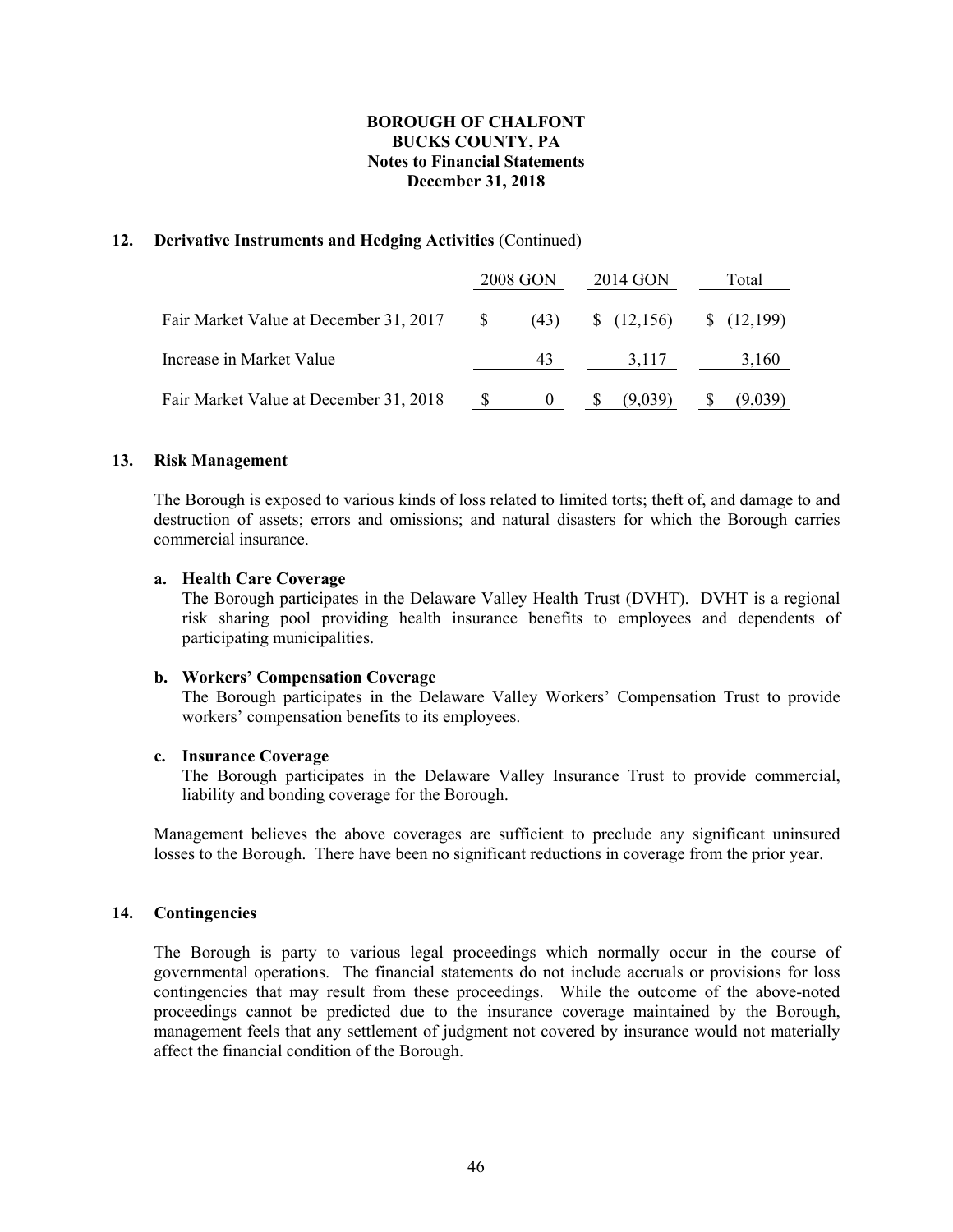#### **15. Commitments**

#### **Retirement Severance**

In 2010, the Borough's long time Public Works Director retired. In recognition of his long-time service to the Borough, the Borough agreed to pay him one year's base salary of \$74,000 over a ten year period. At December 31, 2018, one year remains to be paid, or approximately \$8,288.

#### **Government Grants**

As of December 31, 2018, the Borough has one open grant commitment from the Commonwealth of Pennsylvania in the amount of \$1 million. The Redevelopment Assistance Capital Program (RACP) funding is for the Municipal Parking Facility and Historic Reuse project. The project was completed in 2018, and management expects to receive these funds in 2019. Grant proceeds of \$995,594 are recorded as a receivable at December 31, 2018 in the government-wide financial statements.

#### **16. Recent Accounting Pronouncements Issued, Not Yet Effective**

#### **Fiduciary Activities**

 In January 2017, the GASB issued Statement No. 84 – *Fiduciary Activities.* The objective of this statement is to improve guidance regarding the identification of fiduciary activities for accounting and financial reporting purposes, and how those activities should be reported. The requirements of this Statement are effective for financial statements for fiscal years beginning after December 15, 2018. Management has not yet determined the effect this update will have on the Borough's financial statements.

## **Leases**

 In June 2017, the GASB issued Statement No. 87 – *Leases*. This Statement establishes a single model for lease accounting based on the foundational principle that leases are financings of the right to use an underlying asset. Under the Statement, a lessee is required to recognize a lease liability and an intangible right-to-use lease asset, and a lessor is required to recognize a lease receivable and a deferred inflow of resources. The requirements of this Statement are effective for financial statements for fiscal years beginning after December 15, 2019. Management has not yet determined the effect this update will have on the Borough's financial statements.

#### **17. Subsequent Events**

Management has evaluated subsequent events through March 13, 2019, the date which the financial statements were available to be issued.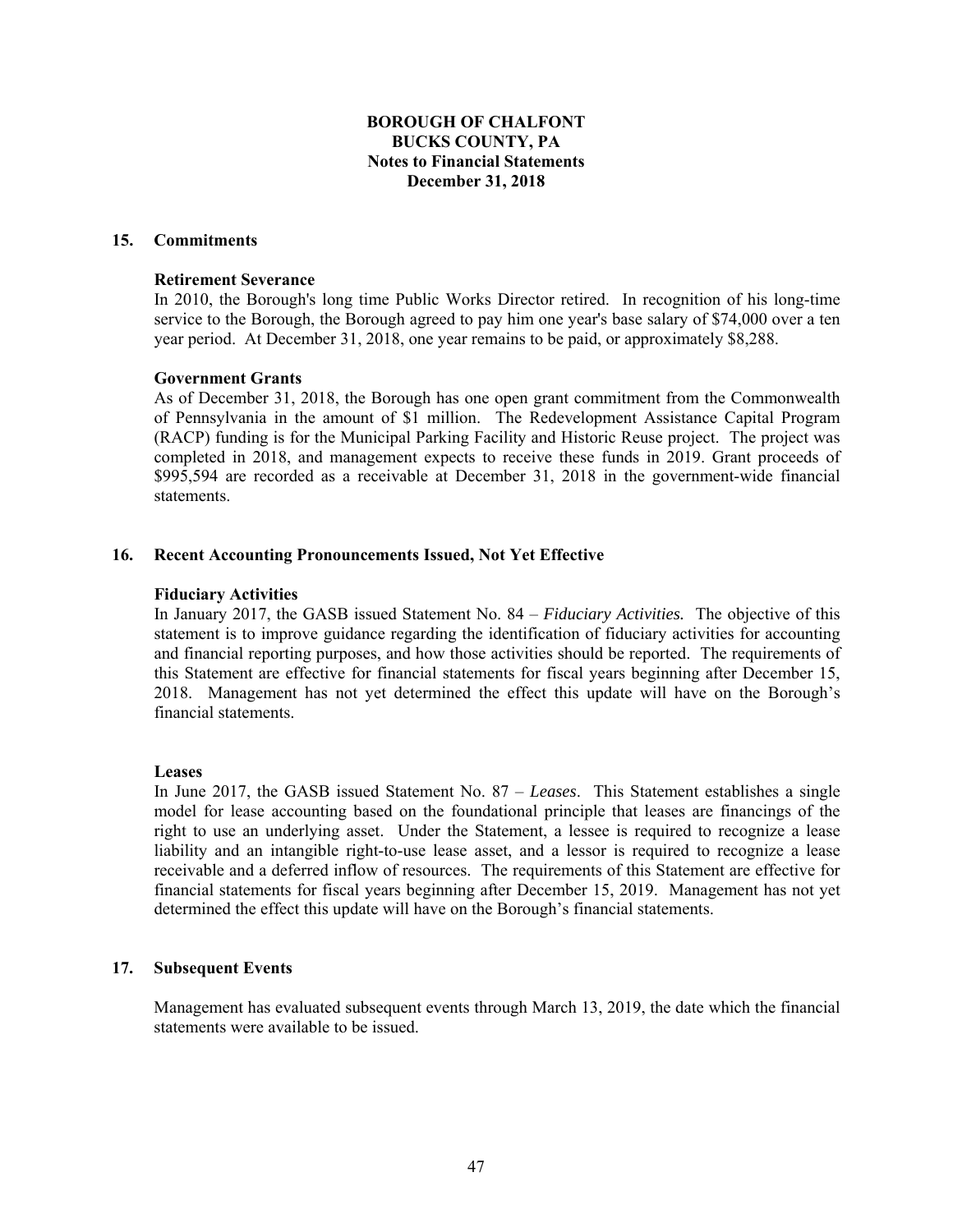# **Year Ended December 31, 2018 BOROUGH OF CHALFONT BUCKS COUNTY, PA Schedule of Revenues, Expenditures, and Changes in Fund Balances Budget and Actual General Fund**

|                                             |                                           |                                      | Variance         |
|---------------------------------------------|-------------------------------------------|--------------------------------------|------------------|
|                                             | Original                                  |                                      | Favorable        |
|                                             | <b>Budget</b>                             | Actual                               | (Unfavorable)    |
| <b>Revenues</b>                             |                                           |                                      |                  |
| Taxes                                       | 1,690,000<br>\$                           | 1,858,164<br>S                       | \$<br>168,164    |
| Intergovernmental                           | 70,276                                    | 62,274                               | (8,002)          |
| Fines, Licenses and Permits                 | 106,000                                   | 110,537                              | 4,537            |
| <b>Charges for Services</b>                 | 78,500                                    | 210,721                              | 132,221          |
| <b>Investment Income and Rents</b>          | 216,993                                   | 230,736                              | 13,743           |
| Miscellaneous                               | 10,000                                    | 2,273                                | (7, 727)         |
| <b>Total Revenues</b>                       | 2,171,769                                 | 2,474,705                            | 302,936          |
| <b>Expenditures</b>                         |                                           |                                      |                  |
| General Government                          | 775,580                                   | 686,654                              | 88,926           |
| <b>Public Safety</b>                        | 1,190,133                                 | 1,165,271                            | 24,862           |
| Highways                                    | 456,667                                   | 430,599                              | 26,068           |
| Parks and Recreation                        | 451                                       | 422                                  | 29               |
| Debt Service - Principal                    | 12,000                                    | 12,000                               | $\boldsymbol{0}$ |
| Debt Service - Interest                     | 20,239                                    | 10,897                               | 9,342            |
| Capital Expenditures                        | $\boldsymbol{0}$                          | 1,320,695                            | (1,320,695)      |
| Miscellaneous Governmental                  | 43,288                                    | 41,528                               | 1,760            |
| <b>Total Expenditures</b>                   | 2,503,358                                 | 3,668,066                            | (1,164,708)      |
| Excess (Deficiency) of Revenues Over        |                                           |                                      |                  |
| <b>Expenditures Before Other Financing</b>  |                                           |                                      |                  |
| Sources (Uses)                              | (331, 589)                                | (1,193,361)                          | (861,772)        |
| Other Financing Sources (Uses)              |                                           |                                      |                  |
| Proceeds from Issuance of Long-Term Notes   | $\boldsymbol{0}$                          | 900,000                              | 900,000          |
| Debt Issuance Costs                         | $\theta$                                  | (6,300)                              | (6,300)          |
| Transfers In (Out)                          | 55,000                                    | 75,000                               | 20,000           |
| <b>Total Other Financing Sources (Uses)</b> | 55,000                                    | 968,700                              | 913,700          |
| Net Change in Fund Balances                 | (276, 589)                                | (224, 661)                           | 51,928           |
| <b>Fund Balances</b>                        |                                           |                                      |                  |
| Beginning of Year                           | 276,589                                   | 845,994                              | 569,405          |
| End of Year                                 | $\boldsymbol{\mathsf{S}}$<br>$\mathbf{0}$ | 621,333<br>$\boldsymbol{\mathsf{S}}$ | \$<br>621,333    |

See Notes to Schedule of Budget to Actual Comparisons.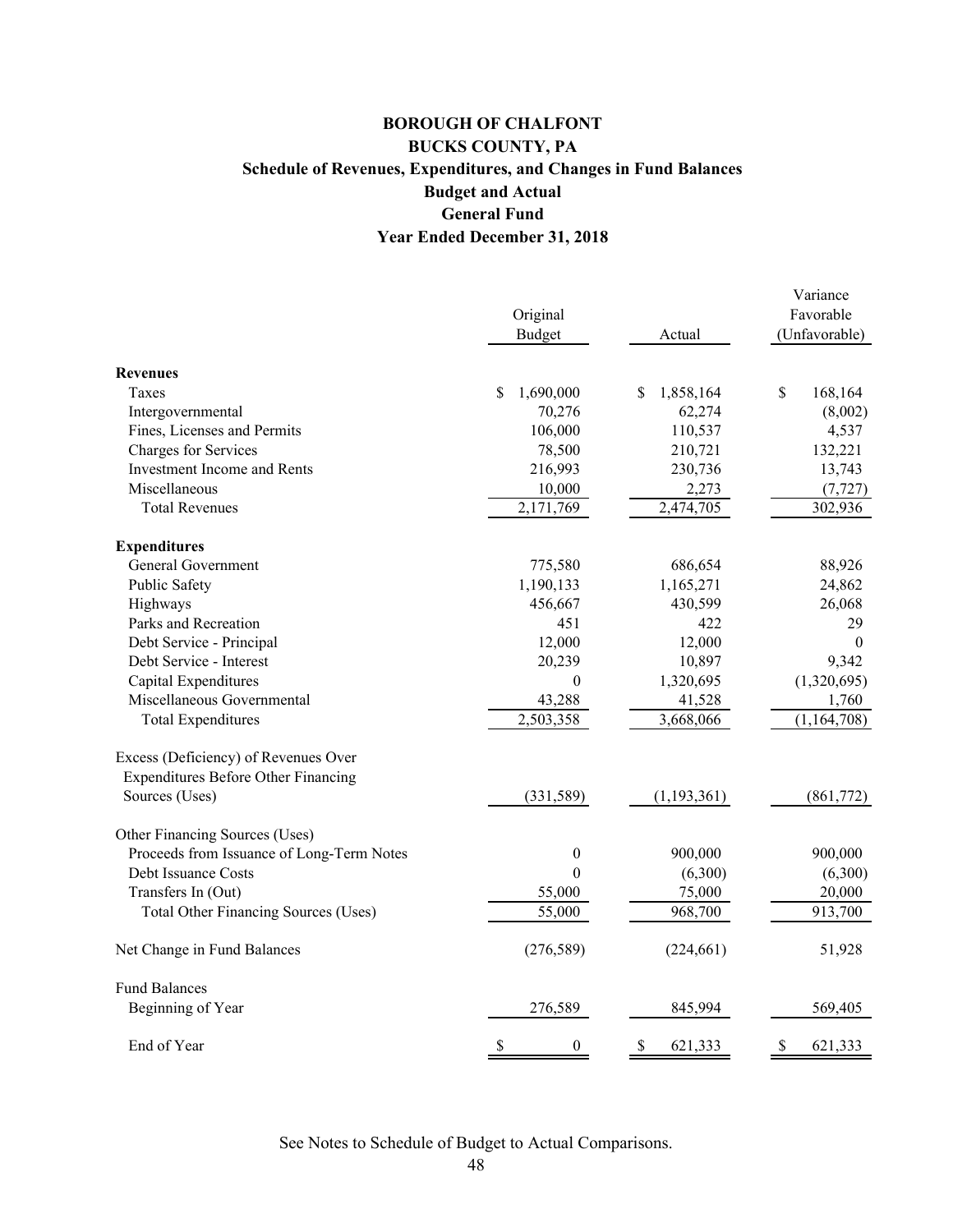## **BOROUGH OF CHALFONT BUCKS COUNTY, PA Notes to Schedule of Budget to Actual Comparisons December 31, 2018**

## **1. Basis of Presentation**

 The Borough has prepared the Schedule of Budget to Actual Comparisons using the same format as the Statement of Revenues, Expenditures, and Changes in Fund Balances.

The Borough did not amend its original 2018 budget as originally adopted and, therefore, is presenting its the original and final budget in one column on page 48.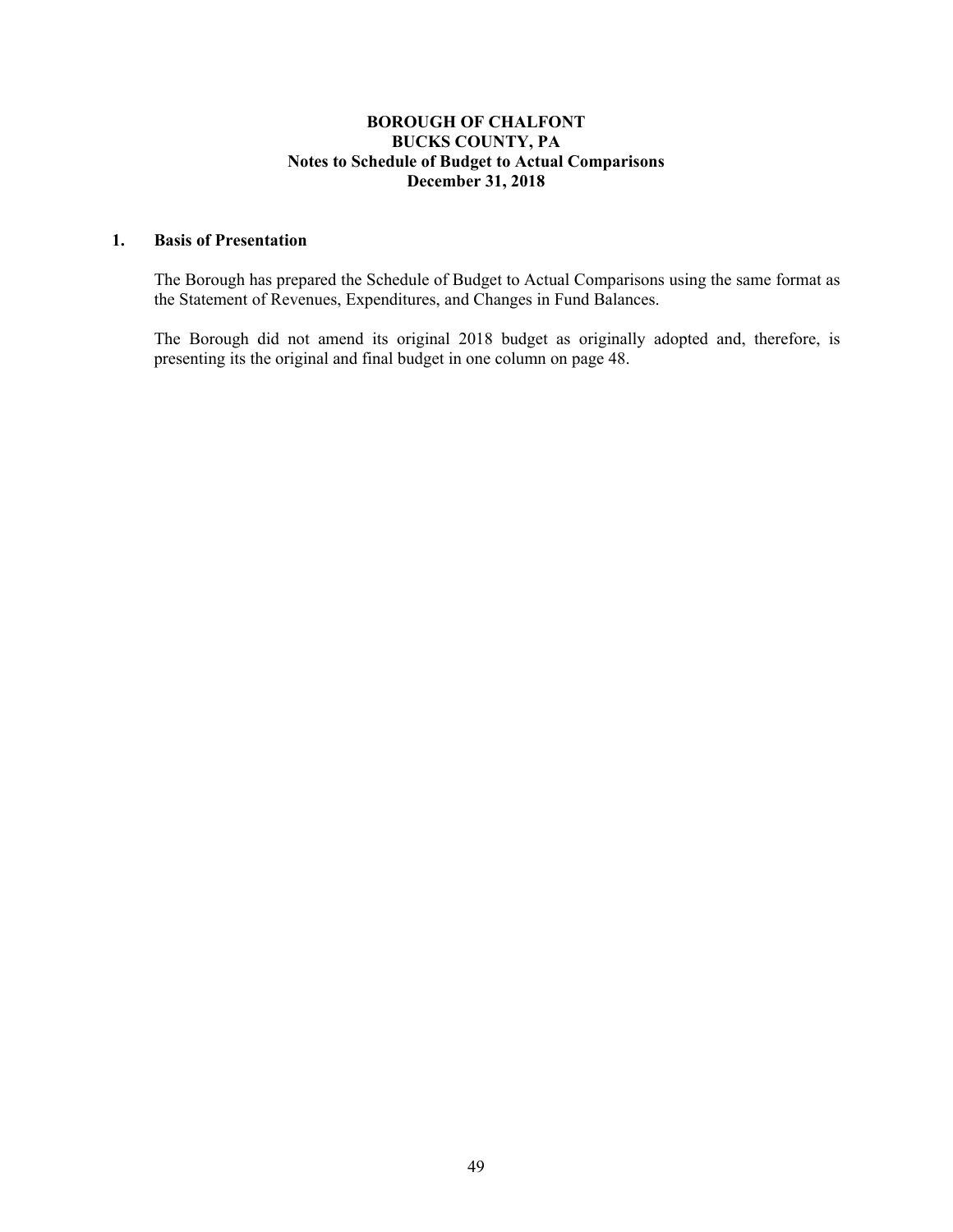# **BOROUGH OF CHALFONT Combining Balance Sheet Nonmajor Governmental Funds December 31, 2018**

|                                            | Fire Tax Fund |                  | Liquid Fuels<br>Fund      |                  | Recreation Fund           |                  |
|--------------------------------------------|---------------|------------------|---------------------------|------------------|---------------------------|------------------|
| <b>Assets</b>                              |               |                  |                           |                  |                           |                  |
| Cash                                       | \$            | $\boldsymbol{0}$ | \$                        | 83,187           | \$                        | 209,414          |
| <b>Taxes Receivable</b>                    |               | 1,765            |                           | $\boldsymbol{0}$ |                           | $\mathbf{0}$     |
| Due from (to) Other Funds                  |               | 44               |                           | $\boldsymbol{0}$ |                           | $\boldsymbol{0}$ |
| <b>Total Assets</b>                        | $\mathbb{S}$  | 1,809            | \$                        | 83,187           | $\boldsymbol{\mathsf{S}}$ | 209,414          |
| <b>Liabilities and Fund Balances</b>       |               |                  |                           |                  |                           |                  |
| Liabilities                                | $\mathcal{S}$ | $\overline{0}$   | $\boldsymbol{\mathsf{S}}$ | $\overline{0}$   | $\mathbb{S}$              | $\mathbf{0}$     |
| Deferred Inflows of Resources              |               |                  |                           |                  |                           |                  |
| Deferred Tax Receipts                      |               | 1,725            |                           | $\boldsymbol{0}$ |                           | $\boldsymbol{0}$ |
| <b>Fund Balances</b>                       |               |                  |                           |                  |                           |                  |
| Restricted                                 |               | 84               |                           | 83,187           |                           | $\boldsymbol{0}$ |
| Committed                                  |               | $\boldsymbol{0}$ |                           | $\boldsymbol{0}$ |                           | 209,414          |
| <b>Total Fund Balances</b>                 |               | 84               |                           | 83,187           |                           | 209,414          |
| <b>Total Liabilities and Fund Balances</b> | \$            | 1,809            | \$                        | 83,187           | \$                        | 209,414          |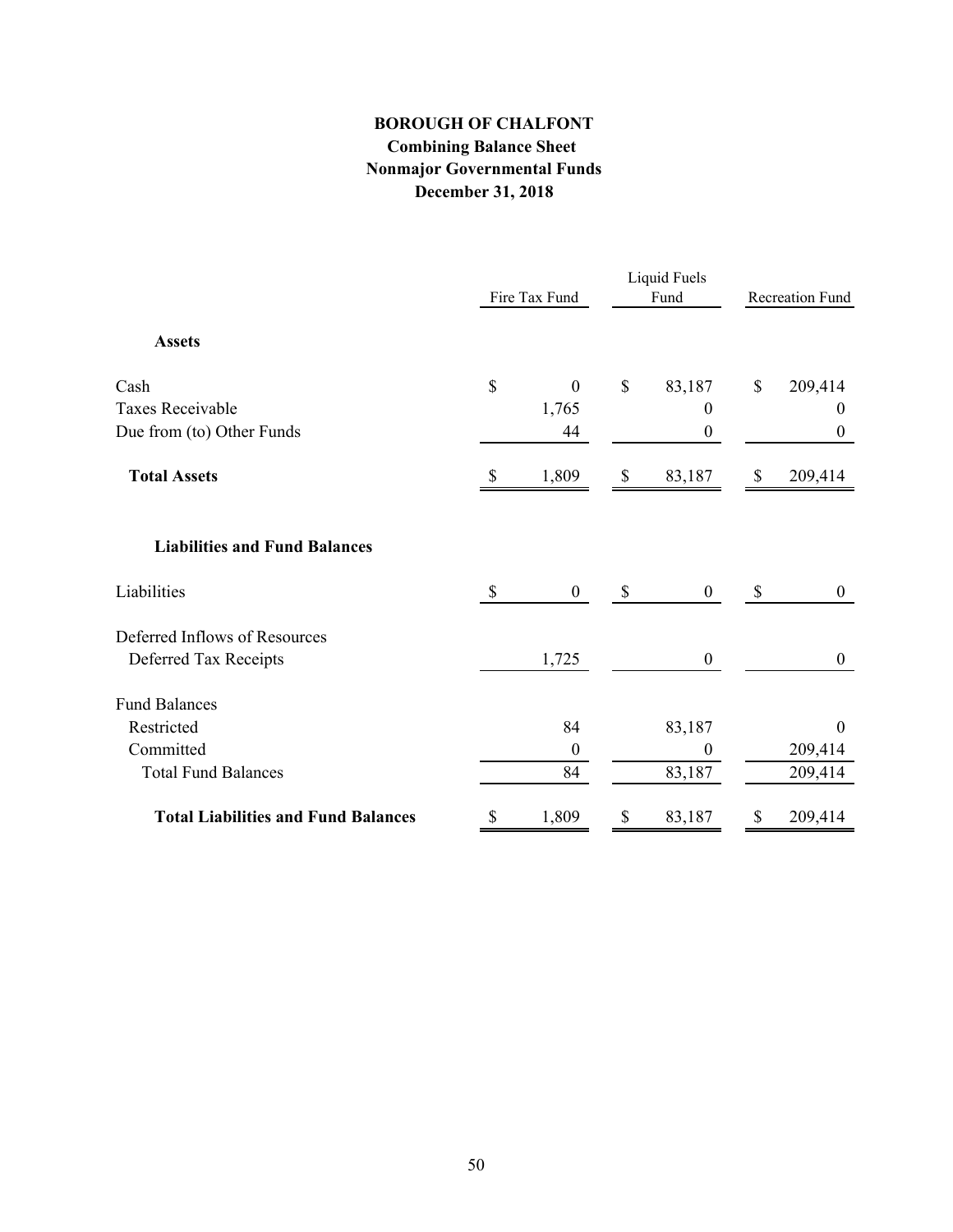| <b>Equipment Fund</b>                            | <b>Total Nonmajor</b><br>Governmental<br>Funds |
|--------------------------------------------------|------------------------------------------------|
| \$<br>84,918<br>$\overline{0}$<br>$\overline{0}$ | \$<br>377,519<br>1,765<br>44                   |
| \$<br>84,918                                     | \$<br>379,328                                  |
| \$<br>$\boldsymbol{0}$                           | \$<br>$\boldsymbol{0}$                         |
| $\overline{0}$                                   | 1,725                                          |
| $\overline{0}$<br>84,918<br>84,918               | 83,271<br>294,332<br>377,603                   |
| \$<br>84,918                                     | \$<br>379,328                                  |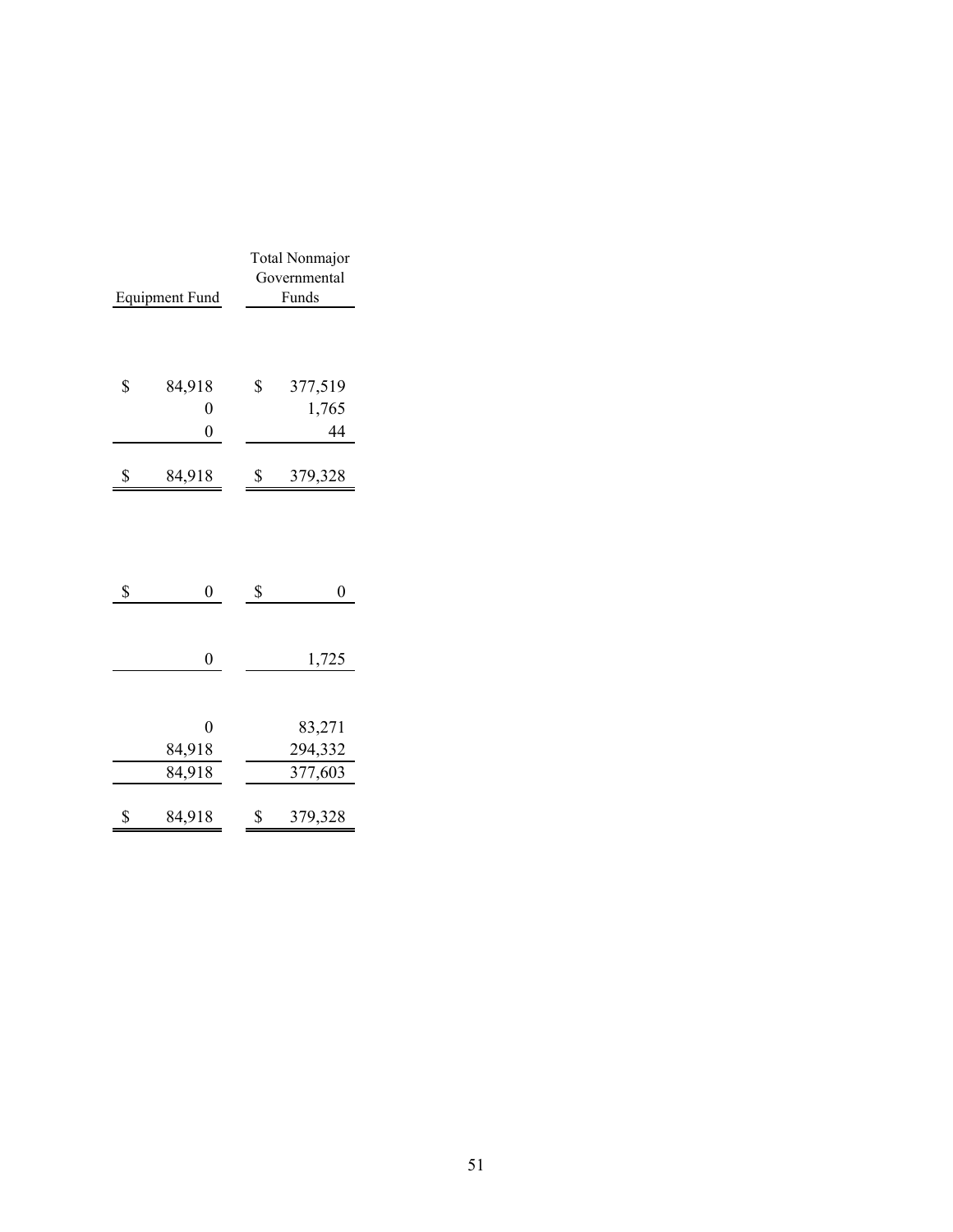# **BOROUGH OF CHALFONT BUCKS COUNTY, PA Combining Schedule of Revenues, Expenditures, and Changes in Fund Balances Nonmajor Governmental Funds Year Ended December 31, 2018**

|                                            | Fire Tax Fund |                  | Liquid Fuels<br>Fund |                  | Recreation Fund |                  |
|--------------------------------------------|---------------|------------------|----------------------|------------------|-----------------|------------------|
|                                            |               |                  |                      |                  |                 |                  |
| <b>Revenues</b>                            |               |                  |                      |                  |                 |                  |
| Taxes                                      | \$            | 86,629           | \$                   | $\theta$         | \$              | $\boldsymbol{0}$ |
| Intergovernmental                          |               | $\boldsymbol{0}$ |                      | 128,629          |                 | $\boldsymbol{0}$ |
| <b>Investment Income and Rents</b>         |               | $\boldsymbol{0}$ |                      | 330              |                 | 593              |
| Miscellaneous                              |               | $\boldsymbol{0}$ |                      | $\boldsymbol{0}$ |                 | 27,068           |
| <b>Total Revenues</b>                      |               | 86,629           |                      | 128,959          |                 | 27,661           |
| <b>Expenditures</b>                        |               |                  |                      |                  |                 |                  |
| <b>Public Safety</b>                       |               | 87,301           |                      | $\theta$         |                 | $\boldsymbol{0}$ |
| Public Works                               |               | $\boldsymbol{0}$ |                      | 116,303          |                 | $\boldsymbol{0}$ |
| Parks and Recreation                       |               | 0                |                      | $\theta$         |                 | 26,390           |
| Debt Service - Principal                   |               | 0                |                      | 43,290           |                 | 0                |
| Debt Service - Interest                    |               | $\boldsymbol{0}$ |                      | 4,373            |                 | $\boldsymbol{0}$ |
| Capital Expenditures                       |               | $\boldsymbol{0}$ |                      | $\boldsymbol{0}$ |                 | 118,070          |
| <b>Total Expenditures</b>                  |               | 87,301           |                      | 163,966          |                 | 144,460          |
| Excess (Deficiency) of Revenues Over       |               |                  |                      |                  |                 |                  |
| <b>Expenditures Before Other Financing</b> |               |                  |                      |                  |                 |                  |
| Sources (Uses)                             |               | (672)            |                      | (35,007)         |                 | (116,799)        |
| Other Financing Sources (Uses)             |               |                  |                      |                  |                 |                  |
| Transfers In (Out)                         |               | $\boldsymbol{0}$ |                      | $\mathbf{0}$     |                 | $\boldsymbol{0}$ |
| Net Change in Fund Balances                |               | (672)            |                      | (35,007)         |                 | (116,799)        |
| <b>Net Assets</b>                          |               |                  |                      |                  |                 |                  |
| Beginning of Year                          |               | 756              |                      | 118,194          |                 | 326,213          |
| End of Year                                | \$            | 84               | \$                   | 83,187           | \$              | 209,414          |